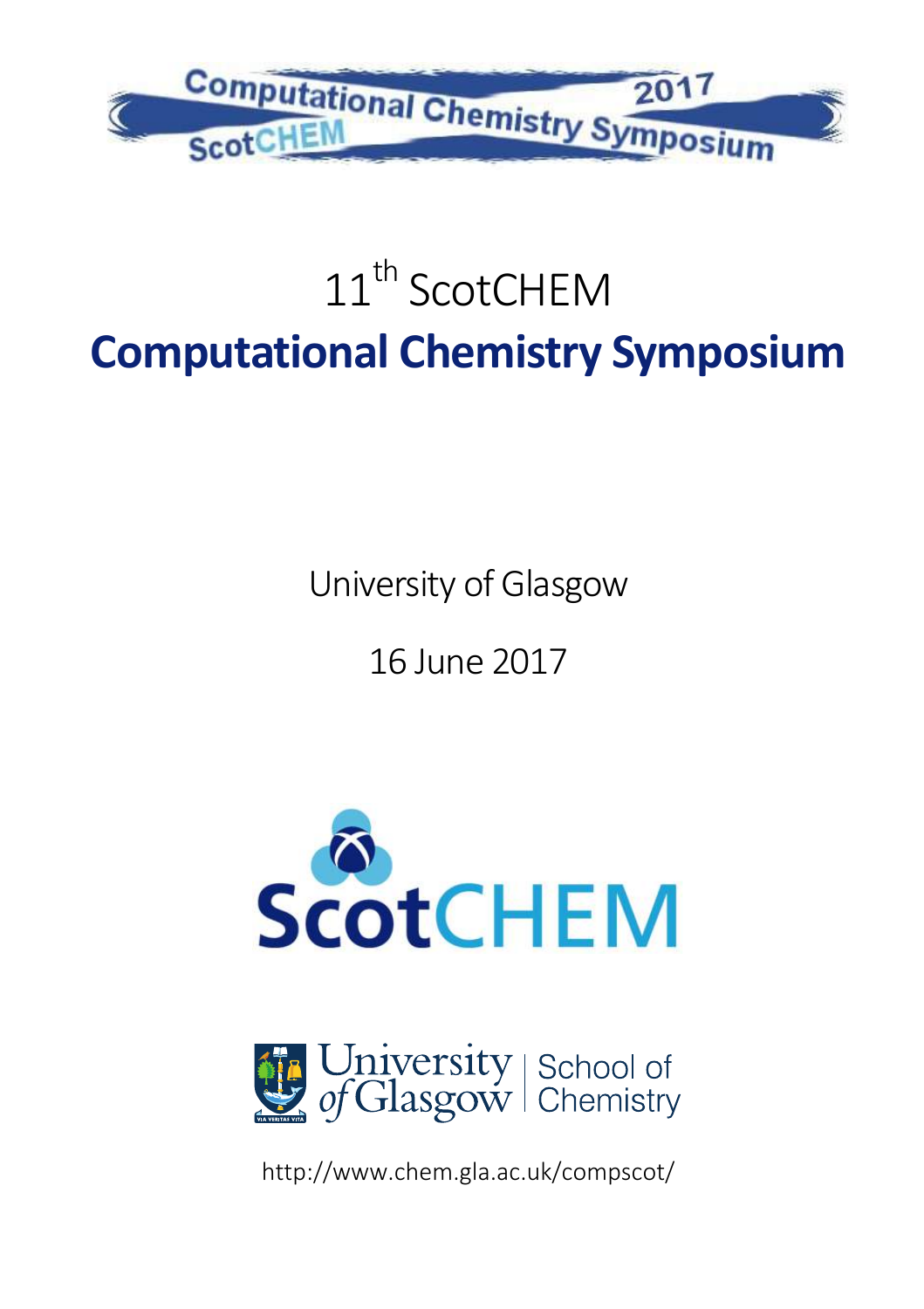### Programme

#### **Friday, 16 June 2017 University of Glasgow, School of Chemistry, Joseph Black Building, University Avenue, Glasgow G12 8QQ**

| 9:30  | <b>Registration opens</b><br>Coffee & pastries in the Conference Room                                                                                               |
|-------|---------------------------------------------------------------------------------------------------------------------------------------------------------------------|
|       | Session I (Chair: Dr Hans Senn)                                                                                                                                     |
| 10:25 | Dr Hans Senn: Welcome and opening remarks                                                                                                                           |
| 10:30 | K1 Prof Fred Manby: Quantum mechanics of light-matter and sys-<br>tem-bath interactions in photosynthesis                                                           |
| 11:20 | <b>C1</b> Paul Murphy: Development of spin-orbit coupling for stochastic<br>configuration interaction techniques                                                    |
| 11:40 | C2 Dr Benjamin D. Goddard: Photo-dissociation: Mathematics<br>meets quantum chemistry                                                                               |
| 12:00 | <b>C3</b> Dr Maria Tudorovskaya: Time-resolved photoionization and high-<br>harmonic generation by cyclohexadiene                                                   |
| 12:20 | Lunch in the Atrium, Wolfson Medical School Building                                                                                                                |
|       | Session II (Chair: Dr Anna Stradomska)                                                                                                                              |
| 13:30 | C4 Dr Ben Hourahine: DFTB+ goes open source                                                                                                                         |
| 13:50 | C5 Paul Rapp: Competitive adsorption for clean air applications                                                                                                     |
| 14:10 | C6 Dr David McKay: Investigating the hydration of inner Earth min-<br>erals through ab initio random structure searching and solid-state<br><b>NMR</b> spectroscopy |
| 14:30 | C7 Pattama Wapeesittipan: Millisecond protein dynamics does not<br>control catalysis in Cyclophilin A - evidence from molecular dynamics<br>simulations             |
| 14:50 | C8 Dr Zied Hosni: Development of a novel computational method to<br>identify key residues in protein structures                                                     |
| 15:10 | Coffee & tea in the Conference Room                                                                                                                                 |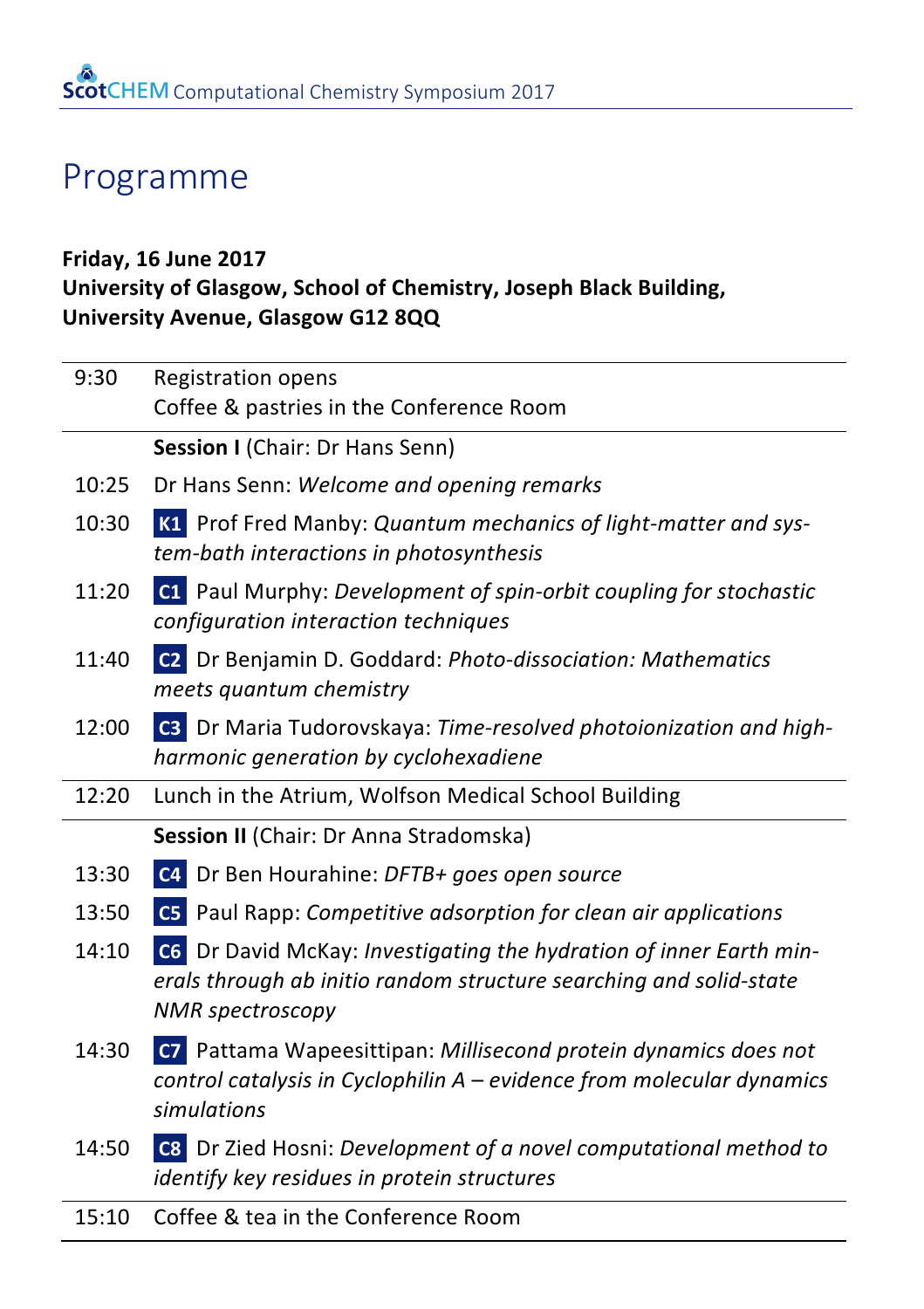**Session III** (Chair: Dr Tell Tuttle)

- 15:30 **C9** Dr Fernanda Duarte: *Molecular recognition and solvent effect in asymmetric counteranion catalysis*
- 15:50 **C10** Renan Zorzatto: *Iridium(I)* complexes bearing chelating *NHC/phosphine ligands: synthesis and application in HIE processes*
- 16:10 **C11** Rebecca M. Nicolson: Understanding rhodium solvent extrac*tion: a mode of action study*
- 16:30 **C12** Maicon Delarmelina: *Carboxylation mechanism of alkylboronates* with  $CO<sub>2</sub>$  *catalysed by [Ni(NHC)(allyl)Cl] complexes: a DFT study*

#### **Poster Session**

- 16:50 **P1 P23** Posters & drinks in the Atrium, Wolfson Medical School Building
- 18:00 Announcement of poster prizes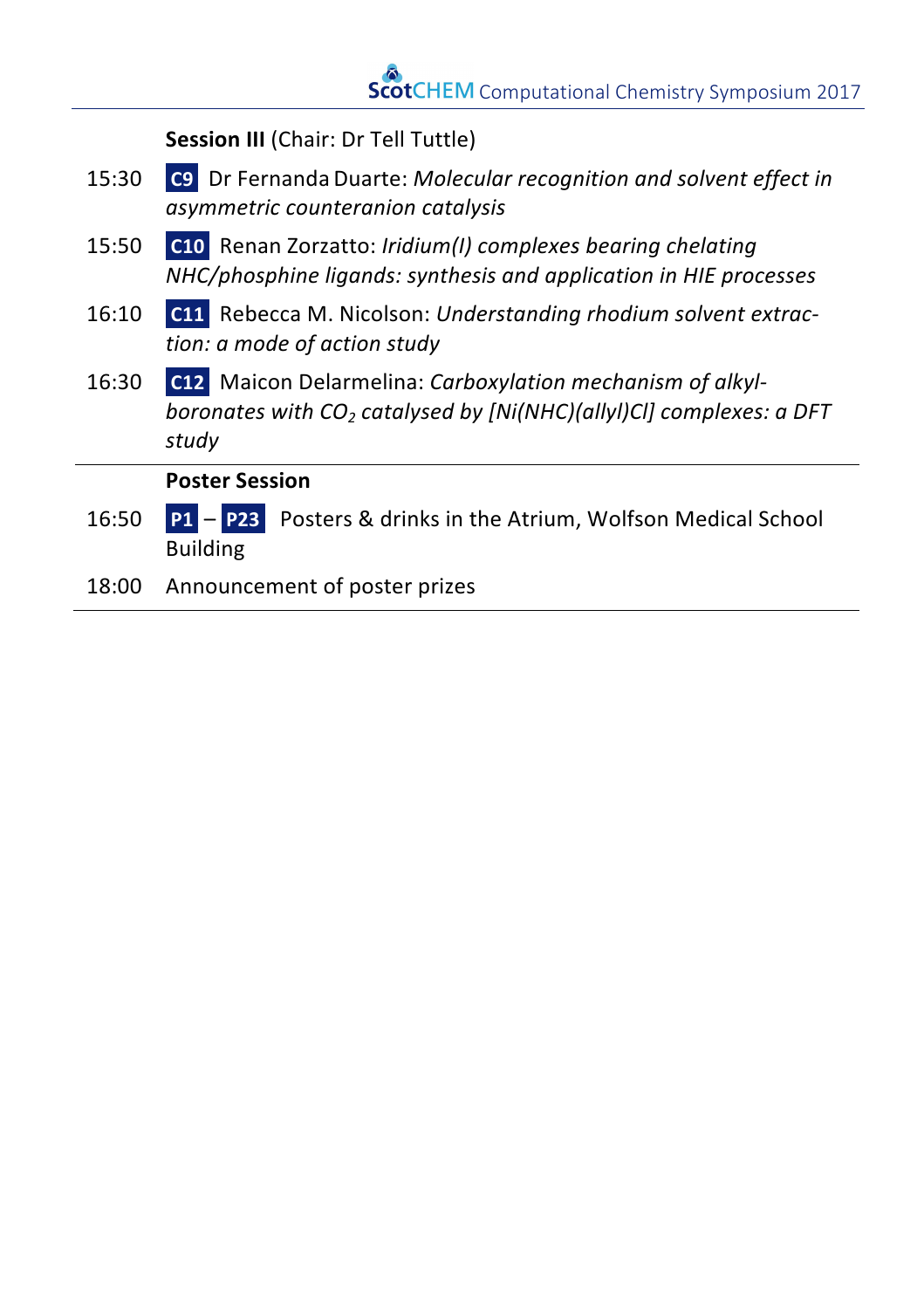Abstracts of Talks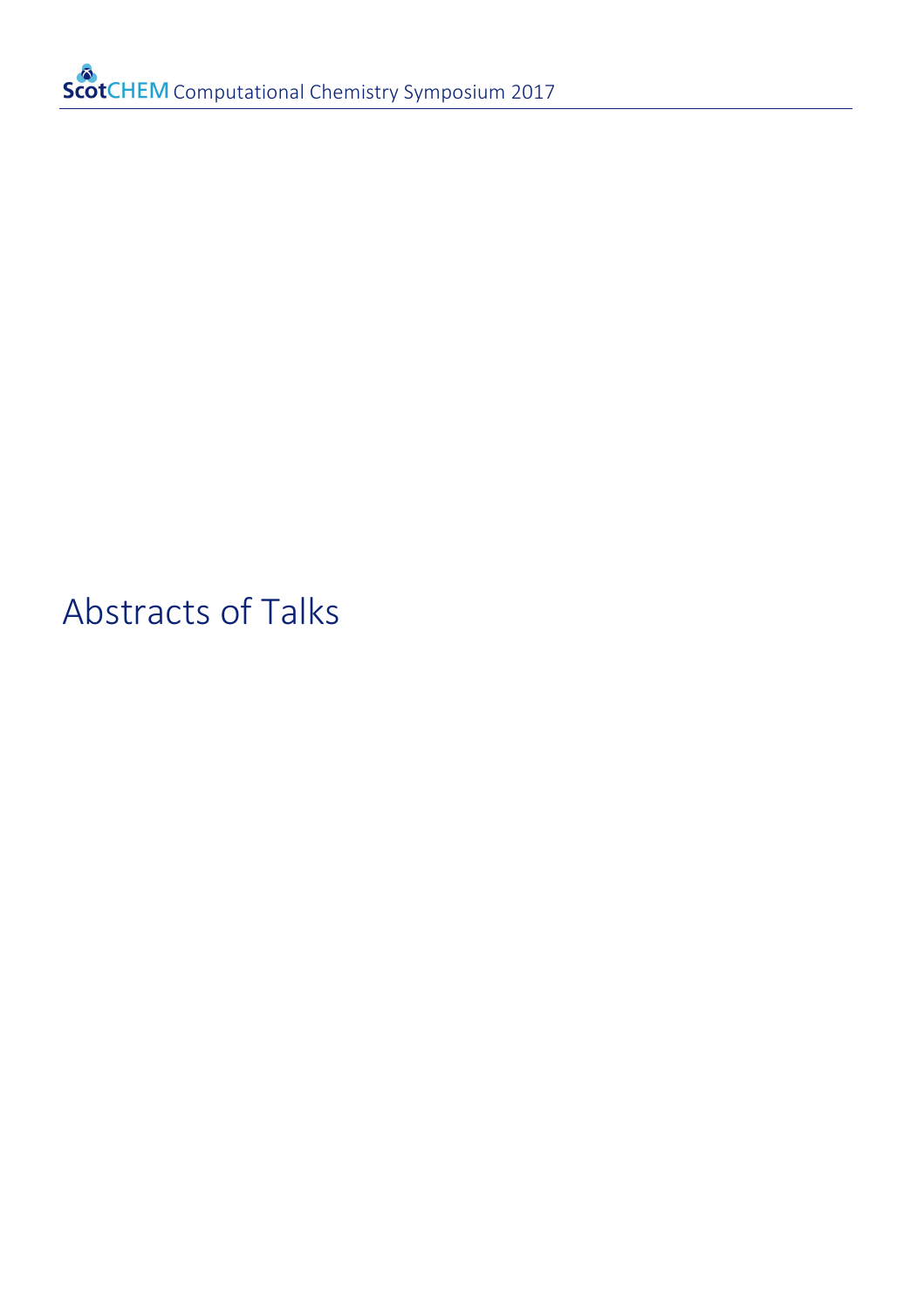#### **K1** Quantum mechanics of light-matter and system-bath interactions in pho**tosynthesis**

#### F. Manby

School of Chemistry, University of Bristol, Bristol BS8 1TS, UK

Almost all of the biomass in the world derives from the harvesting of solar energy through photosynthesis. A great deal is known about the structure and dynamics of the machinery responsible for this process, but mysteries remain. Photosynthesis in purple bacteria is amazingly efficient: chemical change is induced almost every time a photon is absorbed. This is curious because it implies very efficient transport of the energy through a disordered system. Here we will explore the quantum mechanics of the light-matter interaction, and of the energy-transport processes involved, to try to arrive at a clear picture of how photosynthetic light harvesting really works.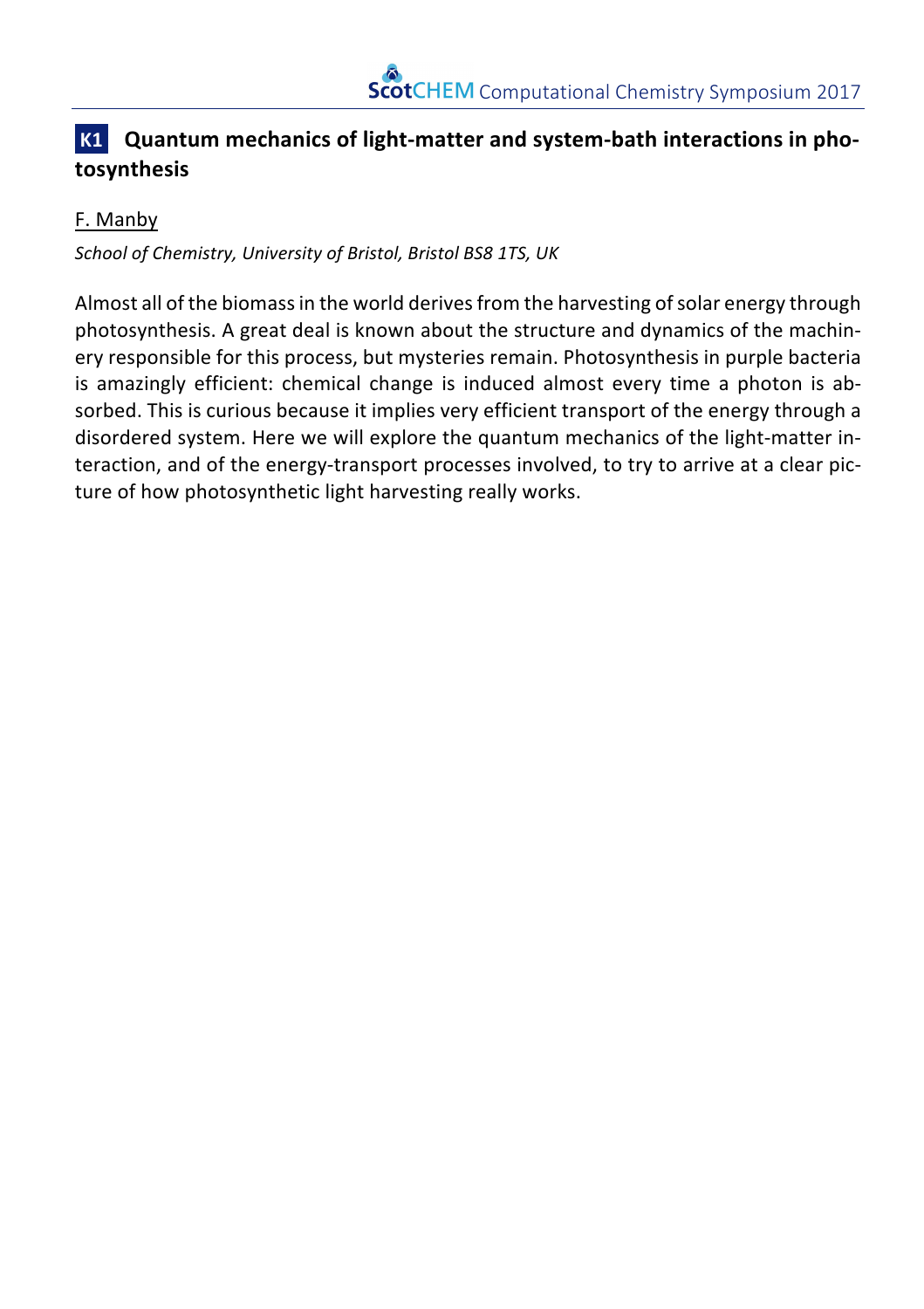#### **C1** Development of spin-orbit coupling for stochastic configuration interac**tion techniques**

P. Murphy, J. P. Coe, M. J. Paterson *Heriot-Watt University, Edinburgh EH14 4AS*

A discussion is presented of the software development of the Monte Carlo Configuration Interaction (MCCI) technique to allow spin orbit coupling calculations to be made using stochastic methods, with the aim of producing acceptable results using highly compact wavefunctions. In this first "proof of concept" work, the one-electron term from the Breit-Pauli Hamiltonian is used. Details of the development work along with results from a test-bed of atoms and diatomic molecules are presented. The splitting of degenerate energy levels of these test-bed species and the corresponding spin orbit coupling constants are compared with experiment and also with the one-electron results of other methods. A discussion of the difficulty of implementing the remaining two-electron terms of the Breit-Pauli Hamiltonian and the current progress towards a solution in this regard is also presented.

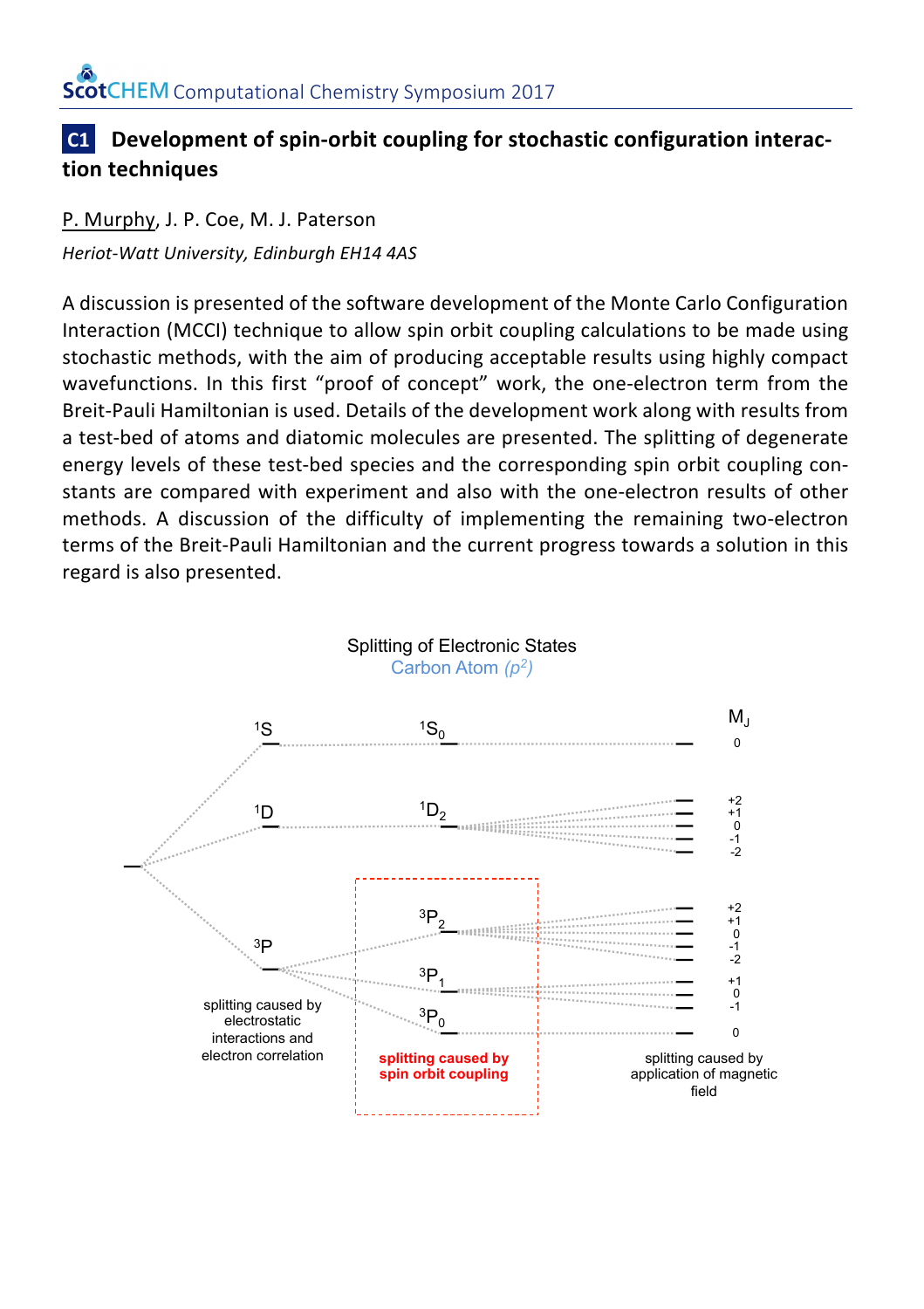#### **C2** Photo-dissociation: Mathematics meets quantum chemistry

Volker Betz<sup>a</sup>, <u>Benjamin D. Goddard</u><sup>b</sup>, Uwe Manthe<sup>c</sup>, Stefan Teufel<sup>d</sup>

*a TU Darmstadt, School of Mathematics b University of Edinburgh, School of Mathematics c University of Bielefeld, Faculty of Chemistry d University of Tübingen, School of Mathematics*

Photo-dissociation is the break-down of molecules by light, e.g. during photosynthesis. Mathematically, its study involves transitions in a two-level partial differential equation. Given an initial wavepacket on the upper level, the challenge is to determine the wavepacket transmitted to the lower level at large times. This is typically very small with rapid oscillations, prohibiting accurate numerical calculations, especially in high dimensions. Fortunately, there exists a small parameter  $\varepsilon$ , the square root of the ratio of the electron and nuclear masses. In the standard adiabatic representation, the transmitted wavepacket is typically of order  $\varepsilon$  globally in time but exponentially small (~exp(-1/ $\varepsilon$ )) for large times<sup>1,2</sup>. This strongly suggests that the adiabatic representation is not the right one for the problem. Using the more general superadiabatic representations, we obtain an explicit formula for the transmitted wavepacket<sup>1,2,3</sup>. Our results agree extremely well with high precision ab-initio calculations, in particular for real-world NaI<sup>4</sup>.

- [1] V. Betz, B. D. Goddard, S. Teufel, *Proc. R. Soc. A* **2009**, *465*, 3553-3580.
- [2] V. Betz, B. D. Goddard, *Phys. Rev. Lett.* **2009**, *103*, 3553-3580.
- [3] V. Betz, B. D. Goddard, *SIAM J. Sci. Comput.* **2011**, 33(5) 2247-2276.
- [4] V. Betz, B. D. Goddard, U. Manthe, *J. Chem. Phys.* **2016**, 144 224109.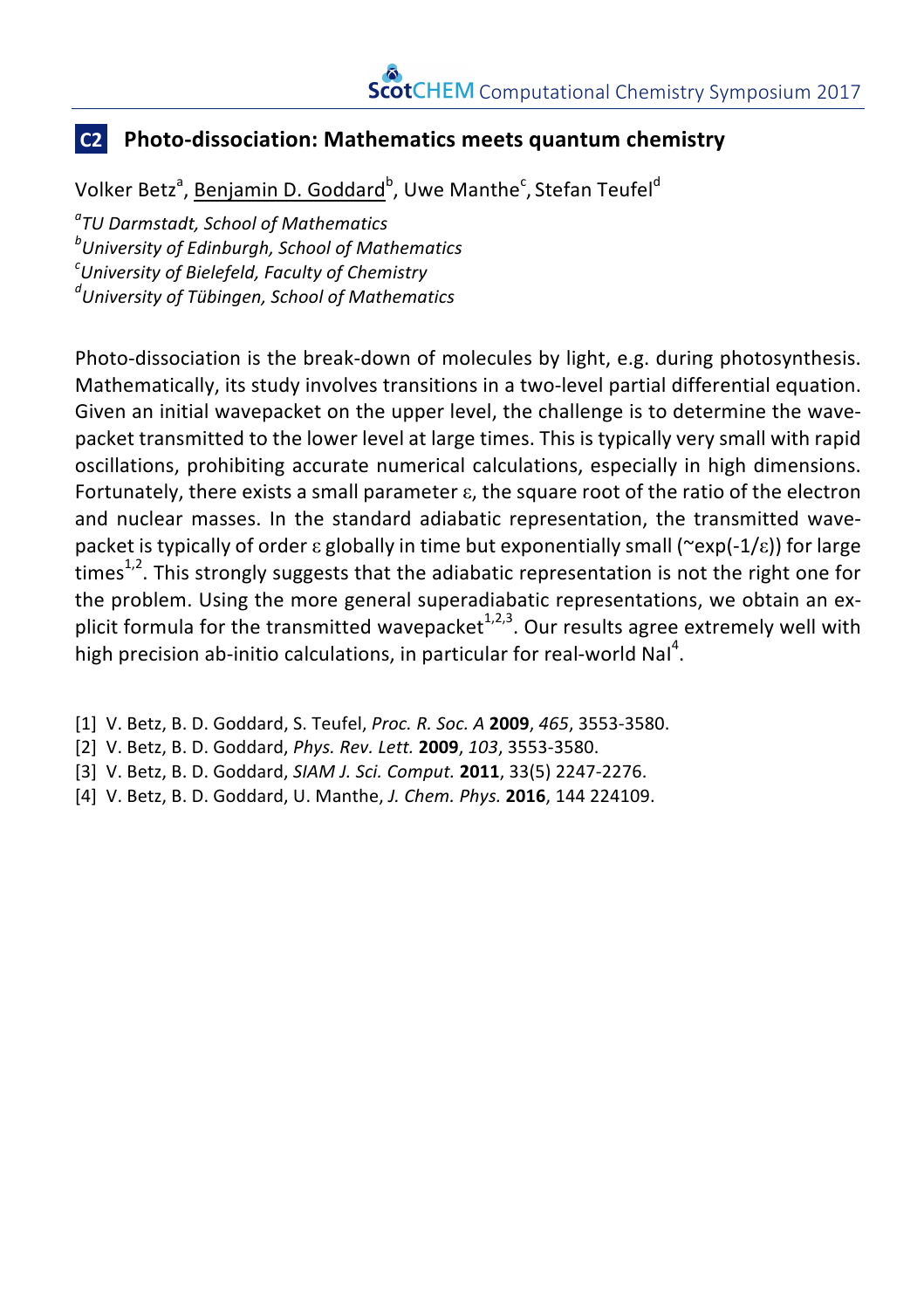#### **C3** Time-resolved photoionization and high-harmonic generation by cyclo**hexadiene**

#### Maria Tudorovskaya, Adam Kirrander

*School of Chemistry, University of Edinburgh, Edinburgh EH9 3FJ*

In our work, we are trying to answer the question whether a new spectroscopic technique, namely, high-harmonic (HH) spectroscopy based on the photoionization induced by a strong infrared laser can be used to analyse a photochemical reaction. Our theoretical approach is based on the assumption that the features of the HH spectrum are determined by the photorecombination and the photoionization probabilities. The latter is calculated with the use of Dyson orbitals constructed as an overlap between the molecular and target wave functions [1,2].

We implement the method to investigate the UV-photon-induced ring-opening reaction of cyclohexodiene (CHD), which can be used a prototype for a large class of organic reactions. The dynamics following the pump has been recently described by Minniti et al.[2]. We take into account the relevant trajectories and the corresponding states population and show how the photoionization and HH output are varying as a function of time.

- [1] C.M. Oana, A.I. Krylov, *J. Chem. Phys.* **2009**, *131*, 124114.
- [2] S. Gozem, A.O. Gunina, T. Ichino, D.L. Osborn, J.F. Stanton, A.I. Krylov, *J. Phys. Chem. Lett.* **2015**, *6*, 4532–4540.
- [3] M. P. Minitti, J. M. Budarz, A. Kirrander, J. S. Robinson, D. Ratner, T. J. Lane, D. Zhu, J. M. Glownia, M. Kozina, H. T. Lemke, M. Sikorski, Y. Feng, S. Nelson, K. Saita, B. Stankus, T. Northey, J. B. Hastings, P. M. Weber *Phys. Rev. Lett.* **2015**, *114*, .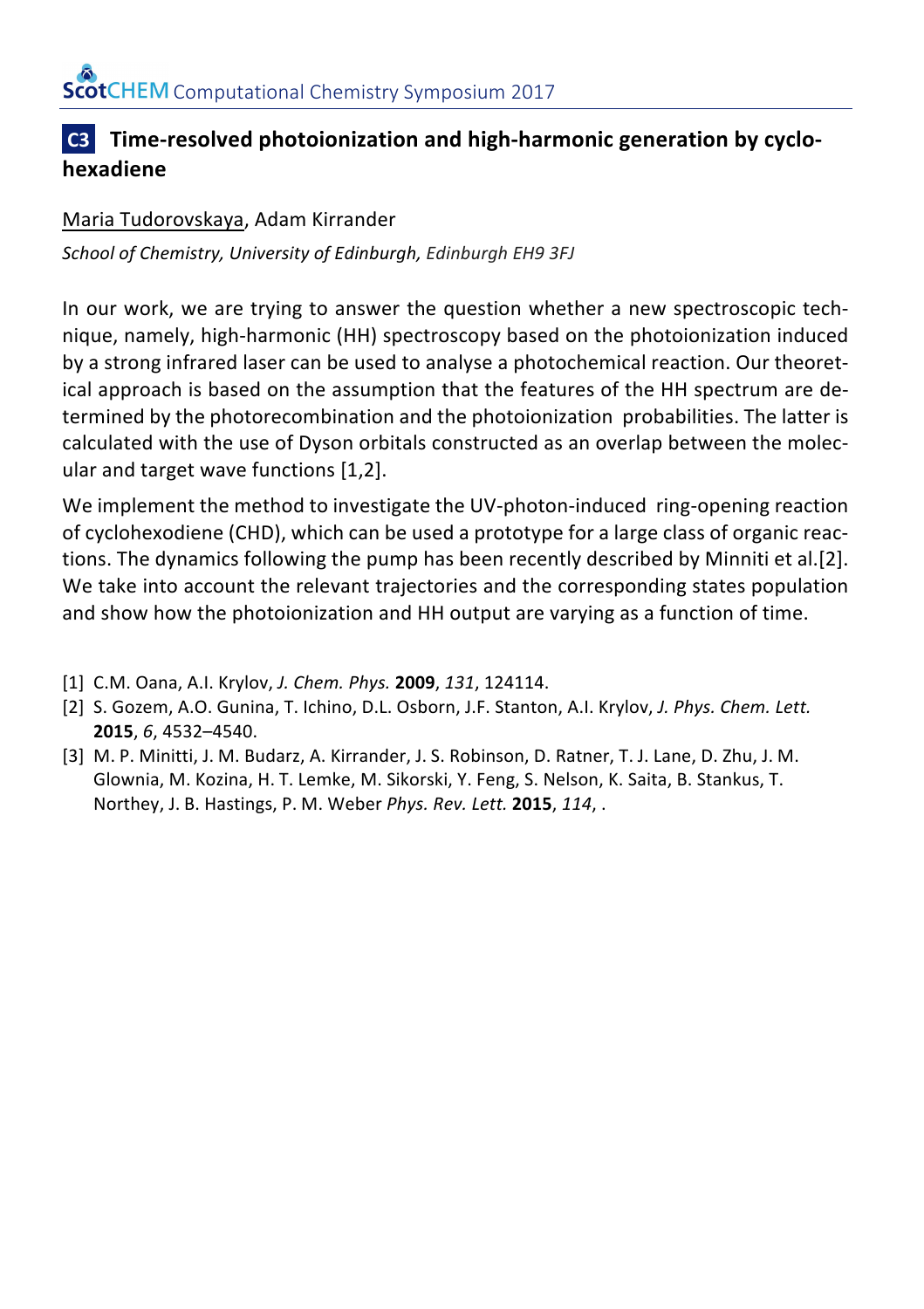#### **C4 DFTB+** goes open source

<u>Ben Hourahine</u><sup>a</sup>, Bálint Aradi<sup>b</sup>, Thomas Frauenheim<sup>b</sup>

*a SUPA, Department of Physics,University of Strathclyde, Glasgow b Bremen Center for Computational Materials Science, University of Bremen, Germany*

Density functional based tight binding<sup>1</sup> is a fast semi-empirical approximation to DFT, typically being around 3 orders of magnitude faster, but capable of producing results that approach those of DFT to near chemical accuracy.<sup>2</sup>

The DFTB+  $code^3$  is a popular implementation of the DFTB1, DFTB2 and DFTB3 models for ground and excited state calculations, electronic transport and offering both multicore and massive distributed parallelism. DFTB+ also contains features not found elsewhere for DFTB (both crystalline and molecular geometries, non-collinear spin, spin-orbit coupling, fast extended Lagrangian dynamics, interfaces for REMD and path-integral molecular dynamics, ...).

The DFTB parameters have recently been released under Creative Common license [1] and the DFTB+ code is now moving to the open LGPL licence this year.

In this contribution, some of the features of DFTB and DFTB+, along with near term developments will be presented and discussed.

- [1] http://www.dftb.org/
- [2] X. Lu, M. Gaus, M. Elstner, Q. Cui, *J. Phys. Chem B* 2015, 119, 1062-1082.
- [3] B. Aradi, B. Hourahine, T. Frauenheim, *J. Phys. Chem. A* **2007**, 111, 5678–5684.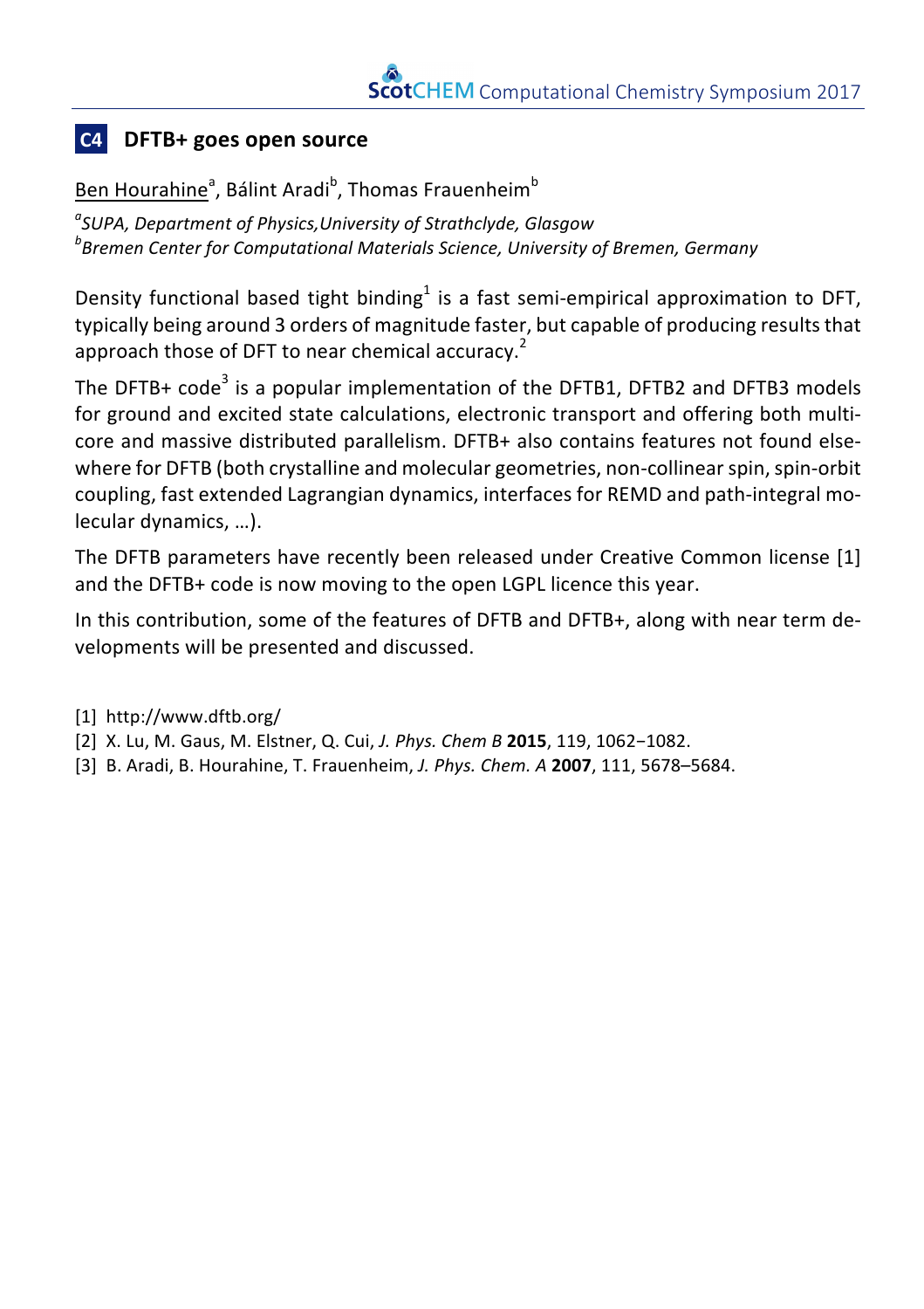#### **C5 Competitive adsorption for clean air applications**

#### Ashleigh Fletcher, Karen Johnston, Paul Rapp

*Department of Chemical and Process Engineering, University of Strathclyde, Glasgow, UK*

Environmental and health concerns from pollution are significant social economic drivers, which push legislation towards pollution prevention and sustainability. In addition to health concerns, the emission of the greenhouse gas carbon dioxide must be reduced to keep climate change below 2  $^{\circ}$ C. Therefore, it is essential to develop and test environmentally friendly materials that are highly optimized to remove specific pollutant species. Activated carbon is a well-known affordable carbon dioxide and pollutant adsorber. However, there are many types of activated carbons and these adsorb some species more effectively than others. To tailor activated carbons for different pollutant species, it is necessary to understand or control their chemical and structural composition. This project aims to identify which characteristics of activated carbon are optimal for removal of pollutants, such as carbon dioxide.

As a starting point we take graphite as a model system and study the adsorption of carbon dioxide using a combined computer simulation and experimental approach. Quantum calculations found that carbon dioxide adsorbs weakly on the graphite surface via physisorption (van der Waals interactions) with almost negligible preference for specific adsorption sites. Grand canonical Monte Carlo isotherms, with force fields based on quantum adsorption data were performed for graphite slit pores and amorphous carbon structures. Results revealed much higher adsorption for microporous structures compared to mesoporous slit pores at low pressure. Experimental results found graphite in powdered form has a significantly lower isosteric heat of adsorption compared to theoretical isotherms, which is attributed to a broader pore size distribution and larger pore sizes. Future work is aimed towards a) competitive adsorption of several pollutant species on graphite and b) adsorption on modified graphite to determine the most effective activated carbons.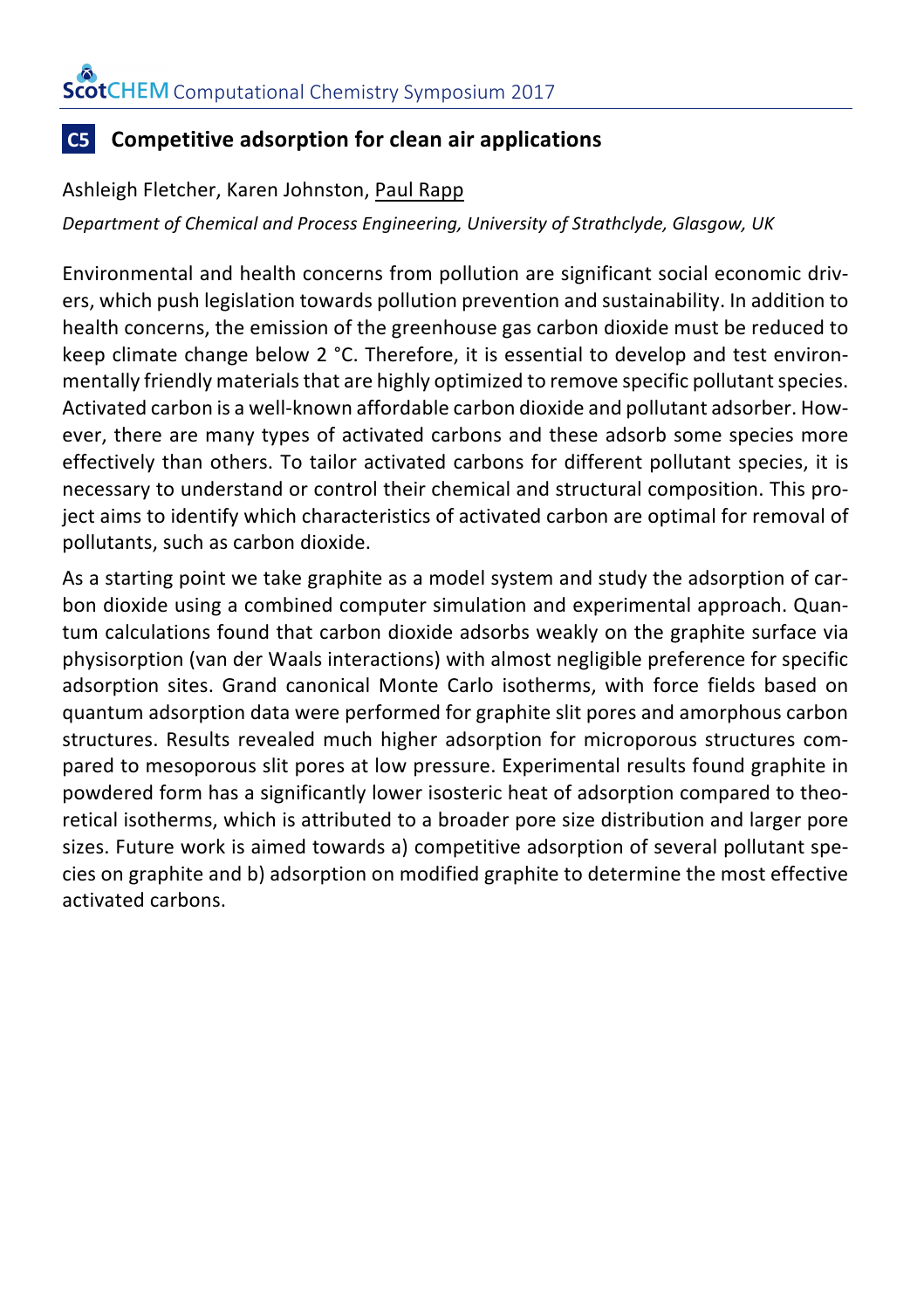#### **C6** Investigating the hydration of inner Earth minerals through *ab initio* ran**dom structure searching and solid-state NMR spectroscopy**

David McKay<sup>a</sup>, Robert F. Moran<sup>b</sup>, Daniel J. Twist<sup>a</sup>, Chris J. Pickard<sup>b</sup>, Andrew J. Berry<sup>c</sup>, Sharon E. Ashbrook<sup>a</sup>

*a School of Chemistry, EaStCHEM Centre of Magnetic Resonance, University of St Andrews, St Andrews KY16 9ST, UK <sup>b</sup>*

*Department of Material Science and Metallurgy, University of Cambridge, Cambridge CB3 0FS, UK*

*c Australian National University, Research School of Earth Sciences, Acton ACT, Australia*

Nominally, anhydrous minerals (NAMs), ringwoodite and wadsleyite (Fe-free  $\gamma$ - and  $\beta$ - $Mg_2SiO_4$ ) make up the Earth's transition zone, a region of the mantle at depths of 410 -660 km. NAMs can take up low levels of H<sub>2</sub>O (some up to  $\approx$ 3.3 wt%), leading to transition zone hydration. The structures of many hydrated NAMs are not known, however, due to the inherent difficulty in locating H atoms and disordered vacancies by diffraction and synthetic challenges such as extreme synthesis conditions  $(1600 °C, 16-20 GPa)$ , polymorphism and sample size limitations (~30 mg). Discovery of robust structural models would lead to a better understanding of the hydration mechanism and better modelling of the Earth's mantle.

Net hydration to is thought to involve the addition of  $2n H^+$ , charge balanced by loss of *n*  $Mg^{2+}$  or  $\frac{1}{2}n$  Si<sup>4+</sup>. Herein we present models of ringwoodite and wadsleyite at two hydration levels: semi-hydrated  $\gamma/\beta$  Mg<sub>2</sub>SiO<sub>4</sub> (~1.6 wt% H<sub>2</sub>O) *via* Mg<sup>2+</sup>/2H<sup>+</sup> exchange and fullyhydrated  $\gamma$ / $\beta$ -Mg<sub>2</sub>SiO<sub>4</sub> (~3.3 wt% H<sub>2</sub>O) through either  $2Mg^{2+}/4H^+$  or  $Si^{4+}/4H^+$  exchange. H<sup>+</sup> ions do not sit on crystallographic sites in the hydrated structure. Therefore, *ab initio* random structure searching  $(AIRSS)^1$  is used to randomly position  $H^+$  ions near the vacancy, producing 100-1000s of candidate structures for optimisation *via* DFT.

Hydration of ringwoodite proceeds *via* Mg<sup>2+</sup> and Si<sup>4+</sup> vacancies (in agreement with neutron diffraction<sup>2a</sup>), with newly formed hydroxyl species forming hydrogen bonds along polyhedral edges. The fully-hydrated ground state results from  $2 \times Mg^{2+}/2H^{+}$  exchange, with lowest energy  $Si^{4+}/4H^+$  structure at just 0.1 eV higher. In wadsleyite, hydration *via* 2  $\times$  Mg<sup>2+</sup>/H<sup>+</sup> exchange is substantially more accessible than by Si<sup>4+</sup>/4H<sup>+</sup> exchange, discounting Si vacancies. However, the presence of three crystallographically-unique  $Mg^{2+}$  sites (and four  $O^{2-}$  sites), complicates the picture. The ground-state structure results from a 2  $\times$  Mg3/2H<sup>+</sup> hydration mechanism<sup>3</sup> and accessible higher energy structures (supported by solid-state NMR spectroscopy<sup>4</sup> and neutron diffraction studies<sup>5</sup>) involve a combination of Mg1 and Mg3 vacancies.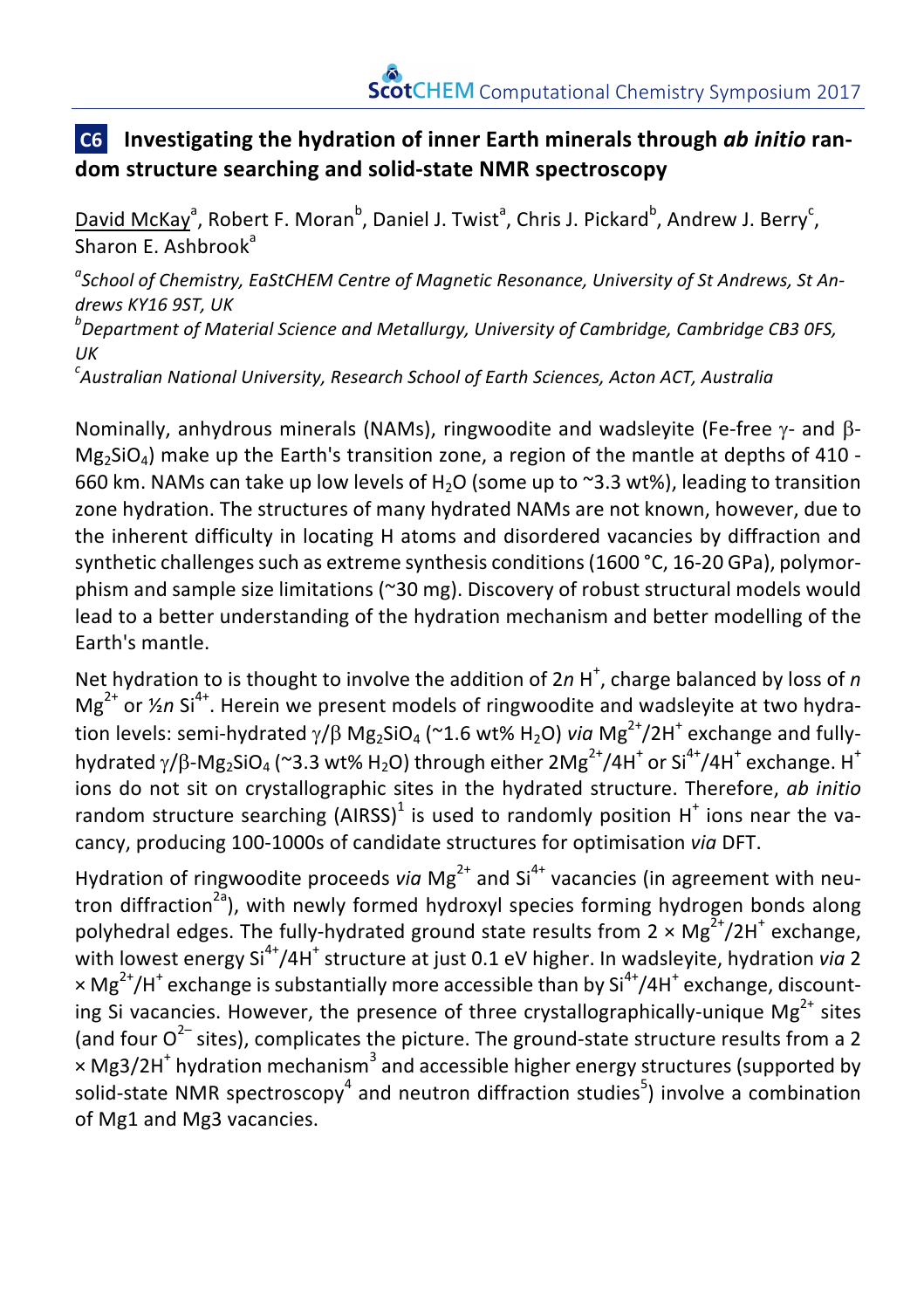

Figure 1 - Left, crystal structures of anhydrous ringwoodite (Fd-3m, top) and wadsleyite (*Imma*, bottom); middle, AIRSS H placement; right, energy rankings in semi-hydrated wadsleyite.

- [1] C. J. Pickard and R. J. Needs, *Phys. Rev. Lett*. **2006**, *97*, 045504.
- [2] N. Purevjav, et al., *Geophys. Res. Lett.* **2014**, *41*, 6718
- [3] R. F. Moran, *et al.*, *Phys. Chem. Chem. Phys.* **2016**, *18*, 10173.
- [4] J. M. Griffin *et al.*, *Chem. Sci*. **2013**, *4*, 1523.
- [5] A. Sano-Furukawa, et al., *Phys. Earth Planet. Inter.* **2011**, 189, 56.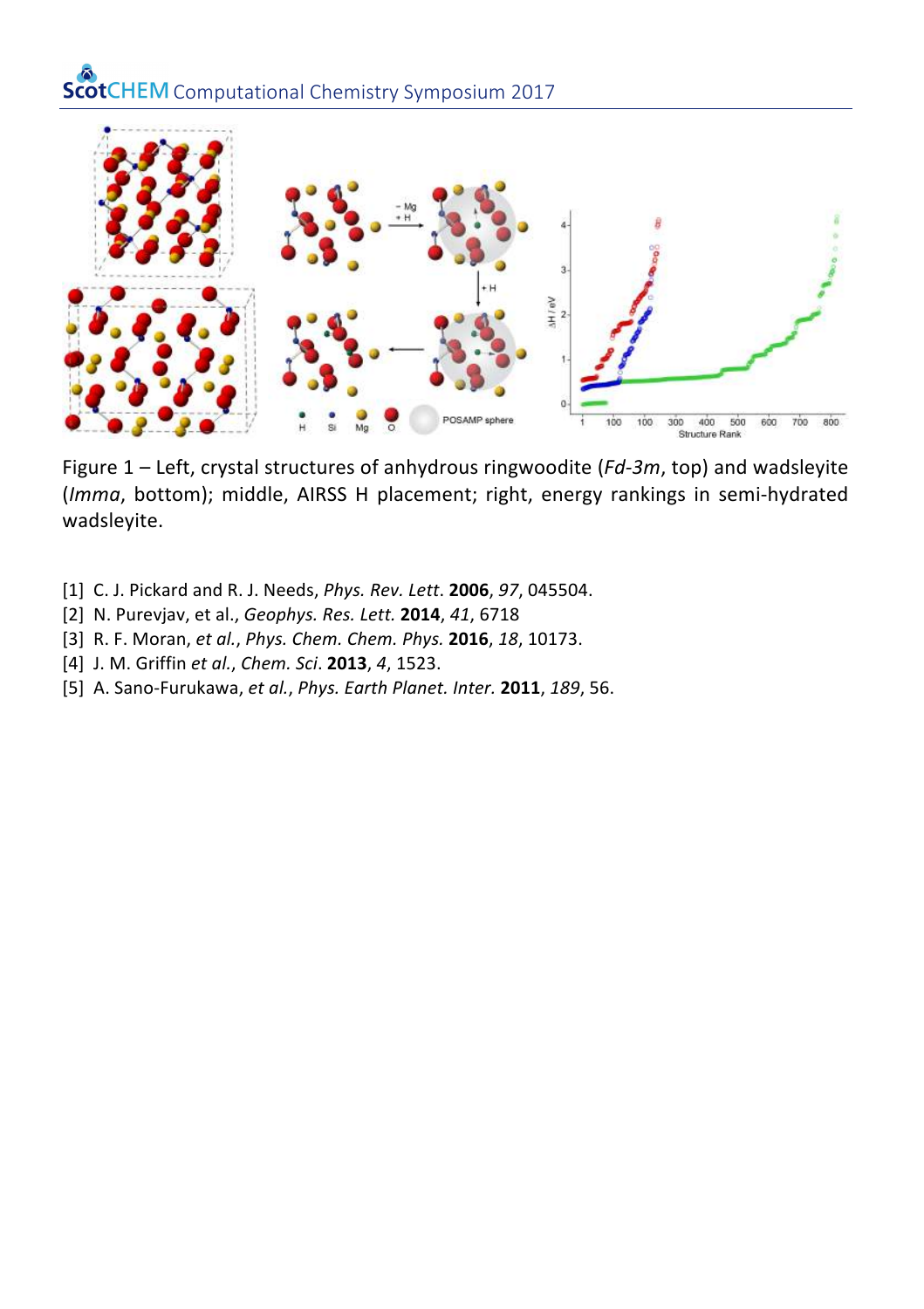#### **C7 Millisecond protein dynamics does not control catalysis in Cyclophilin A** – **evidence from molecular dynamics simulations**

Pattama Wapeesittipan, Antonia S. J. S. Mey, Julien Michel *EaStCHEM School of Chemistry, University of Edinburgh, EH9 3FJ, UK*

Cyclophilin A (CypA) is a member of the Cyclophilin family of peptidyl-prolyl isomerases which catalyzes the *cis-trans* isomerization of proline peptide bond. Previous biophysical studies have suggested that the CypA wild type (WT) active site interconverts between a 'major' catalytically active conformation and a 'minor' catalytically impaired conformation on millisecond timescales. $^1$  A serine to threonine (S99T) mutation distal (ca. 10 Å away) from the active site was devised to stabilize this minor conformation of CypA, leading to a dramatic 70 fold drop in catalytic turnover, similar in magnitude to activity changes upon mutation of key residues that make direct contacts with the substrate. Although such example is frequently cited in support of the importance of millisecond dynamics for enzymatic function, the details of how the S99T mutation reduces catalytic activity are still unclear.

In this research, molecular dynamic (MD) and biased MD simulations were carried out to investigate the link between conformational changes and catalysis in the WT and S99T mutant forms of CypA. In contrast to literature claims, $1$  we observe conformational changes between the proposed 'major' and 'minor' active site conformations on nanosecond timescales. Yet in agreement with previous experimental data, free energy profiles from our simulations showed that the S99T CypA-catalyzed amide isomerization reaction has a larger activation barrier than in WT CypA. Further analysis indicates that this is a result of weakened hydrogen bonding interactions between Asn102 and the transition state. Additional simulations established that weakened transition state stabilisation is caused by an overall increase in fast (nanosecond) dynamics of active site residues due to poorer side-chains packing in the S99T mutant.

In summary, our study disputes literature claims of a link between slow (millisecond) protein dynamics and catalysis, $<sup>1</sup>$  and suggests instead that changes in fast (nanosecond)</sup> dynamics are sufficient to explain the reduced catalytic power of the S99T Cyclophilin A mutant. 

[1] J. Fraser, M. W. Clarkson, S. C. Degnan, R. Erion, D. Kern, *Nature* **2009**, *462*, 669–673.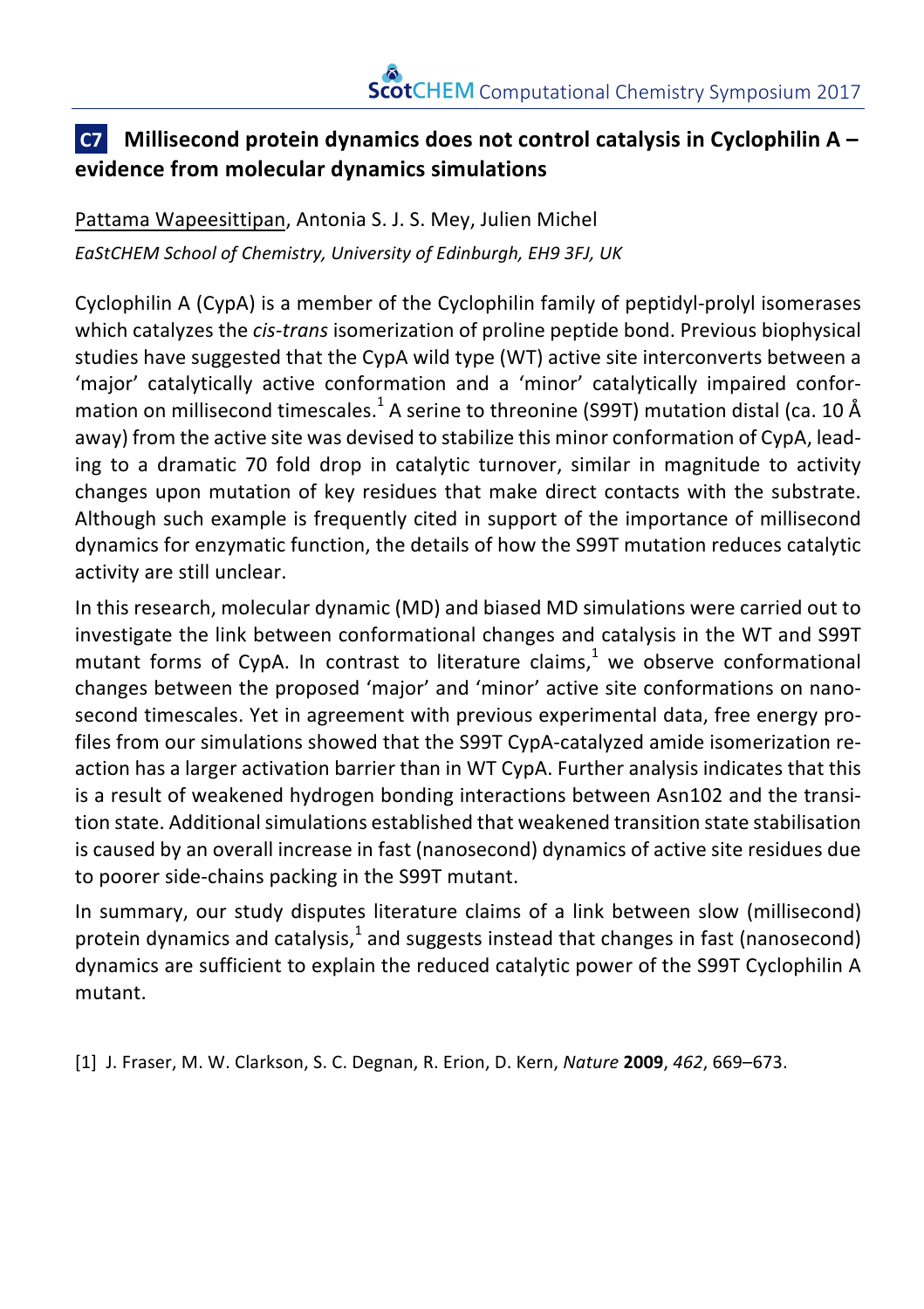#### **C8 Development of a novel computational method to identify key residues in protein structures**

#### Zied Hosni, Sreenu Vattipali

*Bioinformatics Hub, Centre for Virus research, University of Glasgow, UK*

Viruses are infectious agents that need host cells to replicate and survive. Virus-infected cells are recognised by host immune system with the help of the epitopes presented on the cell surface by MHC class-I molecules. MHC class-I epitopes are short (generally 9aa length) viral protein fragments that are recognised by immune cells (CD8 T-cells). Selection of a viral protein fragment as an epitope depends on the individual's HLA system. Recognition of an epitope by CD8 T-cells is a key in eliminating a virus from the host. To escape the host immune attack and survive, viruses often mutate their proteins. However, changing the structurally and functionally important residues in a protein will have a fitness cost on the virus. If an individual's immune system detects an important region of a protein as an epitope then it has a high chance of successfully eliminating the virus. Here we demonstrate a novel computational approach to identify structurally and functionally important residues in protein structures. We have developed a Python program that is capable of ranking residues' importance in a protein based on their non-covalent bonds, hydrogen bonds, salt bridges, disulphide bonds, hydrophobic and Van der Waals interactions. We are testing the program's efficiency by analysing epitopes sequences from Hepatitis C virus (HCV) proteins. We found key residues in HCV proteins using our program. HCV epitopes containing key residues were selected for further analysis. Spontaneous clearance of HCV in infected patients and the role of their epitopes is currently under investigations to test our program.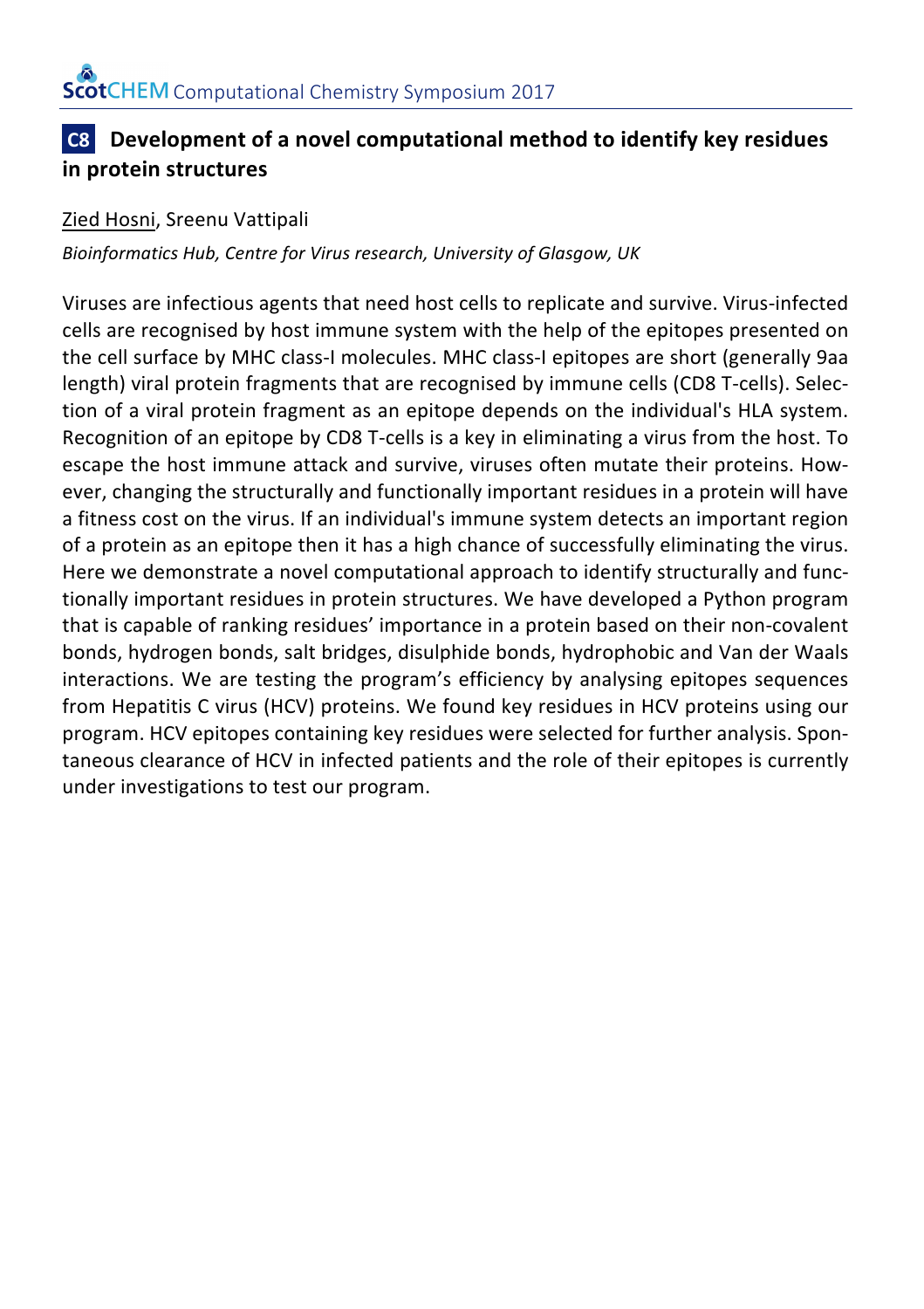#### **C9** Molecular recognition and solvent effect in asymmetric counteranion ca**talysis**

#### Fernanda Duarte<sup>a</sup> and Robert S. Paton<sup>b</sup>

*a*<br>BastCHEM School of Chemistry, University of Edinburgh, Edinburgh EH9 3FJ, UK<br>behamistry Research Leherstery, University of Oxford, Oxford OX1, 2TA, UK *Chemistry Research Laboratory, University of Oxford, Oxford OX1 3TA, UK*

Ion-pairing with a charged, chiral catalyst has emerged as a versatile strategy in asymmetric catalysis $^1$ . However, theoretical work on the stereoselectivities of these transformations remains a challenging task. This is due to the difficulties in identifying the most stable configurations in a given environment, where the predominantly electrostatic nature of these interactions make then less directional and more solvent dependent than e.a. hydrogen-bonding or dispersion interactions.

In this work we investigate the structures, dynamics and stabilities of the chiral ion-pairs in the condensed phase for the landmark anionic asymmetric PTC ring-opening reaction of *meso*-aziridinium and episulfonium cations<sup>2</sup>. We use both classical and quantum methods and explicitly and implicitly solvated models. We find that the stability of chiral ionpairs, a pre-requisite for asymmetric catalysis, is dominated by electrostatic interactions at long-range and by  $CH...O$  interactions at short-range. The decisive role of solvent upon ion-pair formation and of non-bonding interactions upon enantioselectivity are quantified by complementary computational approaches. Our computational results rationalize the stereoselectivity for several experimental results and demonstrate a combined classical/quantum approach to perform realistic-modelling of chiral counterion catalysis in solution<sup>3</sup>.

- [1] (a) Phipps, R. J.; Hamilton, G. L.; Toste, F. D. *Nat. Chem.* **2012**, 4, 603. (b) Brak, K.; Jacobsen, E. N. *Angew. Chem. Int. Ed.* **2013**, *52*, 534.
- [2] Hamilton, G. L.; Kanai, T.; Toste, F. D. *J. Am. Chem. Soc.* **2008**, 130, 14984.
- [3] F. Duarte, R S. Paton. Molecular Recognition in Asymmetric Counteranion Catalysis: Understanding Chiral Phosphate-Mediated Desymmetrization. Under Revision.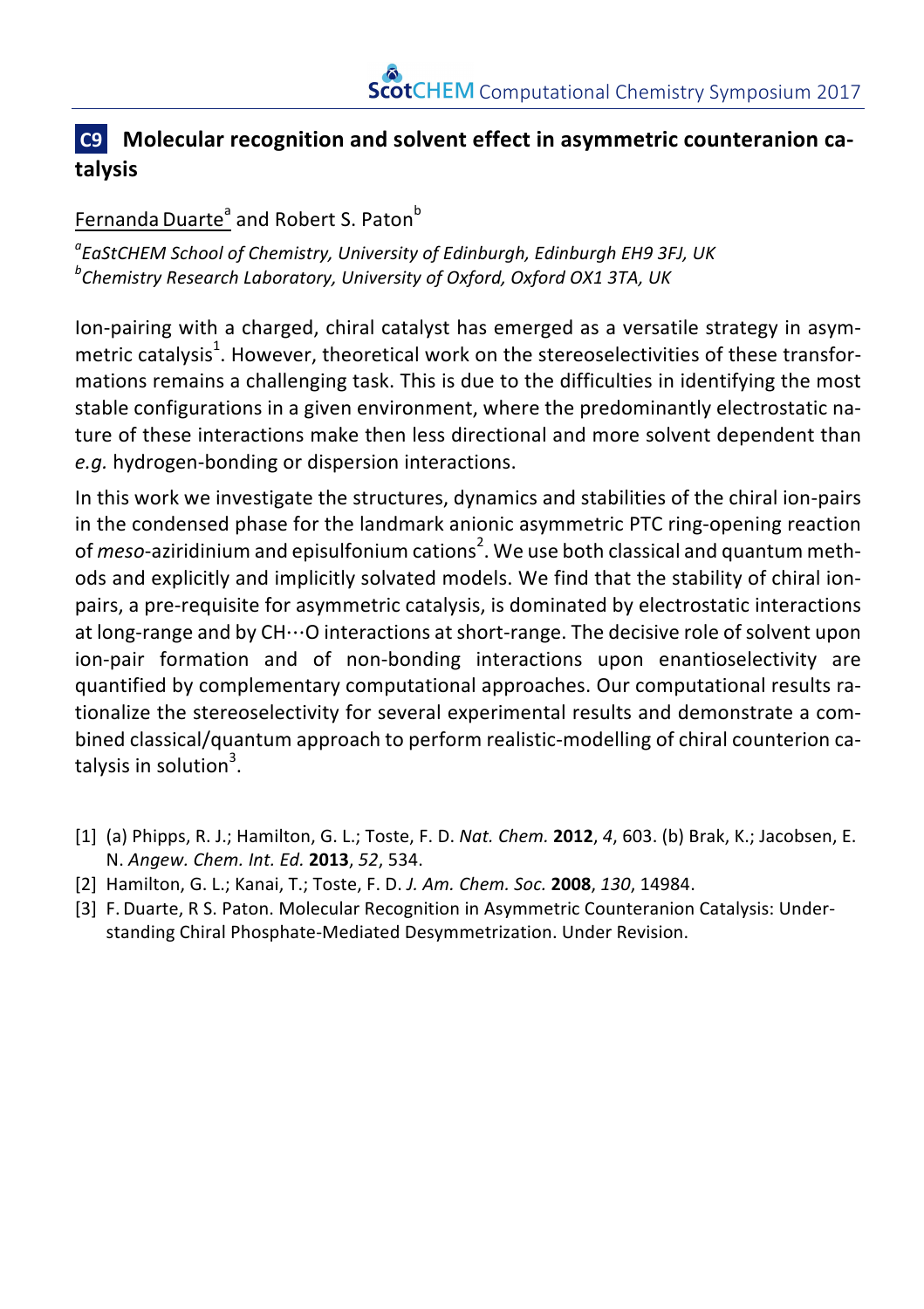#### **C10** *Iridium(I)* **complexes bearing chelating NHC/phosphine ligands: synthesis and application in HIE processes**

#### William J. Kerr, Tell Tuttle, Renan Zorzatto

Department of Pure and Applied Chemistry, University of Strathclyde, Glasgow G1 1XL, Scotland, *UK*

Transition metal-catalysed C-H activation has become a valuable tool for the functionalisation of complex organic molecules.<sup>1</sup> In this context, hydrogen isotope exchange (HIE) allows expedient access to isotopically enriched compounds, crucial for the timely execution of adsorption, metabolism, excretion and toxicology (ADMET) studies,<sup>2</sup> and in mechanistic studies of organic reactions. Iridium complexes are commonly employed in  $HIE<sup>3</sup>$  due to their catalytic activity and specificity for labelling sites adiacent to directing groups.<sup>4</sup> However, the poor performance of existing Ir complexes with sterically-hindered directing groups constitutes an important limitation. Herein we report a new class of Ir(I) complexes (1) bearing a chelating N-heterocyclic carbene-phosphine (NHC-P) ligand, and their application in the HIE of substrates bearing sterically demanding carbamates  $(2 - 3)$ , establishing a successful strategy to access two important classes of substrates. 

A combined experimental and theoretical study was employed to evaluate the mechanism of this reaction. While DFT calculations suggest a low activation barrier of 20.7 kcal  $mol<sup>-1</sup>$  for the key C-H bond cleavage, kinetic data revealed that an interesting interplay between substrate coordination and C-H activation operates in solution. Through comparison of calculated and experimental primary kinetic isotope effects (KIE), and evaluation of two directing groups with markedly distinct steric demands, it was possible to demonstrate a temperature-dependent balance between substrate coordination and C-H activation as the rate limiting process. Moreover, the observed reactivity could also be rationalised through evaluation of the interaction energy of selected substrates with the catalytically active iridium deuteride, which also constitutes an important step in the construction of tools to aid rational catalyst design.

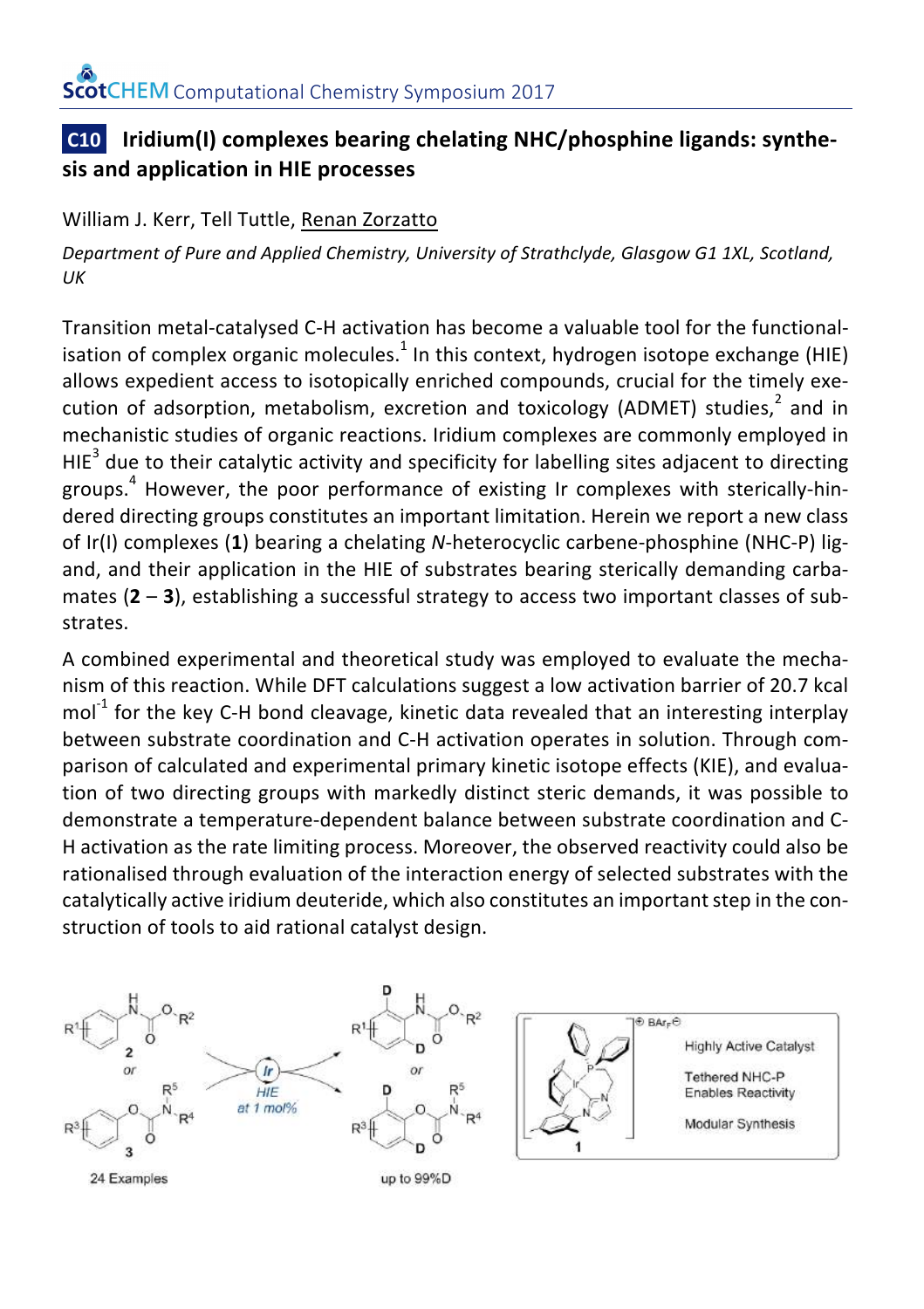- [1] K. Godula, D. Sames, *Science* **2006**, *312*, 67-72.
- [2] N. Penner *et al.*, *Chem. Res. Toxicol.* **2012**, *25*, 513-531.
- [3] J. A. Brown *et al.*, *Adv. Synth. Catal.* **2014**, *356*, 3551-3562.
- [4] A. R. Cochrane *et al.*, *J. Label Compd. Radiopharm.* **2013**, *56*, 451-454.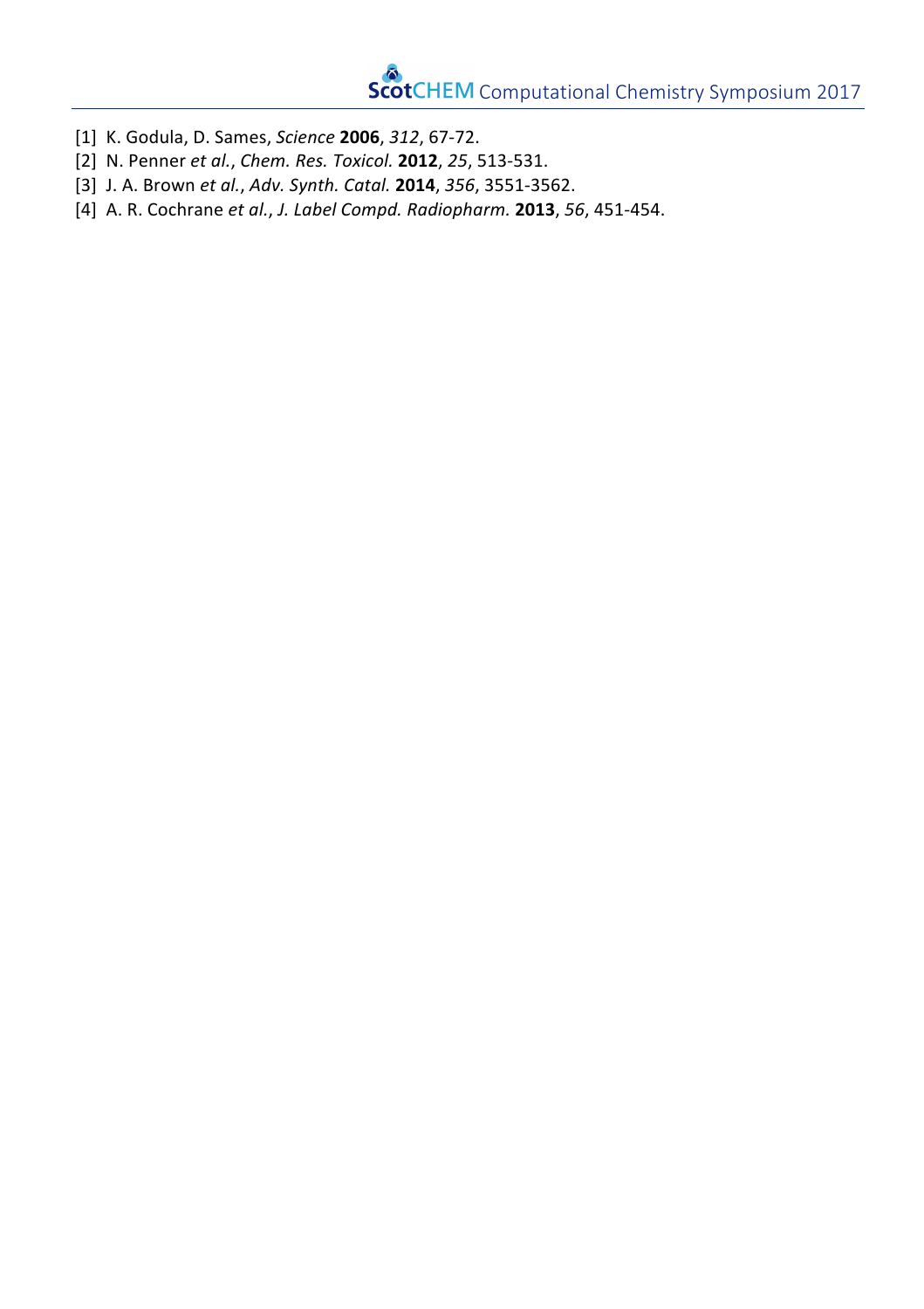#### **C11** Understanding rhodium solvent extraction: a mode of action study

Rebecca M. Nicolson<sup>a</sup>, Ross J. Gordon<sup>b</sup>, Jason B. Love<sup>a</sup>, Peter A. Tasker<sup>a</sup>, Carole A. Mor $rison<sup>a</sup>$ 

*<sup>a</sup> School of Chemistry, University of Edinburgh, Edinburgh EH9 3FJ <sup>b</sup> Johnson Matthey Technology Centre, Sonning Common, Reading RG4 9NH*

No commercial solvent extraction (SX) reagent currently exists for rhodium. Recent literature reported the promising recovery of Rh via SX using a new ligand system.<sup>1,2</sup> However, details concerning the structure of the extracted species and the interactions present  $-$  information key to developing a suitable commercial reagent  $-$  are not fully known.<sup>1,2</sup> This work has aimed to elucidate the mode of action.

Initial test extractions using one of the reported reagents, (N-n-hexyl-bis(N-methyl-N-noctyl-ethylamide)amine (BisAA)), $1/2$  and analyses of the resulting phases were conducted. Karl Fischer titrations showed that, though water appears to be extracted in association with chloride, negligible water is extracted with Rh, suggesting Rh extraction does not occur via a reverse micelle mechanism. ESI-MS suggested that either  $[(RhCl<sub>5</sub>(H<sub>2</sub>O))(LH)<sub>2</sub>]$ or  $[(RhCl<sub>5</sub>(LH))(LH)]$  is the main extracted species, and  $[(Rh<sub>2</sub>Cl<sub>9</sub>)(LH)<sub>3</sub>]$  is either extracted or forms in the organic phase. It also showed  $[RhCl<sub>3</sub>L]$  appears to form over long periods of time.



Figure 1. Minimum energy structures for  $[RhCl<sub>5</sub>(H<sub>2</sub>O)]<sup>2</sup>$  with  $[MonoAA(Me)H]<sup>+</sup>$  or [BisAA(Me)H]<sup>+</sup>, showing different binding modes.

Narita et al.'s findings suggest that extraction occurs via an ion-pair association rather than binding of the ligand in the inner-sphere.<sup>1,2</sup> The findings of this experimental work are not contradictory, therefore quantum mechanical modelling of ion-pair structures was pursued. Truncated R-group versions of BisAA and another two ligands developed by Narita et al,<sup>1,2</sup> N,N-di-n-hexyl(N-methyl-N-n-octyl-ethylamide) amine (MonoAA) and tris(Nmethyl-N-n-octyl-ethylamide) amine (TrisAA), were used.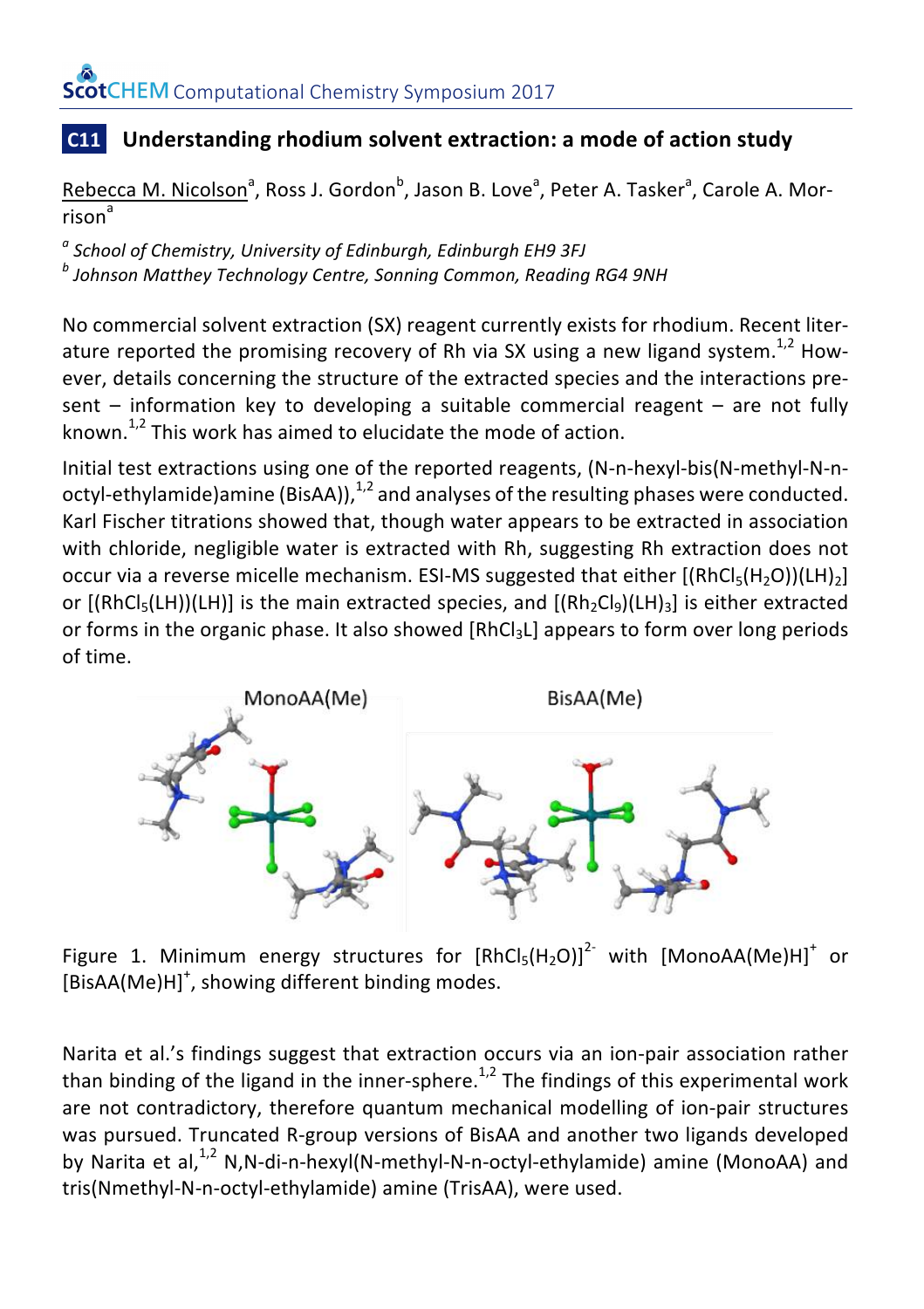

Figure 2. Minimum energy structures of  $[MonoAA(Me)H]^+$  and  $[BisAA(Me)H]^+$  with chloride and  $[RhCl_5(H_2O)]^2$ , highlighting different binding sites.

The calculations show that complex formation with  $\text{[RhCl}_5(\text{H}_2\text{O)}]^2$  and exchange of associated chloride for  $[RhCl<sub>5</sub>(H<sub>2</sub>O)]<sup>2</sup>$  is more favourable with protonated BisAA(Me) than MonoAA(Me), suggesting BisAA is a stronger, more selective extractant. The minimum energy structures of the assemblies suggest that  $[MonoAAH]^+$  and  $[BisAAH]^+$  interact differently with  $\text{[RhCl}_{5}(\text{H}_{2}\text{O})\text{]}^{2}$  (see Figure 1). They also suggest that  $\text{[BisAAH]}^{+}$  offers different binding sites for chloride and  $[RhCl_5(H_2O)]^2$ , but both anions compete for the same binding site with [MonoAAH]<sup>+</sup> (see Figure 2). These results are in agreement with the findings reported by Narita et al.<sup>2</sup>

- [1] H. Narita, K. Morisaku, M. Tanaka, *Chem. Commun.* **2008**, *45*, 5921–5923.
- [2] H. Narita, K. Morisaku, M. Tanaka, *Solvent Extr. Ion Exch.* **2015**, *33*, 407–417.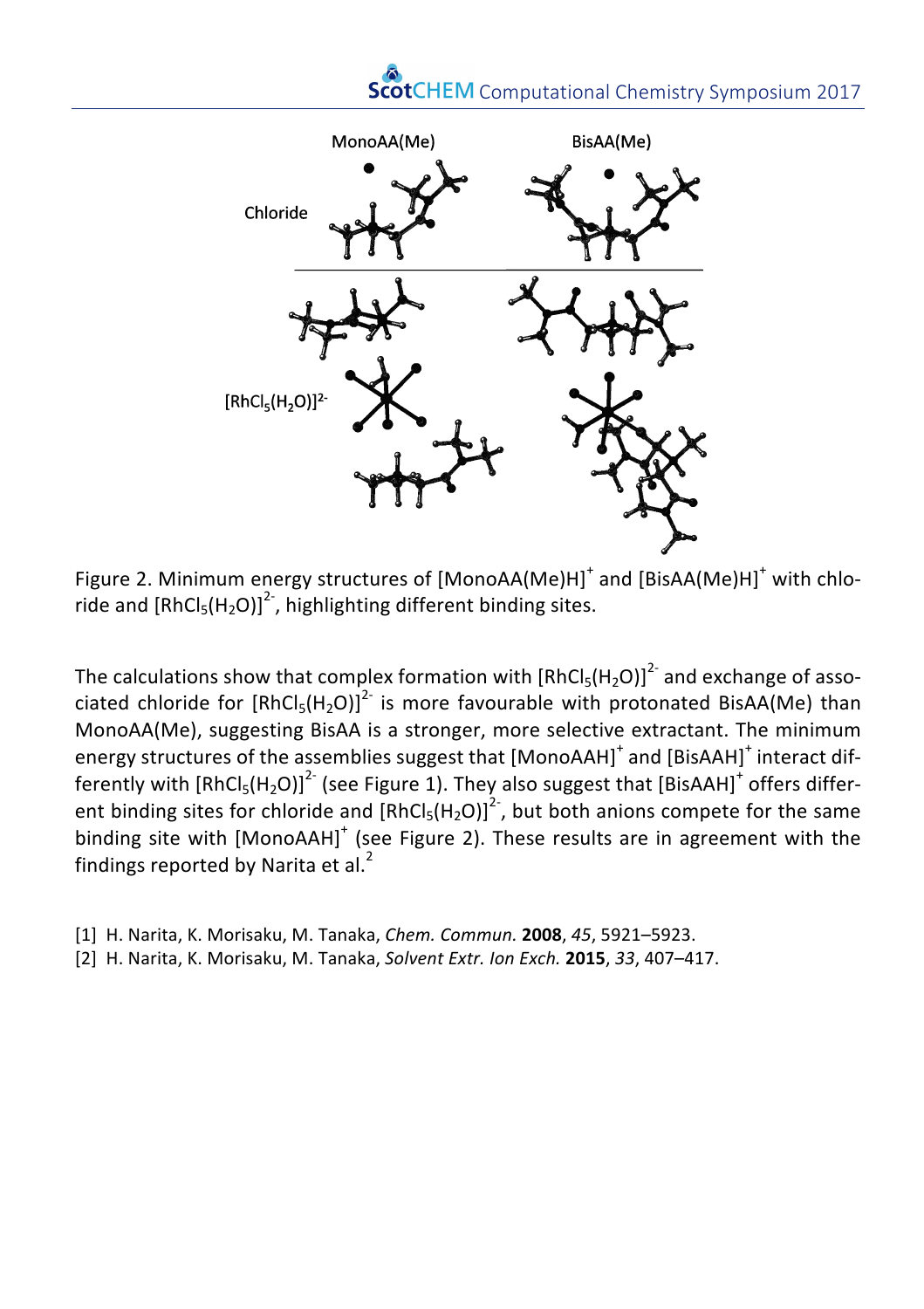### **C12** Carboxylation mechanism of alkylboronates with CO<sub>2</sub> catalysed by  $\bm{\mathsf{[Ni(NHC)(allyI)Cl]}}$  complexes: A DFT study

Maicon Delarmelina<mark>e,</mark> Enrico Marelli<sup>b</sup>, José Walkimar de M. Carne<u>iro<sup>a</sup>,</u> Michael Bühl<sup>b</sup> a<br>Instituto de Química, Universidade Federal Melliphease, Niterói, Rio de Janeiro, Brazil<br>Pseheel of Chamists Que De tu**COest Anglicus, Lite Co. Brazi**COeH + O<sup>s D</sup>.O. *School of Chemistry, University of St Andrews, Fife, Scotland. School of Chemistry, University of St Andrews, Fife, Scotland. Instituto de Química, Universidade Federal Fluminense, Niterói, Rio de Janeiro, Brazil.* heterocyclic carbene) as catalysts.<sup>2</sup>

Organoboronates can be carboxylated under mild condition using transition metal complexes as catalysts.  $^1$  A recent highly efficient methodology (Scheme 1) uses Ni-NHC complexes (NHC = N-heterocyclic carbene) as catalysts.<sup>2</sup>







D3/ECP2//BP86/ECP1 levelt, using smaller congeners of the experimental ligand (IMe), boronate (phenylboronate) and base (methoxide anion). We have investigated a variety

 $Ph$ <sup> $-[Ni]$ </sup>  $\frac{1}{2}$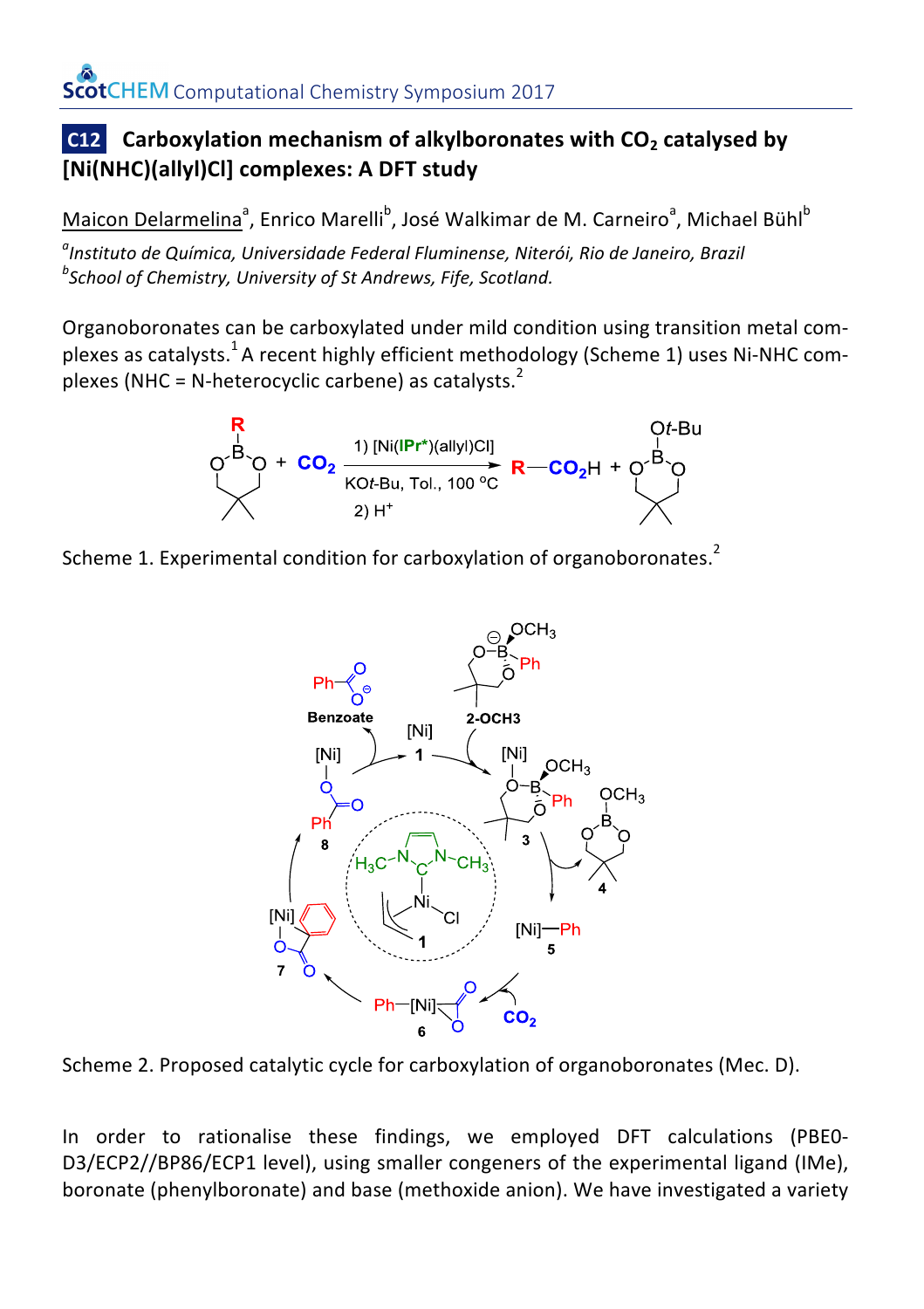of possible pathways for the catalytic conversion described in Scheme 1. The most favourable pathway identified is shown in Scheme 2, in which addition of the borate species **2**-OCH<sub>3</sub> to the catalyst **1** followed by transmetalations  $\rightarrow$  oxidative addition of CO<sub>2</sub>

 $\rightarrow$  reductive elimination of the carboxylated product are the proposed sequential steps. Transmetalation is computed to be rate-determining (**3**  $\rightarrow$  **4** + **5**, ΔG<sup>‡</sup> = 30.5 kcal mol<sup>-1</sup>).

Future investigations will include evaluation of the effect of bulkier ligands and base on the efficiency of the catalysts, in order to facilitate rational catalyst design for this process. 

- [1] M. Brill et al., *Top. Organomet. Chem.* **2015**, *53*, 225–278.
- [2] Y. Makida et al., *Chem. Commun.* **2014**, *50*, 8010–8013.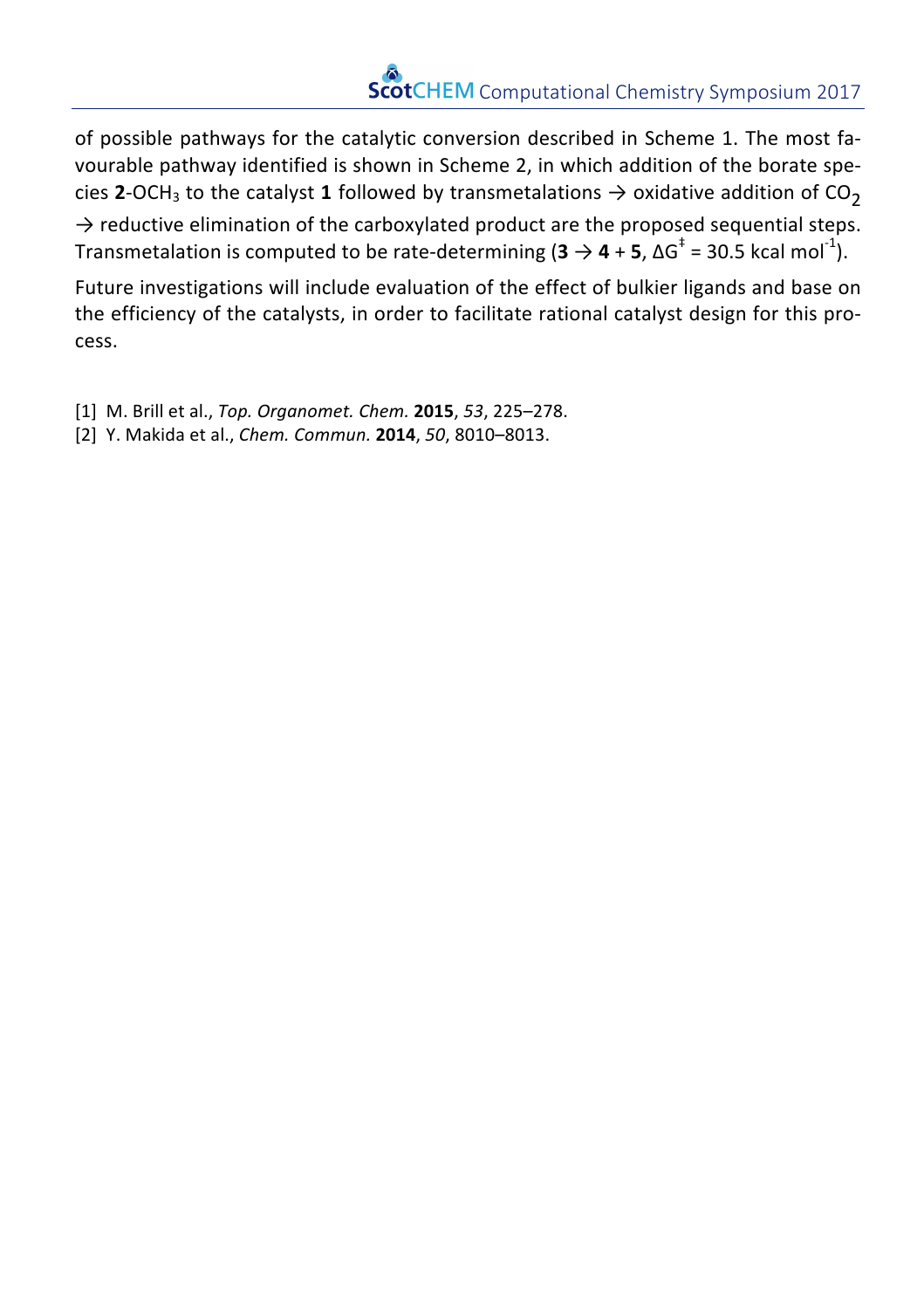## Abstracts of Posters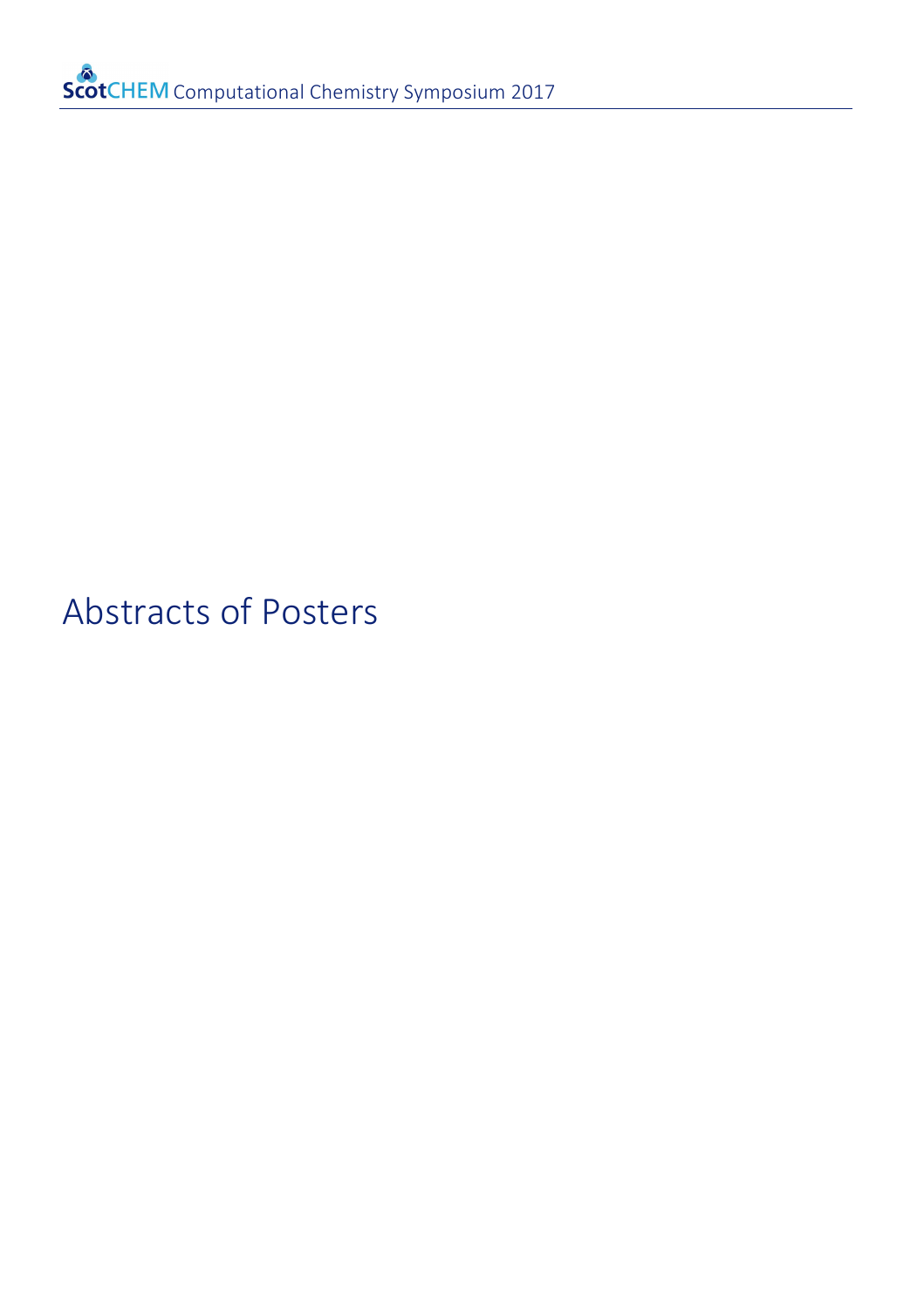#### **P1 Investigating Ru-catalysed CO<sub>2</sub> hydrogenation using DFT**

lain Prentice, Allan Young<sup>a</sup>, Tell Tuttle<sup>a</sup>

*University of Strathclyde, Thomas Graham Building, Glasgow, G1 1XL, UK*

With recent rising  $CO<sub>2</sub>$  concentrations in the atmosphere, removal of  $CO<sub>2</sub>$  from the atmosphere has become an increasing field of interest not just in academia but also in industry. Alongside carbon capture and storage technologies, a carbon capture and recycle approach where  $CO<sub>2</sub>$  is converted to more useful fuels and feedstock's is appealing. Recently, Olah *et al*.<sup>1</sup> demonstrated a catalytic system for conversion CO<sub>2</sub> from air to methanol. This reaction utilised a Ruthenium catalyst and polyamine, with the proposed mechanism shown in Figure 1.



Here, we present results of an investigation into the role of only the Ruthenium catalyst in the hydrogenation of  $CO<sub>2</sub>$  in order to determine whether the reaction is able to occur solely in the presence of the catalyst. We include transition state barriers and relative energies for each step of the catalyst only mechanism and thus are able to provide an insight into the mechanistic steps where the polyamine molecule may be required to form alternative intermediates in the reaction mechanism.

[1] J. Kothandaraman, A. Goeppert, M. Czaun, G. A. Olah and G. K. S. Prakash, J. Am. Chem. Soc., **2016**, 138, 778-781.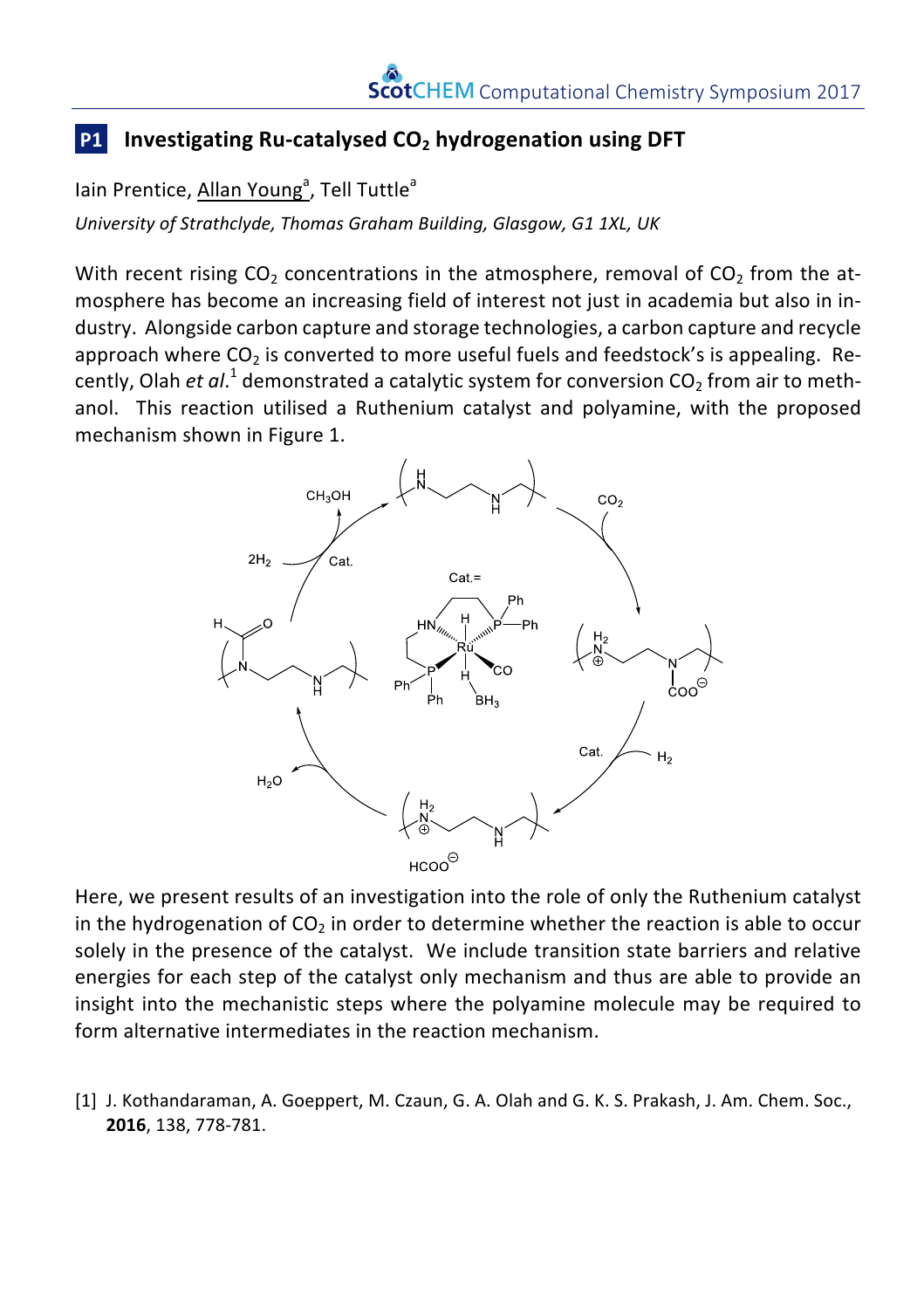#### **P2** Carboxylation mechanism of alkylboronates with CO<sub>2</sub> catalysed by **[Ni(NHC)(allyl)Cl] complexes: a DFT study**

Maicon Delarmelina<sup>a</sup>, Enrico Marelli<sup>b</sup>, José Walkimar de M. Carneiro<sup>a</sup>, Michael Bühl<sup>b</sup>

*a Instituto de Química, Universidade Federal Fluminense, Niterói, Rio de Janeiro, Brazil b School of Chemistry, University of St Andrews, Fife, Scotland.*

See abstract **C12**.

#### **P3** Initiation of transition metal-free cross coupling reactions by biradicals formed under base-independent thermal conditions

#### Mark Allison, Tell Tuttle, John A. Murphy

Department of Pure and Applied Chemistry, University of Strathclyde, Glasgow G1 1XL, UK

In recent years transition metal-free coupling of haloarenes to arenes, proceeding by the Base-promoted Homolytic Aromatic Substitution (BHAS) mechanism are widely reported in the literature.<sup>1-4</sup> These reactions work well when they are initiated by organic electron donors that are formed in situ from organic additives of various types. In the absence of the organic donor precursors, the coupling reactions can still proceed for many substrates, but at higher temperatures and at a much lower rate. A plausible mechanism that has been proposed for the initiation in these cases is that benzyne, generated in situ through potassium tert-butoxide(KOtBu) deprotonation of the haloarene, can act as a biradical and start the BHAS pathway.<sup>3</sup>

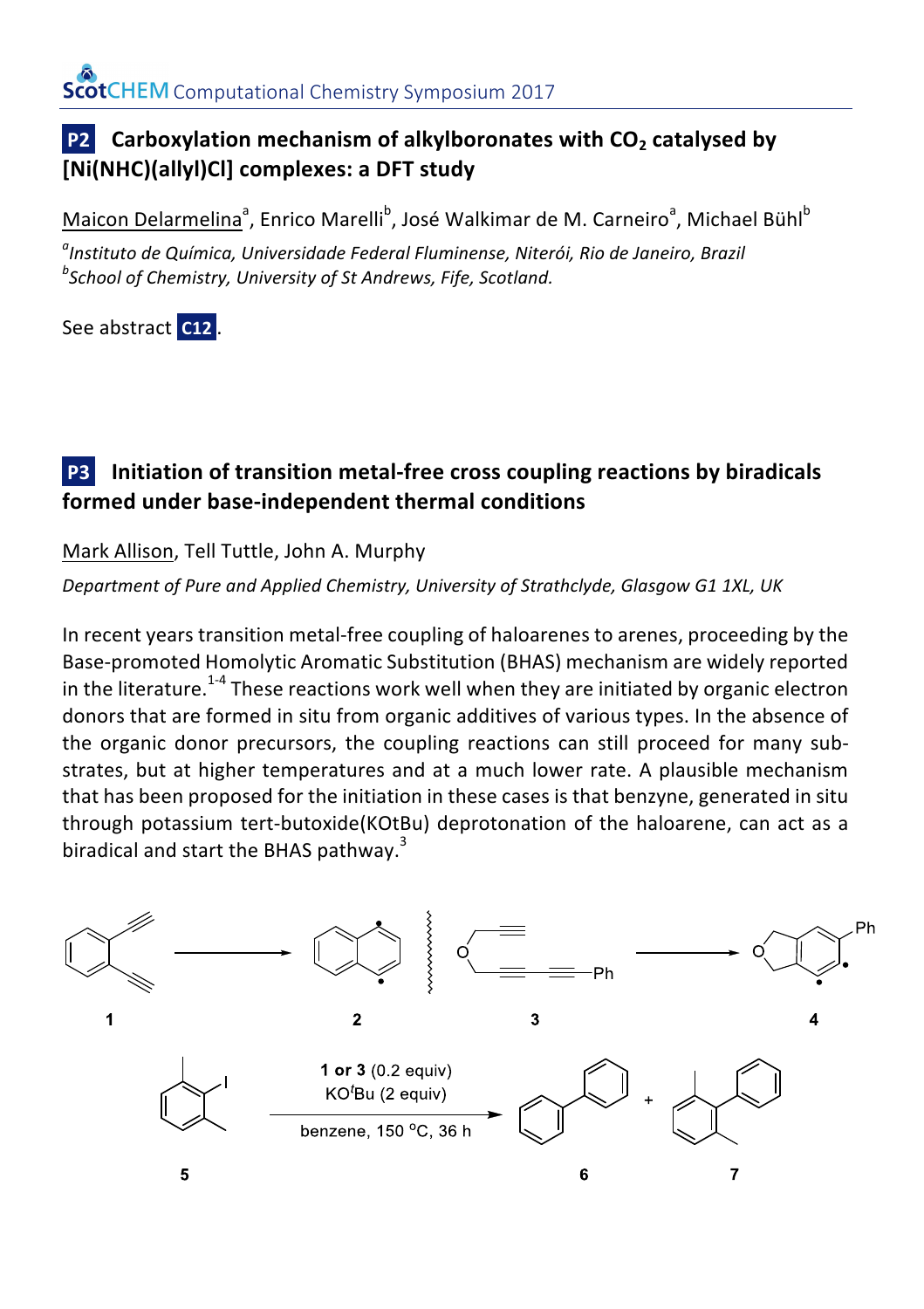We now show that additives that afford arenediyls by base-independent routes, provide independent initiation of the coupling reactions for this substrate in the absence of electron donors, supporting a similar capability for benzyne generated by base-dependent means.

- 1. Yanagisawa, S.; Ueda, K.; Taniguchi, T.; Itami, K., *Org*. *Lett*., **2008**, *10*, 4673-6.
- 2. Studer, A.; Curran, D. P., Angew. Chem. Int., 2011, 50, 5018-22.
- 3. Zhou, S.; Anderson, G. M.; Mondal, B.; Doni, E.; Ironmonger, V.; Kranz, M.; Tuttle, T.; Murphy, J. A., *Chem*. *Sci*., **2014**, *5*, 476-482.
- 4. Shirakawa, E.; Hayashi, T., *Chem*. *Lett*., **2012**, *41*, 130-134

#### **P4** The isomeric effect of the coordination sphere on the linear and non-lin**ear optoelectronic properties of iridium(III) complexes**

#### Thomas Malcomson, Martin Paterson

*Heriot-Watt University, Edinburgh EH14 4AS*

Here we present a computational investigation of the structural and optical properties of a series of Ir(III) complexes of potential use a photodynamic therapy agents using density functional theory. Detailed computations of several aspects of the photochemistry have been performed: isomeric effects via differential binding modes, lowest spin-states, linear single-photon absorption, and non-linear excited state absorption and two-photon absorption. An increase in the number of trans nitrogens produces a stabilising effect with increased geometry relaxation in the optimised triplet states, as well as providing a dampening effect to the main OPA peak in both the singlet and triplet excited states, and significant modification of the lower energy peaks of each complex. A red-shifted is observed in the lower energy singlet peak across each complex, corresponding to an increasing number of trans nitrogens, while no such trend is observed in the triplet spectra.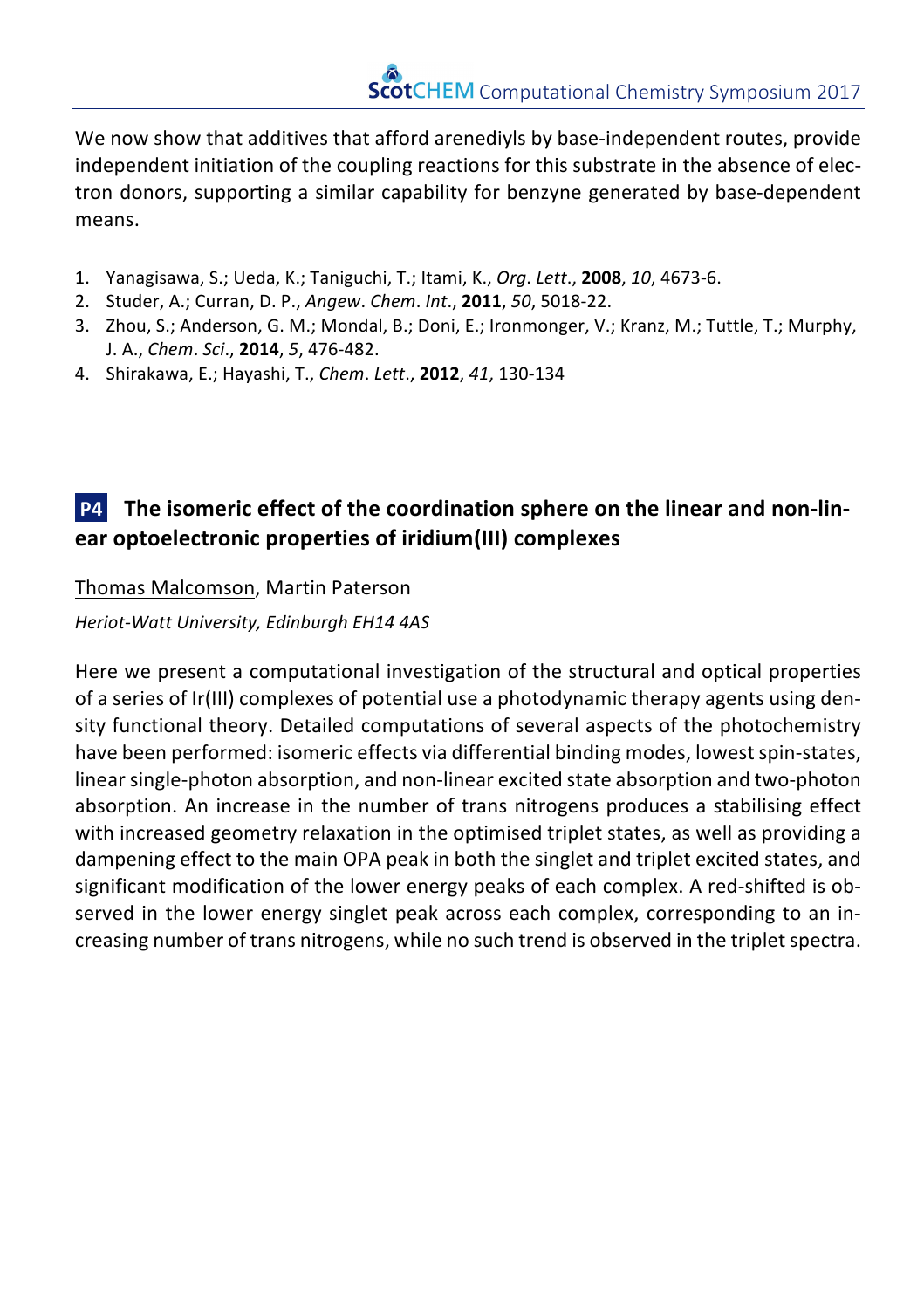

A) Three Iridium complexes under investigation. B) Isomers investigated for each complex represented in the **Ir1** complex: cc, cn, and nn, respectively, in reference to the atoms in the trans positions relative to the sulphur atoms.

- [1] Z. Liu, I. Romero-Canelon, B. Qamar, J. M. Hearn, A. Habtemariam, N. P. E. Barry, A. M. Pizarro, G. J. Clarkson, P. Sadler, *Angew Chem Int Ed*, **2014**, 53, 3941.
- [2] V. Novohradsky, Z. Liu, M. Vojtiskova, P. J. Sadler, V. Brabec, J. Kasparkova, *Metallomics,* **2014**, 6, 682.
- [3] S. Stolik, J. A. Delgado, A. Perez, L. Anasagasti, *J Photoch Photobio B.* **2000***, 57,* 90.
- [4] K. Hopmann, *Organometallics,* **2016**, *35*, 3795.
- [5] P. Cronstrand, Y. Luo, H. Ågren, *Chem Phys Let,* **2002**, *352*, 262.

#### **P5** Structure-based prediction of NMR parameters in zeolites

Daniel M. Dawson, Robert F. Moran, David McKay, Valerie R. Seymour, Scott Sneddon, Sharon E. Ashbrook

School of Chemistry, EaStCHEM and Centre of Magnetic Resonance, University of St Andrews, *North Haugh, St Andrews, Fife, KY16 9ST*

"NMR crystallography" is a philosophy that combines both nuclear magnetic resonance (NMR) spectroscopic and crystallographic experiments with the use of computation to provide a detailed picture of both the local and longer-range structures of materials. The approach has gained popularity in recent years, and has been applied particularly successfully to zeolites and zeolitic materials. However, many of these materials (particularly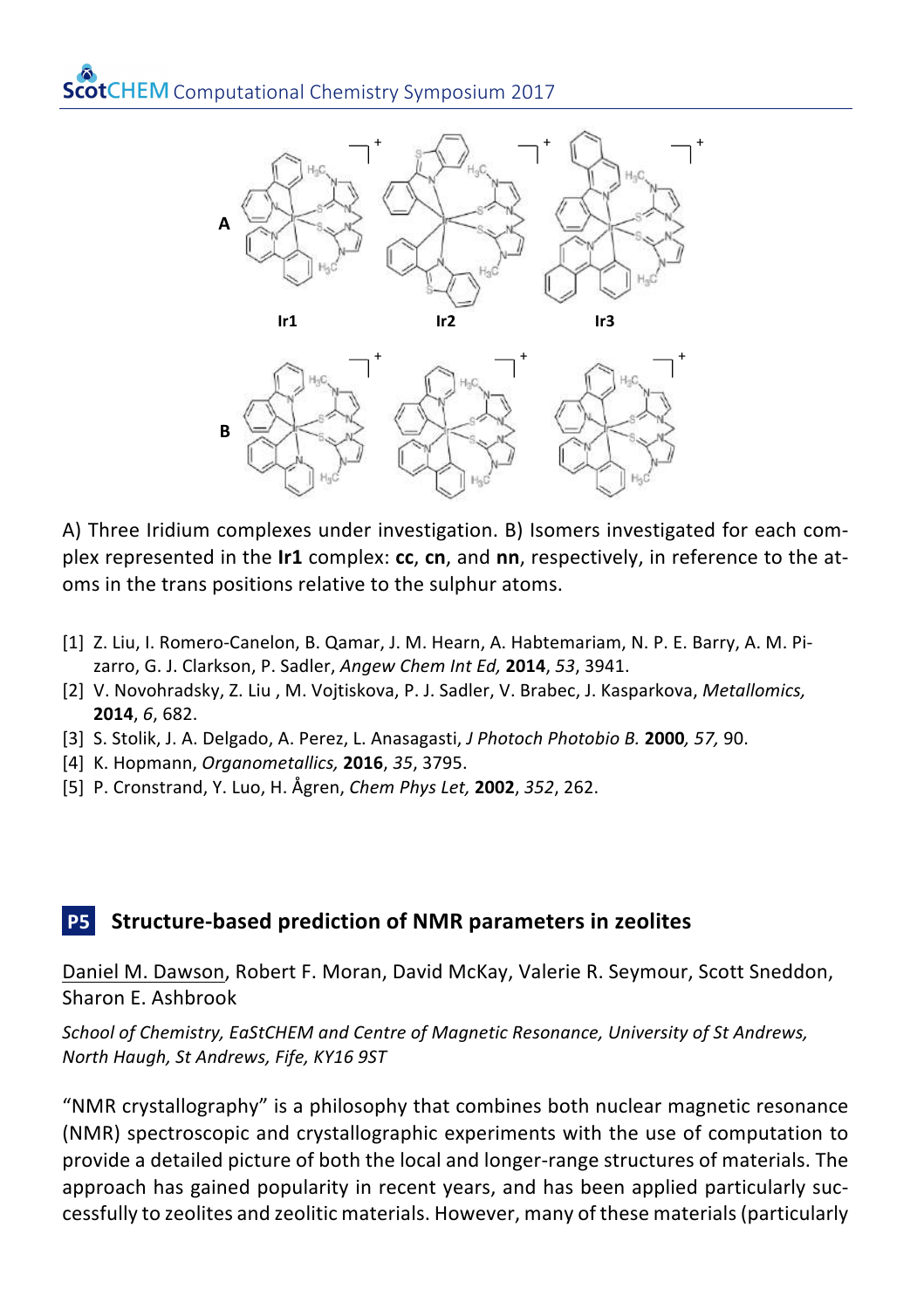in their most common and most interesting states) contain some element of disorder, whether that be compositional  $(e.a., do)$  doping an  $SiO<sub>2</sub>$  framework to obtain an aluminosilicate zeolite), positional  $(e.q.,$  the presence of multiple possible orientations of a guest molecule in the pores), temporal  $(e.a., \text{ motion of a guest or water molecule within the})$ pores) or a combination of these (e.g., during a catalysed reaction). This disorder may be inherent to the chemical and physical behaviour of the material, and can have significant effects on the local structure (as observed by NMR spectroscopy) but can go almost undetected by crystallographic methods, which typically provide a time- and length-averaged structure. In such cases, it can be challenging to generate a series of structural models capable of adequately describing the possible local structures present in the material, but these are a requisite for the density functional theory (DFT) calculations. Here, we use calculated NMR parameters for a series of ordered model systems (where the input structure corresponding to the NMR parameters is known exactly) to generate relatively simple structure-spectrum relationships (*i.e.*, depending only on bond lengths and angles) capable of predicting the NMR parameters that would be obtained by DFT calculations. We then demonstrate, for a series of aluminophosphates<sup>1,2</sup> and silicates,<sup>3</sup> that this semi-empirical approach opens up the possibility of a rapid estimation of the outcome of a hypothetical DFT calculation where the actual calculation would be either prohibitively costly or otherwise too challenging.



(a) Model of the local environment of a P atom in an aluminophosphate, (b) comparison of the experimental, calculated and semi-empirically predicted  $31P$  NMR spectra of calcined AlPO-14, (c) comparison of the calculated and semi-empirically predicted  $^{29}$ Si chemical shifts for a series of silicate zeolites.

<sup>[1]</sup> D. M. Dawson, S. E. Ashbrook, *J. Phys. Chem. C* 2014, 118, 23285–23296.

<sup>[2]</sup> D. M. Dawson, D. McKay, V. R. Seymour, S. E. Ashbrook, *in preparation*

<sup>[3]</sup> D. M. Dawson, R. F. Moran, S. E. Ashbrook, *submitted*.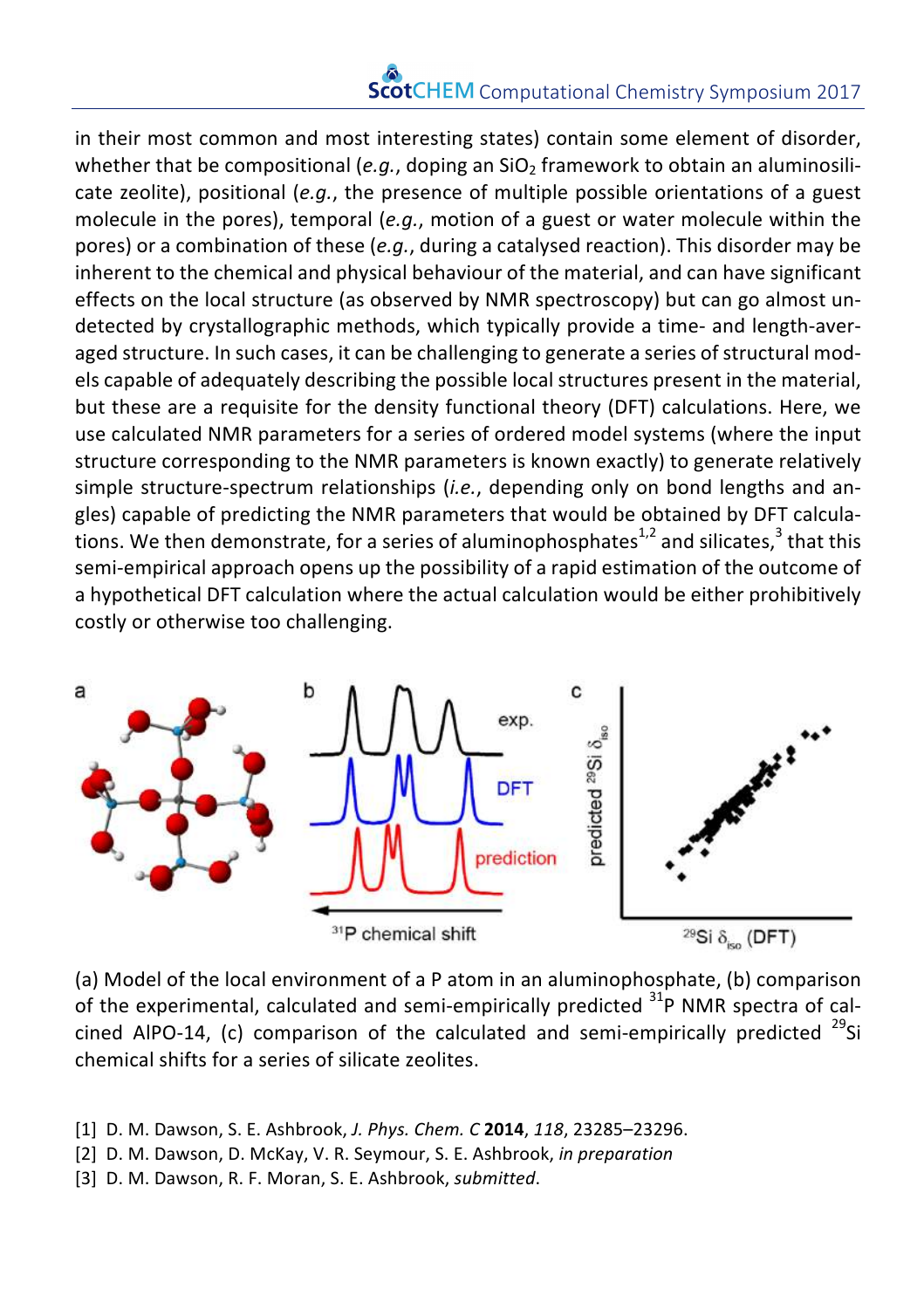#### **P6 NMR** crystallography: probing cation distribution in mixed metal oxide **ceramics**

Arantxa Fernandes,<sup>a</sup> Dave McKay,<sup>a</sup> Scott Sneddon,<sup>a</sup> Daniel M. Dawson,<sup>a</sup> Karl R. Whittle<sup>b</sup>, Sharon  $F$ . Ashbrook $^a$ 

<sup>a</sup> School of Chemistry, EaStCHEM and Centre of Magnetic Resonance, University of St Andrews, St *Andrews, Fife, KY16 9ST, UK* <sup>b</sup> School of Engineering, Centre for Materials and Structures, University of Liverpool, Brownlow Hill,

*L69 3GH, UK*

The ease of incorporation of cations with variable oxidation states into pyrochlore-based  $(A_2B_2O_7)$  oxide materials results in a range of applications, including nuclear waste encapsulation,<sup>1</sup> catalysis,<sup>2</sup> and energy materials.<sup>3</sup> There is, therefore, considerable interest in understanding the structure-property relationships in these materials, *i.e.*, investigating how cation/anion disorder and local structure vary with composition. However, substitution can bring about a structural change, with the pyrochlore phase predicted to be stable only when the relative ratio of the cation radii,  $r_A/r_B$ , is between 1.46 and 1.78  $(e,q)$ , as is seen for La<sub>2</sub>Sn<sub>2</sub>O<sub>7</sub>). Below this, a defect fluorite structure is formed, exhibiting disorder on the cation and anion lattices. When  $r_A/r_B > 1.78$ , a layered perovskite-based structure is observed, as is the case for  $La_2Ti_2O_7$ ).



Figure 1.  $^{119}$ Sn NMR of La<sub>2</sub>Ti<sub>1.8</sub>Sn<sub>0.2</sub>O<sub>7</sub>, showing pyrochlore and layered-perovskite phases present. The coloured points represent the DFT-predicted shifts for Sn substituted into the four Ti sites in the two very similar structures.

In this work, we exploit the sensitivity of solid-state NMR spectroscopy to the local structural environment to investigate the number, nature and composition of the two distinct phases formed in La<sub>2</sub>(Sn,Ti)<sub>2</sub>O<sub>7</sub> ceramics. Density Functional Theory (DFT) calculations (on both unit cells and supercells) are used to aid spectral assignment and interpretation, and provide information on cation ordering in both pyrochlore and layered perovskite phases. Calculations suggest that there is a random distribution of Ti cations in the Sn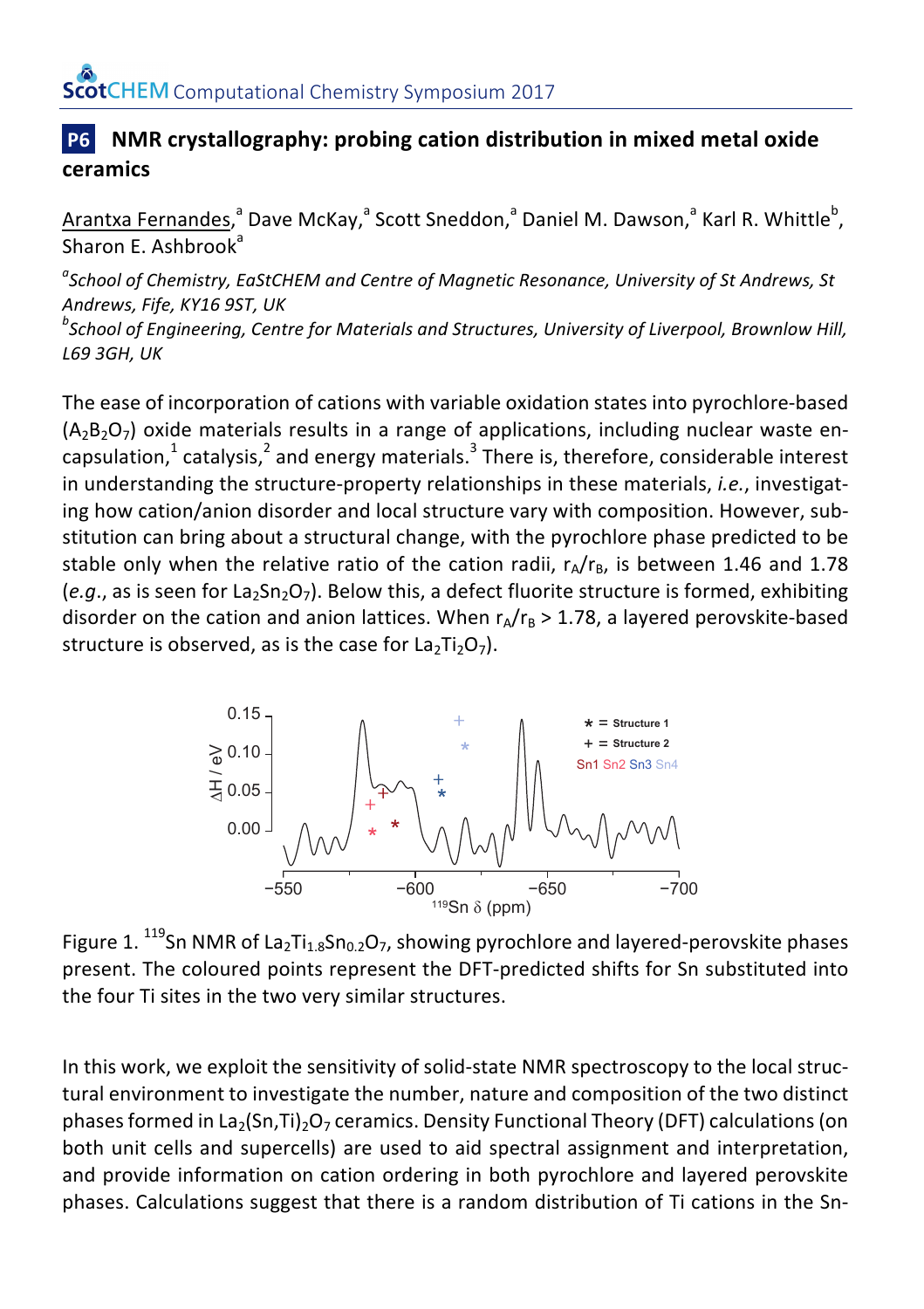rich pyrochlore phase, although a limited solid solution is observed. However, comparison of experiment and calculation suggest a preferential substitution of Sn onto just 2 of the 4 possible Ti sites in the Ti-rich layered perovskite phase. La<sub>2</sub>Ti<sub>2</sub>O<sub>7</sub> itself is difficult to study by NMR, owing to the properties of the nuclides present. One option is to use  $^{17}$ O NMR spectroscopy, after first enriching the sample with  $70\%$   $^{17}$ O<sub>2</sub> gas. This resolves 14 crystallographic oxygen sites that can then be assigned using DFT calculations.

- [1] J. M. Bae, B. C. H. Steele, *J. Electroceram.*, 1991,*3:1*, 37-46.
- [2] R. C. Ewing, *Ceram. Int.*, **1991**, *17*, 287-293.
- [3] S. Park, H. J. Hwang, and J. Moon, *Catal. Lett.* **2003**, 87, 3-4.

#### **P7 NMR Crystallography of a Disordered Gallophosphate Framework**

Joseph E. Hooper,<sup>a</sup> Daniel M. Dawson,<sup>a</sup> Lucy Broom,<sup>b</sup> Mahrez Amri,<sup>b</sup> Nathalie Guillou,<sup>c</sup> Sharon E. Ashbrook,<sup>a</sup> Richard I. Walton.<sup>b</sup>

<sup>a</sup> School of Chemistry, EaStCHEM and Centre of Magnetic Resonance, University of St Andrews, *North Haugh, St Andrews, Fife, UK, KY16 9ST <sup>b</sup>* <sup>*b*</sup> Department of Chemistry, University of Warwick, Coventry, CV4 7AL *c Institut Lavoiser Versailles, Université de Versailles, UMR 8180, 78035 Versailles, France*

Gallophosphates (GaPOs) are a relatively underexplored family of zeolitic framework materials whose structures comprise alternating corner-sharing  $GaO<sub>4</sub>$  and PO<sub>4</sub> tetrahedra, with network topologies closely related to the better-known aluminosilicates and aluminophosphates. It is possible to prepare many such GaPOs, typically in the presence of fluoride and an organic structure-directing agent (SDA). The use of solid-state NMR spectroscopy for the characterisation of GaPOs can provide much structural information about the material, including the number of crystallographic species, the coordination number of Ga, the protonation state of the SDA and the types of fluoride-containing motifs present.

An unknown GAPO has been observed as a competing phase in the synthesis of GaPO-34, with both 1-methylimidazole and pyridine as SDAs.<sup>1,2</sup> After the development of a selective synthesis, to produce this material as a pure phase, a multinuclear solid-state NMR study has been undertaken. Partial structural models have been obtained from single crystal and power XRD measurements, but these do not agree with each other, or with the NMR experiments. In particular, NMR highlights the disorder present in the system, which is not reproduced well in the average structural models obtained using diffraction. DFT calculations have been employed to provide insight into the F<sup>-</sup>/OH<sup>-</sup> disorder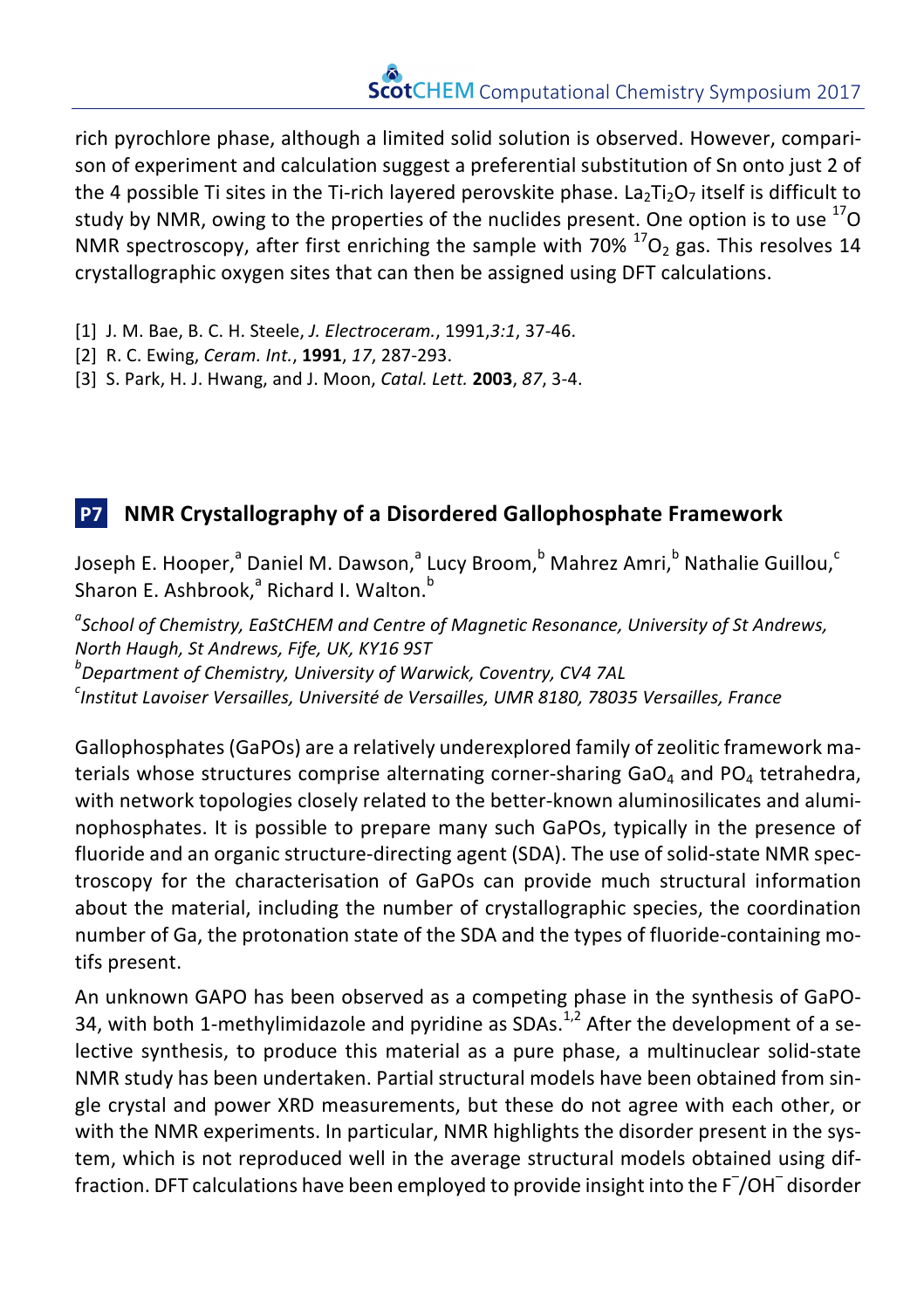that NMR indicates is present, and to help assign and interpret the multinuclear and multidimensional NMR spectra obtained. The combination of NMR, XRD and DFT calculations should provide a powerful tool for obtaining a detailed structural picture of this unknown material. 

- 1. M. Amri et al., J. Phys. Chem. C, 2012, 116, 15048
- 2. C. Schott-Darie et al., Stud. Surf. Sci. Catal., 1994, 84, 10

#### **P8** Investigating the local structure of  $Y_2(T_i, Sn)$ , ceramics using site occu**pancy disorder and NMR spectroscopy**

Robert F. Moran<sup>a</sup>, David McKay<sup>a</sup>, Arantxa Fernandes<sup>a</sup>, Paulynne C. Tornstrom<sup>b</sup>, Ricardo Grau-Crespo<sup>b</sup>, and Sharon E. Ashbrook<sup>a</sup>

<sup>*a*</sup> School of Chemistry, EaStCHEM and Centre of Magnetic Resonance, University of St Andrews, *North Haugh, St Andrews, Fife, KY16 9ST, UK <sup>b</sup> Department of Chemistry, University of Reading, Reading, Berkshire, RG6 6AH, UK*

Pyrochlore materials  $(A_2B_2O_7)$  have recently seen significant interest as potential components of ceramic-based nuclear wasteforms, with the ultimate aim being the long-term storage of radioactive actinide species including U and Pu. As many ceramics are highly resilient to structural degradation caused by radioactive decay and can accommodate high waste loadings, pyrochlores are promising candidates to replace existing borosilicate glass wasteforms in the future. The 8-coordinate A site in pyrochlore materials is able to accommodate larger cations, such as  $Y^{3+}$  or La<sup>3+</sup>, which are of comparable size to many actinides. The formation of a pyrochlore structure is governed by the ratio of the two cations ionic radii. If  $r_A/r_B$  is between 1.46 and 1.78 the pyrochlore structure is favoured, whereas an ionic radii ratio lower than 1.46 leads to the formation of a disordered defect fluorite  $(A_4O_7)$  structure, whereas above 1.78, a layered perovskite-type phase is observed.

Building on previous studies of the Y<sub>2</sub>Ti<sub>2–x</sub>Sn<sub>x</sub>O<sub>7</sub> pyrochlore solid solution, where <sup>89</sup>Y and  $^{119}$  Sn NMR, combined with X-ray diffraction and DFT calculations were used,<sup>1-3</sup> here we will focus on using first-principles calculations to investigate local structure and the effect of B-site cation mixing and variation in the next nearest neighbor (NNN) cation arrangements on the calculated  $^{17}O$ ,  $^{89}$ Y and  $^{119}$ Sn solid-state NMR parameters. We use different approaches used to generate possible structural models for the disordered  $Y_2(T_i,Sn)2O_7$ ceramic materials, from simple models where individual atoms, or a combination of atoms were substituted to model B-site cation mixing, to more complex approaches such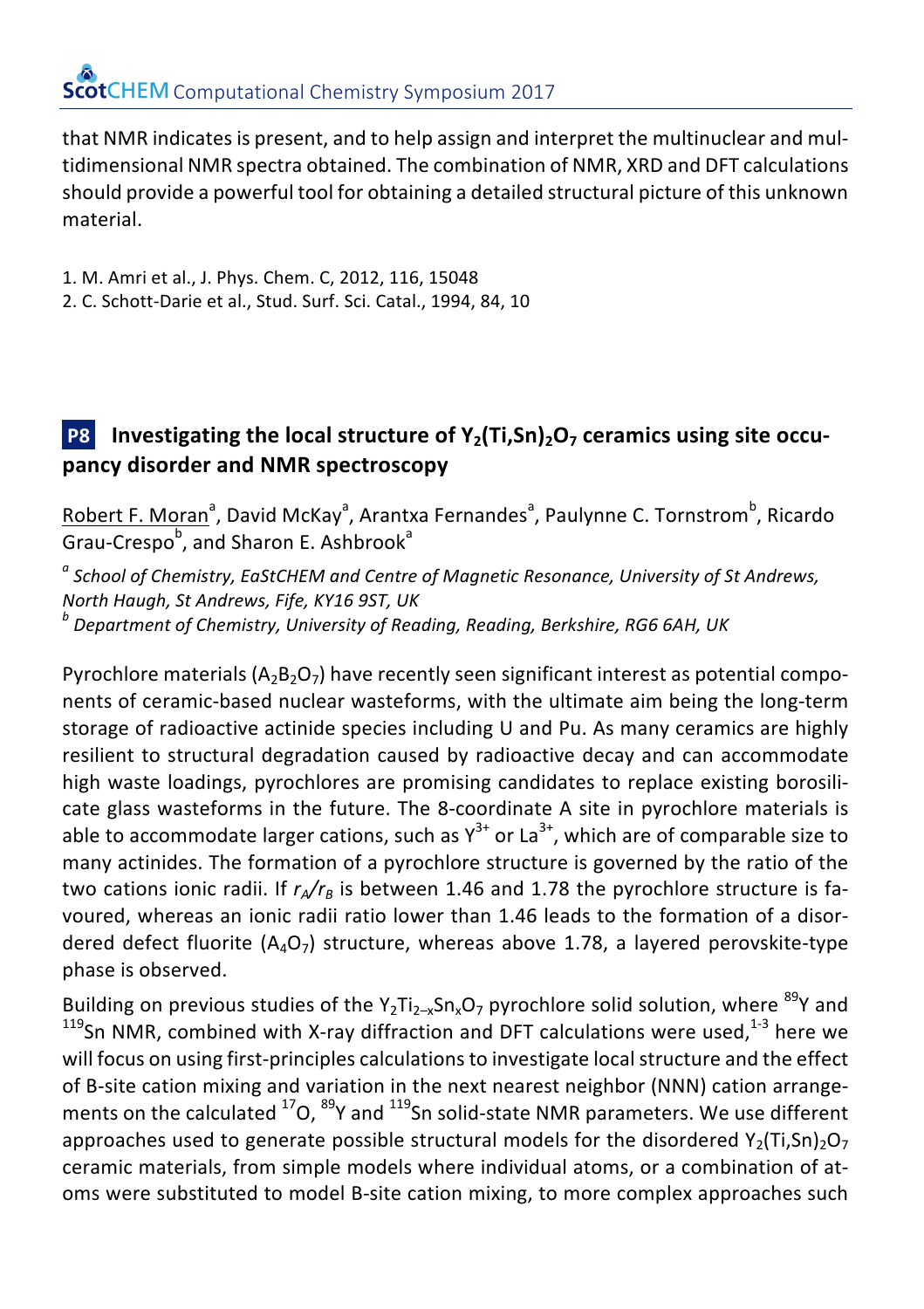as the Site Occupancy Disorder (SOD) technique.<sup>4</sup> The use of SOD allows for every symmetry-unique arrangement of atoms for a given composition (value of x) to be determined, as well as the corresponding degeneracy of each of these structures, allowing an entropic, as well as an enthalpic term to be calculated for each arrangement. Using SOD, all symmetry-unique atomic arrangements for a series of compositions  $(x = 0, 0.25, 0.5, ...)$ 0.75, 1, 1.25, 1.5, 1.75, 2) were generated and models geometry optimized before NMR parameters were calculated, allowing a detailed investigation of the local ordering, B-site cation arrangement and structural variation in the ceramic materials to be undertaken. Comparing these results to experimental NMR spectra should allow us to deduce which, if any, of the SOD-generated structures contribute to the experimental spectra, providing more insight into the ordering B-site cations in the  $Y_2(T_i,Sn)$ , pyrochlore solid solution.

- [1] S. W. Reader, M. R. Mitchell, K. E. Johnston, C. J. Pickard, K. R. Whittle and S. E. Ashbrook, *J. Phys. Chem. C.*, 2009, **113**, 18874-18883.
- [2] M. R. Mitchell, S. W. Reader, K. E. Johnston, C. J. Pickard, K. R. Whittle and S. E. Ashbrook, *Phys. Chem. Chem. Phys.*, 2011, **13**, 488-497.
- [3] S. E. Ashbrook, M. R. Mitchell, S. Sneddon, R. F. Moran, M. de los Reyes, G. R. Lumpkin and K. R. Whittle, *Phys. Chem. Chem. Phys.*, 2015, **17**, 9049-9059.
- [4] R. Grau-Crespo, S. Hamad, C. R. A. Catlow and N. H. de Leeuw, *J. Phys.: Condens. Matter*, 2007, **19**, 256201-256216.

#### **P9 Exploring NMR** properties of paramagnetic Cu phenolic oxime complexes **using DFT**

Zhipeng Ke, Daniel Dawson, Freddie Mack, Sharon Ashbrook, Michael Bühl

University of St. Andrews, EaStCHEM School of Chemistry and Centre of Magnetic Resonance, *North Haugh, St Andrews, Fife, Scotland, UK*

Copper (II) phenolic oxime complexes (shown in Figure 1) are important intermediates during liquid-liquid extraction of copper from ores, being an alternative to energy-intensive techniques involving smelting $^1$ . In conjunction with Density Functional Theory (DFT) calculations, solid-state nuclear magnetic resonance (NMR) can probe the local environment and give insights into the structure, symmetry and bonding in these materials.<sup>2</sup> The paramagnetism of the Cu(II) complexes poses a big challenge to both experiment and theory. We have been using state-of-the-art DFT methods (at the PBE0-⅓/IGLO-II level) to simulate the <sup>1</sup>H and <sup>13</sup>C chemical shifts in these complexes<sup>3</sup> and report on the detailed effect of temperature, intermolecular aggregation and substituents ( $R_1$  and  $R_2$  in Figure 1) on these parameters.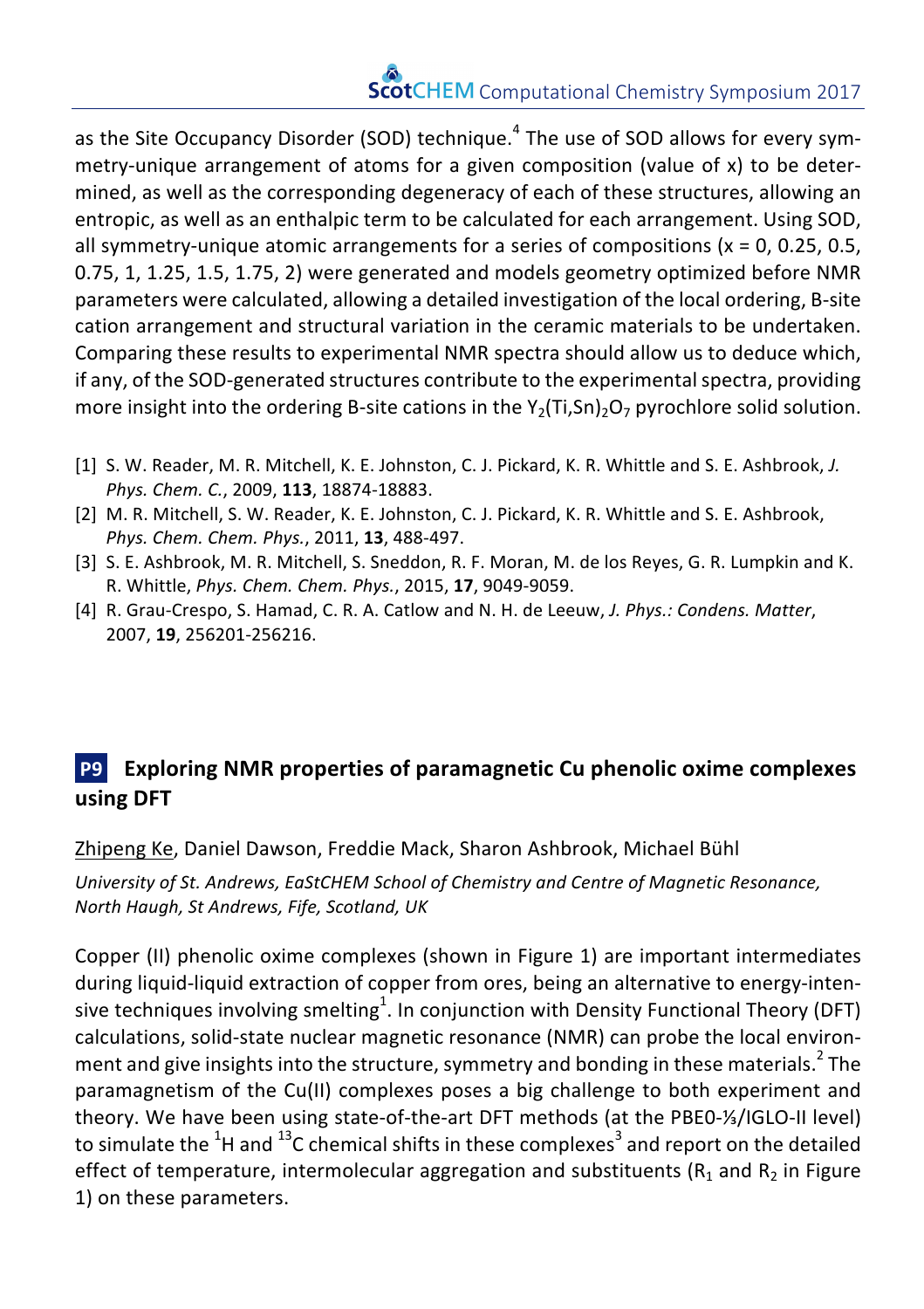

- Fig. 1 Copper phenolic oxime complexes
- [1] A. M. Wilson, P. J. Bailey, P. A. Tasker, J. R. Turkington, R. a Grant and J. B. Love, *Chem. Soc. Rev.*, **2014**, 43, 123–134.
- [2] S. E. Ashbrook, D. M. Dawson and J. M. Griffi, in *Local Structural Characterisation: Inorganic Materials Series*, eds. D. W. Bruce, D. O'Hare and R. I. Walton, WILEY, West Sussex, 1st edn., **2013**, pp. 1–88.
- [3] M. Bühl, S. E. Ashbrook, D. M. Dawson, R. A. Doyle, P. Hrobárik, M. Kaupp and I. A. Smellie, *Chem. - A Eur. J.*, **2016**, 22,15328-15339.

#### **P10** Datamining semiconductor nanocluster structures

Susanne G. E. T. Escher, Tomas Lazauskas, Scott M. Woodley

*Department of Chemistry, University College London*

Nanoclusters are an avenue in materials design which allows for fine-tuning properties of a variety of materials, including structurally simple semiconductors (here: alkaline earth oxides). We previously investigated barium oxide clusters<sup>1</sup>, i.e. (BaO)<sub>n</sub> with  $n$  = 4 to 18 and  $n = 24$ , using an evolutionary algorithm, and found that they tend to adopt structures resembling rocksalt cuts. Based on a large number of local minima found during this study, we have datamined corresponding structures for MgO, CaO and SrO clusters and determined their relative energies. As previously reported<sup>2,3</sup>, MgO clusters tend to favour "barrel" shapes consisting of six-membered rings. We find that CaO and SrO clusters are more likely to adopt structures that resemble rocksalt cuts like found in BaO.

Based on this data, we have also confirmed smaller clusters where a unique structure is found in size-selected experiment<sup>3</sup>, and suggest synthesis targets based on this same criterion as well as which sizes are relatively more stable for each compound.

- [1] S. G. E. T. Escher, T. Lazauskas, M. A. Zwijnenburg, S. M. Woodley, *Comp. Theor. Chem.* **2017**, *1107*, 74–81.
- [2] M. R. Farrow, Y. Chow, S. M. Woodley, *Phys. Chem. Chem. Phys.*, **2014**, 39, 74–81.
- [3] K. Kwapien, M. Sierka, J. Döbler, J. Sauer, M. Haertelt, A. Fielicke, G. Meijer, Angew. Chem. *Int. Ed.*, **2011**, *50*, 1716-1719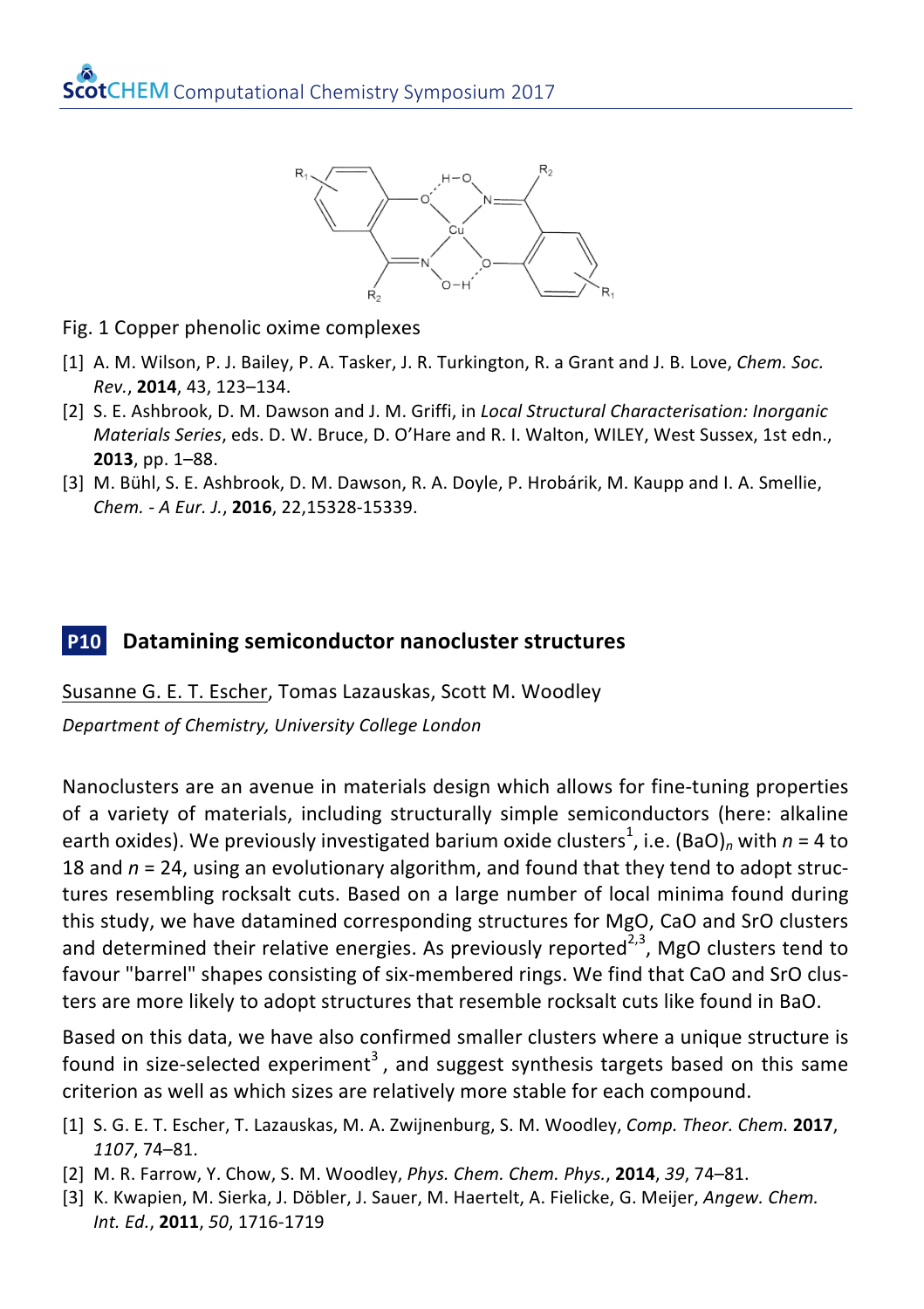#### **P11 PRFFECT** – a versatile tool for spectroscopists

Benjamin R. Smith<sup>ab</sup>, Matthew J. Baker<sup>b</sup>, David S. Palmer<sup>a</sup>

<sup>a</sup> Department of Pure & Applied Chemistry, University of Strathclyde, Thomas Graham Building, *295 Cathedral Street, Glasgow G1 1XL*

*b Bionanotechnology, Technology and Innovation Centre, University of Strathclyde, 99 George*  Street, Glasgow G1 1RD

The best choice of spectral pre-processing is an unresolved problem in the spectral diagnostic community. Often, pre-processing is a set local routine used by research groups across all datasets. However, the choice of the particular methods and parameters are not finely tuned to particular dataset types. With PRFFECT (Pre-processing & Random Forest Feature Extraction Combination Tester) we provide a robust methodology to decide on optimal choices for pre-processing spectral datasets. It is important to find these best-possible methods and parameters in order to build a strong routine for translation into clinical settings. PRFFECT accomplishes this through offering a large array of usersettable pre-processing methods and parameters. As well as pre-processing, the program can run a Random Forest classifier (previously found to be very effective for spectral datasets) and provide information on the importance of vibrational peaks in a classification. This allows the spectroscopist to easily identify areas of the spectrum which are important in distinguishing between classes of input data.

The pre-processing methods offered are in four main categories: Binning, smoothing methods, normalisation methods, and baseline correction. There are several methods offered in each category, with the ability to set parameters for each. These methods can then be chosen and combined to find the best possible pre-processing regime for the input data, to achieve the best classification and feature extraction.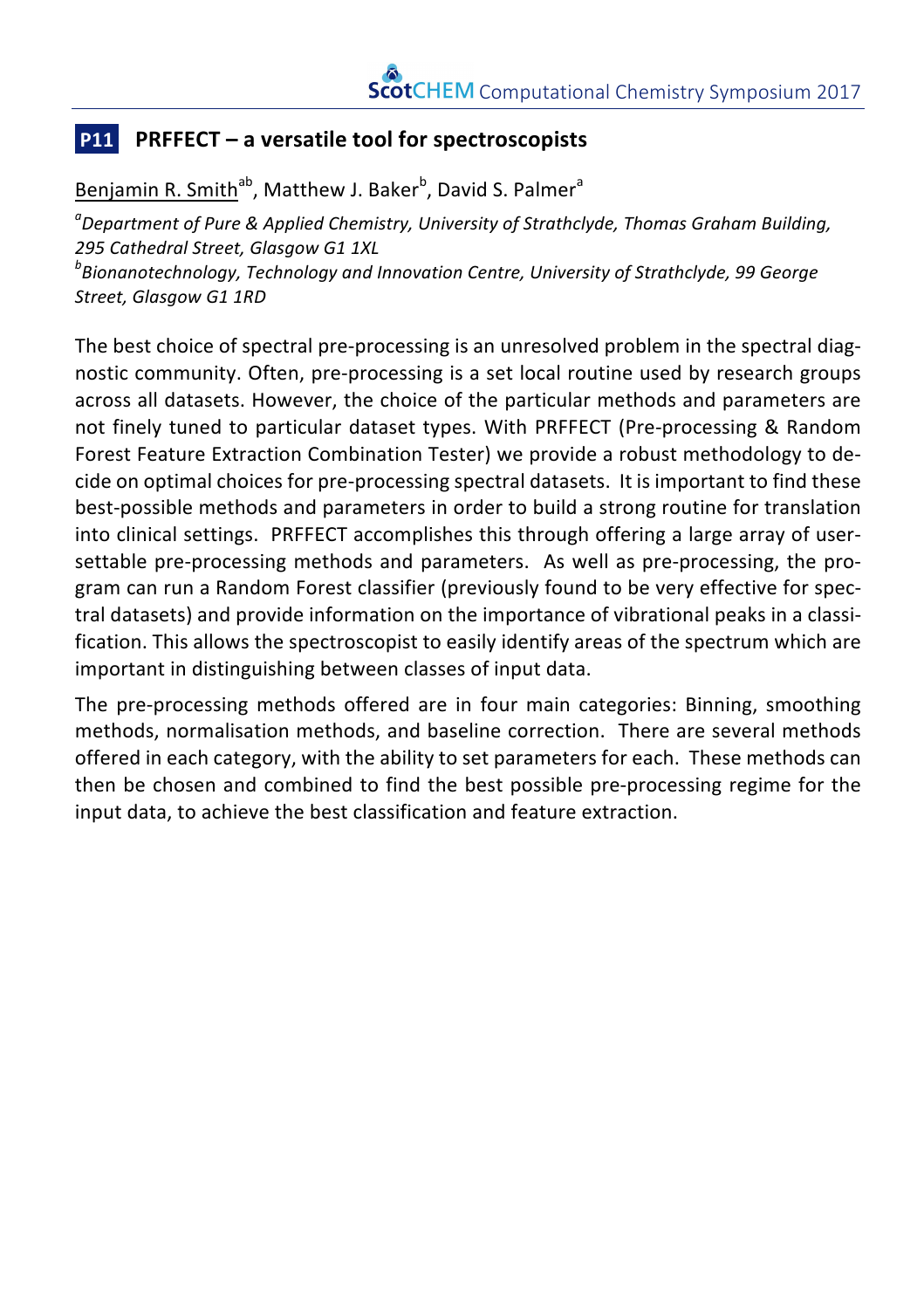#### **P12** X-ray scattering: from static measurements to dynamics

#### Andrés Moreno Carrascosa

*University of Edinburgh, School of Chemistry, Edinburgh EH9 3FJ, UK*

X-rays have been widely exploited to unravel structure of matter since their discovery in 1895. Nowadays, with the emergence of new X-ray sources with higher intensity and very short pulse duration, notably XFELs (X-ray Free Electron Lasers), the number of experiments available in the X-ray regime has increased dramatically, even allowing the characterization of gas phase atoms and molecules in space and time.

Our aim is to characterize ultrafast X-ray scattering theoretically. Based on electronic structure *ab-initio* calculations we have developed tools to predict the signatures of atoms and molecules in both elastic<sup>1</sup> and inelastic<sup>2</sup> scattering. The signal produced by the different rotational and vibrational states in diatomic<sup>4</sup> and polyatomic molecules<sup>3</sup> has been also characterized using this approach.

Our methods can be used to reproduce accurately how excited wave packets evolve in time in pump-probe X-ray scattering experiments.  $5,6,7$ 



Left: Excitation of the  $(1,1,0)$  Rotational State in CS<sub>2</sub> (X). Right: X-ray evolution of a 3d-4f wave packet in Atomic Hydrogen;  $T = 6.3$  fs.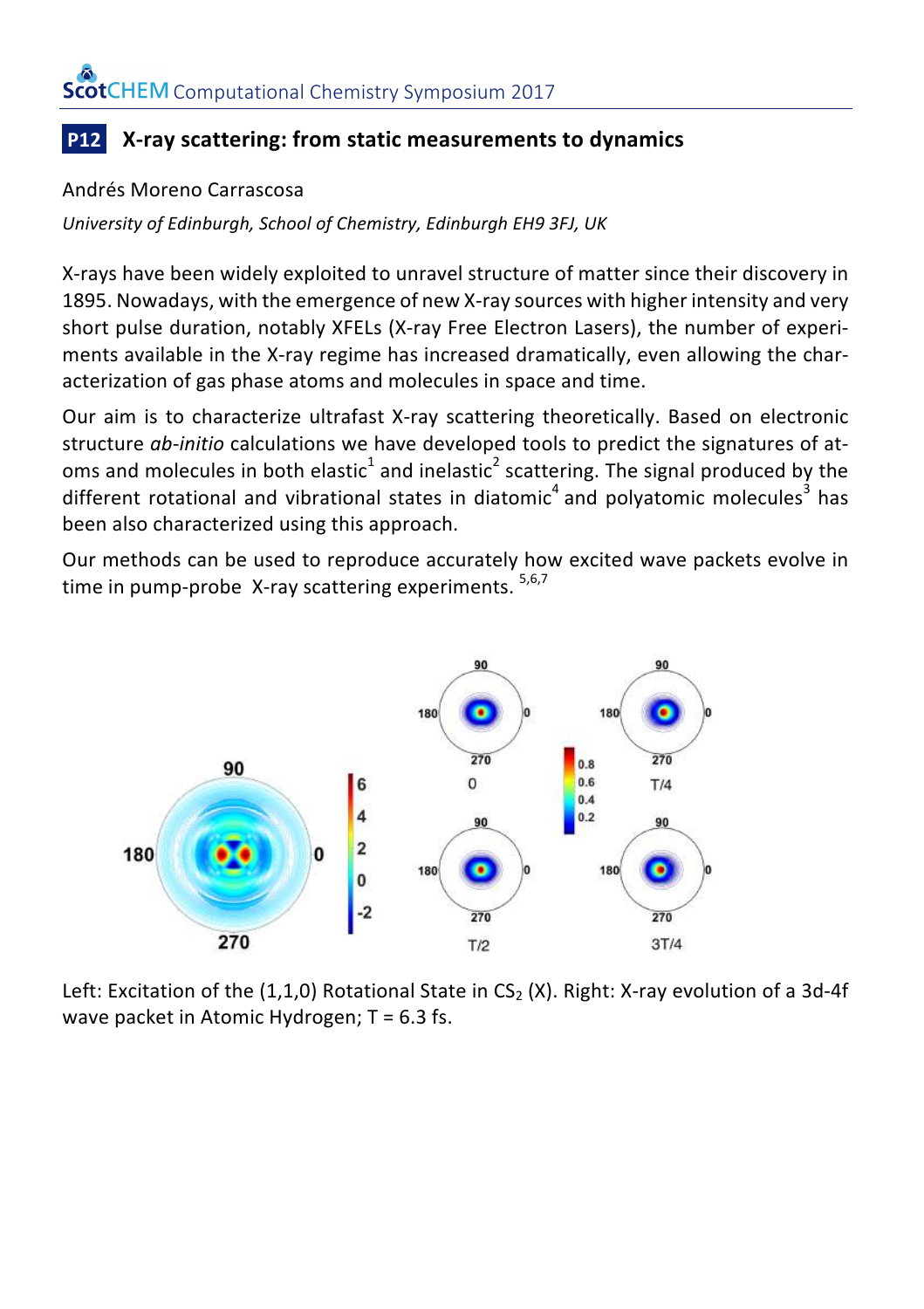

Wave packet evolution and X-ray dynamics in LiF X and B states.

- [1] T. Northey, N. Zotev and A. Kirrander, *J. Chem. Theory Comput.*, **2014**, 10, 4911.
- [2] A.M. Carrascosa and A. Kirrander, *submitted to PCCP.*
- [3] A.M. Carrascosa, T. Northey, A. Kirrander , *Physical Chemistry Chemical Physics*, **2017,**
- [4] T. Northey, A.M. Carrascosa, S. Scheffer, A. Kirrander , The Journal of Chemical Phys*ics*,**2016**,145,15,154304
- [5] C. Vallance, *Phys. Chem. Chem. Phys.,* **2011**, 13, 14427.
- [6] A. Kirrander, K. Saita and D. V. Shalashilin, *J. Chem. Theory Comput.*, **2016**, 12, 957–967.
- [7] Ulf Lorenz, Klaus B. Møller, and Niels E. Henriksen, *Phys. Rev. A*, **2010**, 81, 023422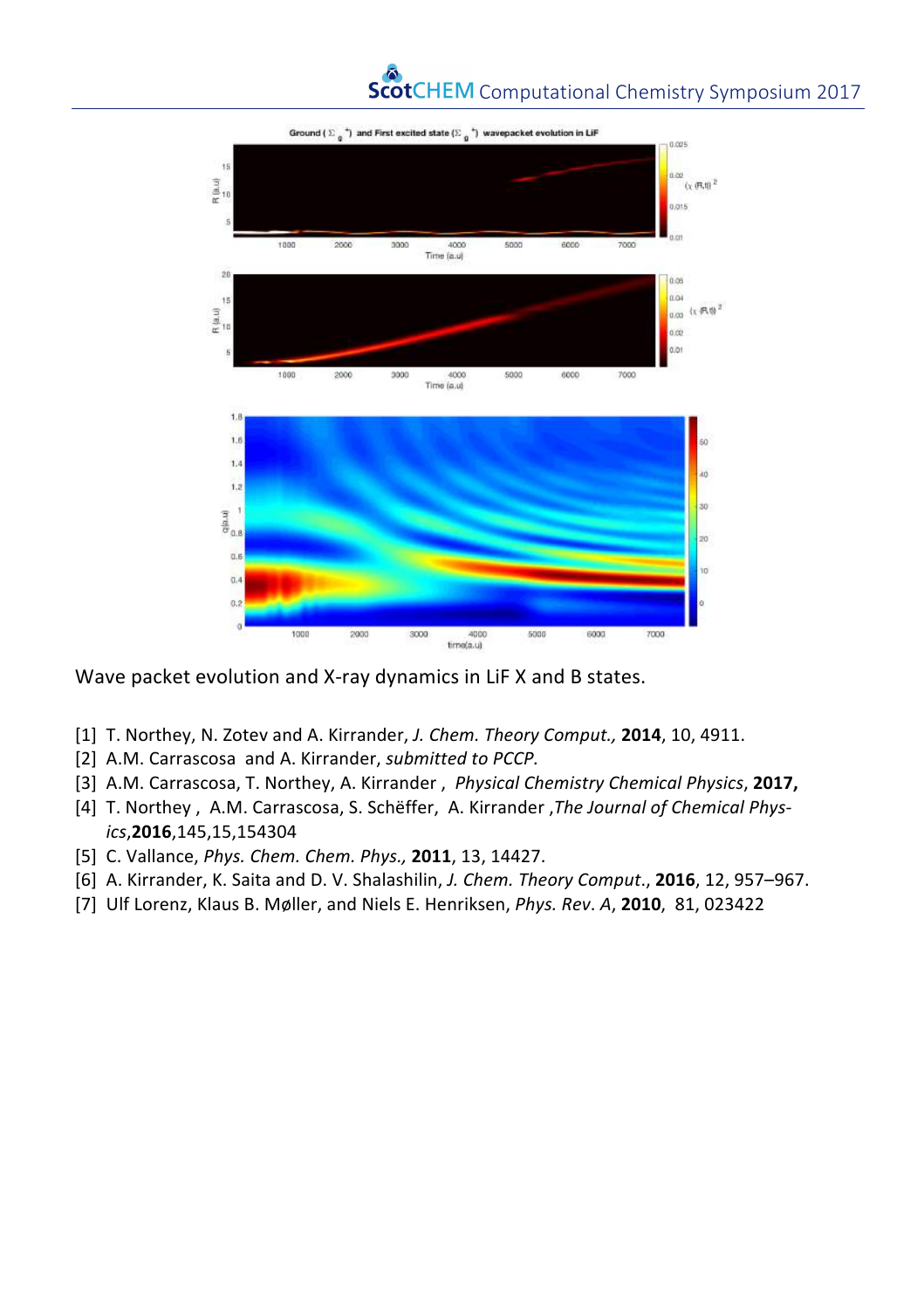#### **P13** Ab initio surface-hopping simulations of CS<sub>2</sub> photodissociation dynamics

#### Darren Bellshaw and Adam Kirrander

EaStCHEM, School of Chemistry, University of Edinburgh, David Brewster Road, Edinburgh EH9 *3FJ, United Kingdom.*

The rapid photodissociation dynamics of CS<sub>2</sub> following UV excitation into the  ${}^{1}B_{2}(S_{2})$ state is dictated by the complex interplay between multiple excited electronic states in a crowded manifold of potential energy surfaces. The reaction results in the production of a ground state CS(X  $12^+$ ) molecular fragment alongside atomic sulfur in either an excited spin-allowed state ( $^{1}$ D) or the spin-forbidden ground state ( $^{3}$ P). The latter channel is mediated via the spin- orbit coupling arising from the presence of the sulfur atoms. Although the exact branching ratio has proven difficult to measure accurately, the spin-forbidden product is seen to dominate in most experimental studies [1], highlighting the importance of spin-orbit coupling in this photochemical process.

We present here the first simulations of CS<sub>2</sub> photodissociation that account for spin-orbit coupling. We use the SHARC code (Surface Hopping including Arbitrary Couplings) [2] interfaced with the Molpro suite of electronic structure programs [3]. Based on the fewest switches surface-hopping (FSSH) algorithm, SHARC accounts for spin-orbit coupling through a reformulation of the standard surface-hopping scheme in terms of a unitary transformation matrix and has previously been used to study the importance of spinorbit coupling and branching ratios in systems such as IBr [2].

These simulations are compared to new time-resolved photoelectron spectroscopy measurements performed by experimental collaborators. This demonstrates that it is now possible to carry out on-the-fly dynamics calculations such that we are able to explain the shifting and narrowing of the photoelectron spectrum in terms of the bending motion of the vibrational wavepacket, and track population changes between the singlet and triplet manifold, with excel- lent agreement between experiment and theory [4].

- [1] D. Xu, J. Huang, W.M. Jackson, J. Chem. Phys., 120:3051-3054, 2004.
- [2] M. Richter, P. Marquetand, J. González-Vázquez, I. Sola, L. González, J. Chem. Theory Comp., 7:1253–1258, 2011.
- [3] H.-J. Werner, P. J. Knowles, G. Knizia, F. R. Manby, M. Schütz, et al. Molpro, version 2015.1, a package of ab initio programs, 2015.
- [4] D. Bellshaw, D. A. Horke, A. D. Smith, H. M. Watts, E. Jager, E. Springate, O. Alexander, C. Cacho, R. T. Chapman, A. Kirrander, et al. Chem. Phys. Lett.,2017.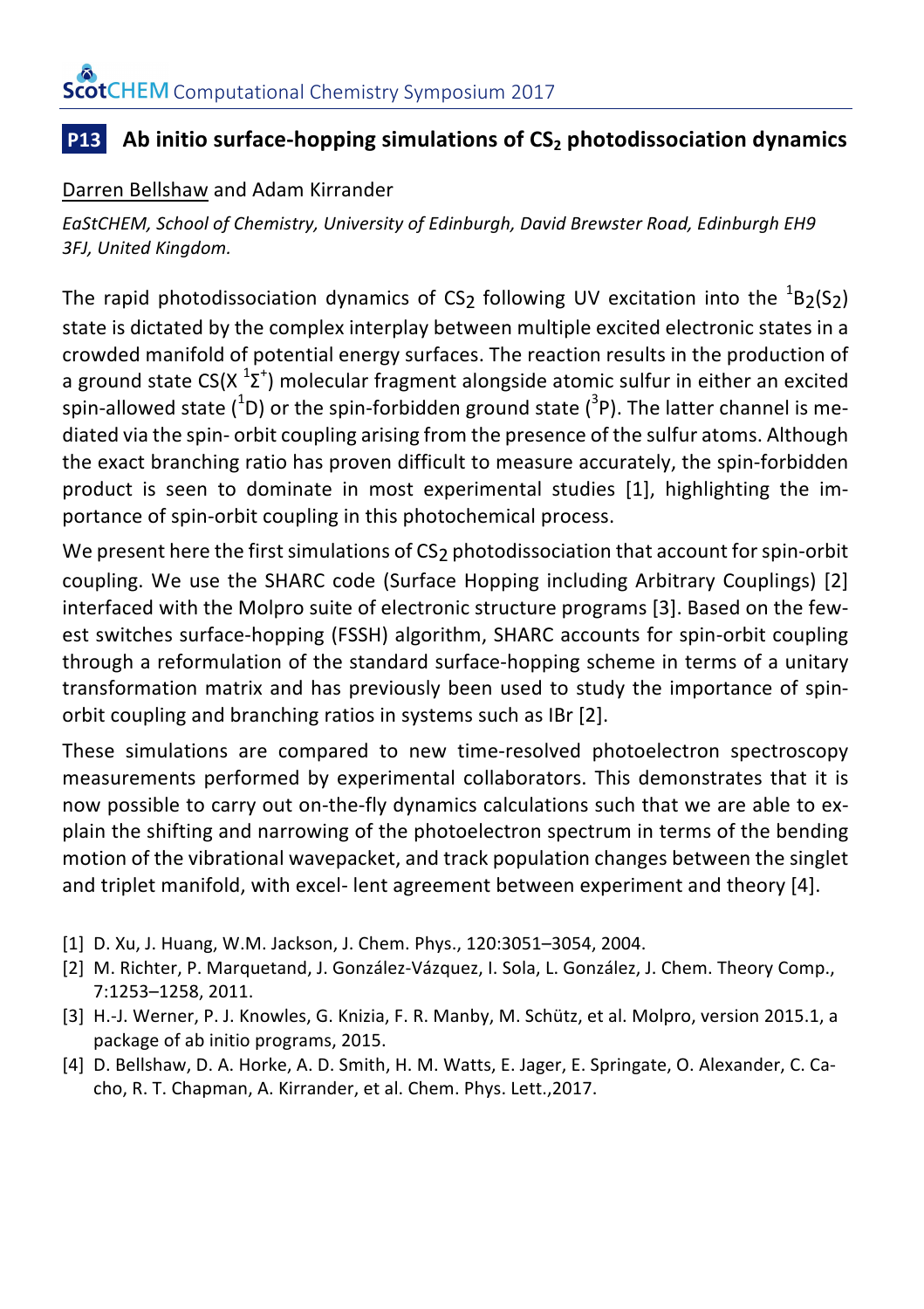#### **P14** Implementation and testing of the JEDI collective variable to explore **protein druggability**

#### Joan Clark-Nicolas, Julien Michel

*EaStCHEM School of Chemistry, Joseph Black Building, Edinburgh EH9 3FJ, UK*

Protein druggability (i.e. the ability of a protein to bind a drug-like molecule) is a property that often depends on the conformational state of the protein of interest. Several studies have proven that di erent conformations of a protein pocket are able to bind di erent ligands with binding a nities that can di er from one to several orders of magnitude. Molecular Dynamics (MD) simulations allow to sample the conformational space of proteins, but very long simulation times are often required in order to detect conformational changes that can induce a relevant increase in druggability. A lot of e ort has been done to enhance the sampling by biasing a few carefully selected degrees of freedom, known as Collective Variables (CV). The JEDI (Just Exploring Druggability at protein Interfaces)  $CV<sup>1</sup>$  quanti es the druggablity of protein pockets with a good degree of correlation with the experimental druggability values compiled in the Druggable Cavity Directory dataset<sup>2</sup> and allows to monitor it during MD simulations. This CV can also be converted to a potential and a force, which allows to apply biasing potentials in order to explore regions of protein conformational space with a di erent druggability score. This work focuses on the stability and performance of simulations run using JEDI to monitor and bias the druggability. Directions for further improvement are also outlined.

[2] Schmidke, P.; Barril, X.; J. Med. Chem. (2010), 53 (15), 5858.

#### **P15 Design and Biophysical Characterization of Novel Cyclophilin Inhibitors**

Harris Ioannidis, Alessio De Simone, Jordi Juárez-Jiménez, Charis Georgiou, Arun Gupta, Julien Michel

*EaStCHEM School of Chemistry, Joseph Black Building, Edinburgh EH9 3FJ, UK*

Cyclophilins (Cyps) belong to a family of proteins known to catalyze the *cis-trans* interconversion of proline peptide bonds and are involved in various diseases, such as cancer, $1$ Alzheimer, $^2$  HIV-1, $^3$  HCV $^4$  infections. $^4$  Due to the severe side effects of the known immunosuppressant Cyclosporin A, $<sup>5</sup>$  there is a need for new drugs targeting Cyclophilins that</sup> can be selective towards one isoform.

<sup>[1]</sup> Cuchillo, R. et al, J. Chem. Theor. Comput. (2015), 11 (3), 1292.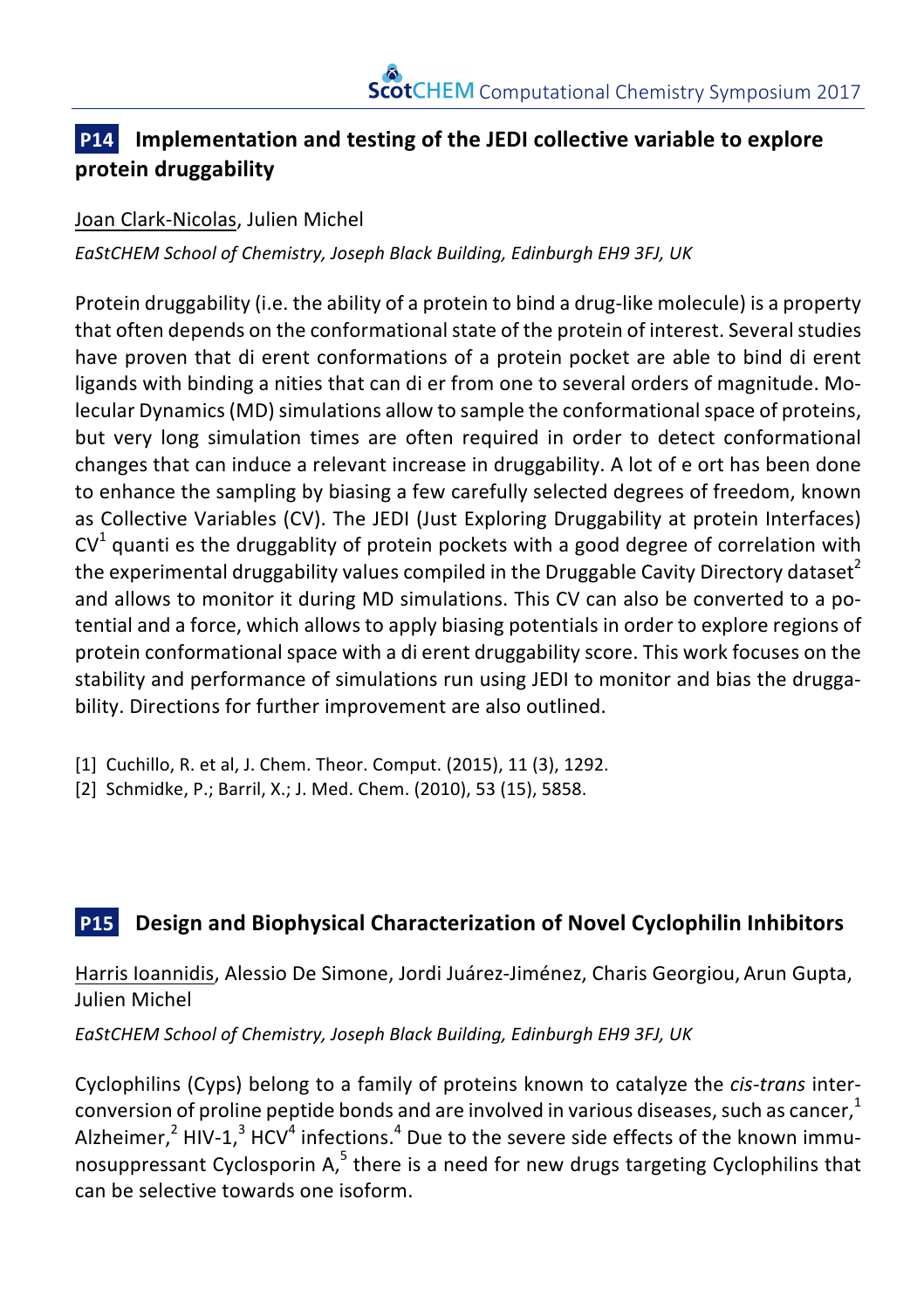A two-pronged strategy is pursued to discover novel isoform-selective ligands. The first approach exploits flexibility of the 70s loop (Fig. 1) neighbouring the known binding site that consists in the Abu and Pro pockets (Fig. 1). Diverse biophysical techniques (NMR Chemical Shift Perturbation, Saturation-Transfer Difference, and Isothermal Titration Calorimetry) were used to characterize the binding of ligands designed and synthesized by co-workers.

In parallel, the ligandability of the secondary three o'clock pocket (Fig. 1) is being explored with computational and biophysical techniques. This accessory pocket shows more structural variability between different isoforms, compared to the main binding site. To this end molecular dynamics simulations of cyclophilin isoforms A, B and D have been carried out to detect three o'clock pocket conformations that could accommodate drug-like fragments. Further steps will involve virtual screening of fragment libraries, and biophysical characterization of their binding. Ultimately we aim to incorporate three o'clock pocket binders into ligands that target the Abu/Pro pockets, leading to a new generation of cyclophilin ligands with enhanced isoform-selectivity.



**Fig. 1:** Cyclophilin-compound complex (4XNC.pdb) showing the flexible 70s loop and the three different binding pockets (Abu, Pro and 3 o'clock) present in the Cyps isoforms.

- [1] Q. Yao, M. Li, H. Yang, H. Chai, W. Fisher, and C. Chen, *World J. Surg.*, **2005**, *29* (3), 276–80.
- [2] K. R. Valasani, J. R. Vangavaragu, V. W. Day, and S. S. Yan, *J. Chem. Inf. Model.*, **2014**, 54 (3), 902-912.
- [3] J. Luban, K. L. Bossolt, E. K. Franke, G. V Kalpana, and S. P. Goff, *Cell*, **1993**, 73 (6), 1067–1078.
- [4] F. Yang, J. M. Robotham, H. B. Nelson, A. Irsigler, R. Kenworthy, and H. Tang, *J. Virol.*, **2008**, *82* (11), 5269–5278.
- [5] T. L. Davis, J. R. Walker, V. Campagna-Slater, P. J. Finerty, P. J. Finerty, R. Paramanathan, G. Bernstein, F. Mackenzie, W. Tempel, H. Ouyang, W. H. Lee, E. Z. Eisenmesser, and S. Dhe-Paganon, *PLoS Biol.*, **2010**, *8* (7), 1-16.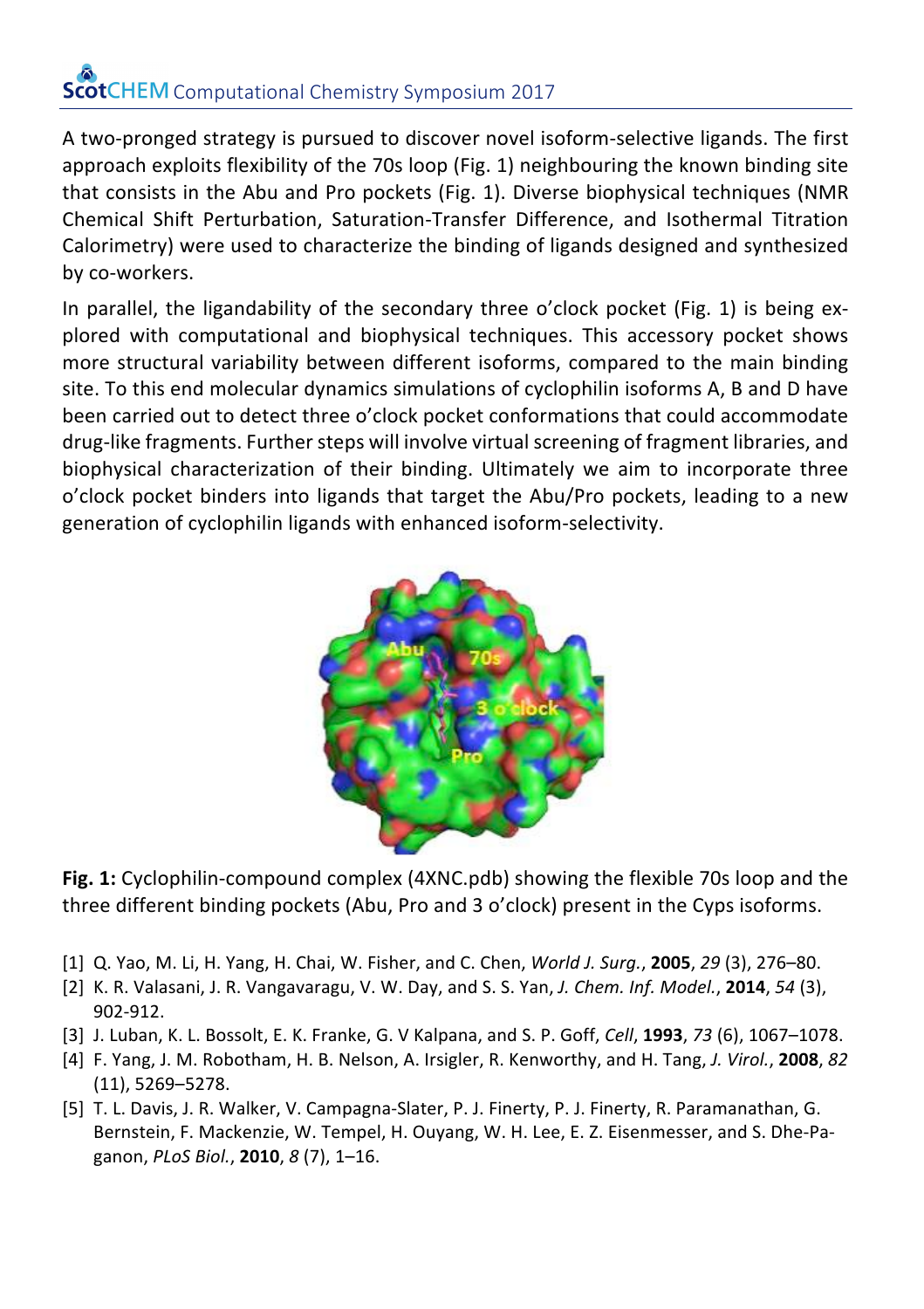#### **P16** Force field parameterisation and molecular dynamics simulation studies of cyclosporin A (CsA) and alisporivir (DEB025) to understand the differential **dynamics of cyclophilin A (CypA) inhibition**

Kanhaya Lal, Jordi Juárez Jiménez, Julien Michel

*School of Chemistry, University of Edinburgh, Edinburgh EH9 3FJ,UK*

The goal of this research is to contribute towards new methodologies to integrate experimental results of biomolecular NMR measurements with molecular dynamics (MD) simulations. The study involves understanding the differential dynamics of binding of cyclosporin A (CsA) and alisporivir (DEB025) to cyclophilin A (CypA) using MD simulation studies. Experimental studies in the literature have shown that the two cyclophilin A ligands CsA and DEB025 have similar structure and dissociation constant  $(K<sub>D</sub> 11$  nM and 7 nM respectively).<sup>1</sup> However, the dissociation rate  $(k_{off})$  parameter is ca. 10 fold slower for CsA then for DEB025 ( $k_{off}$  27 +/- 3 10<sup>-4</sup> s<sup>-1</sup> and 2.4 +/- 0.1 x 10<sup>-4</sup> s<sup>-1</sup> respectively).<sup>2,3</sup> Therefore, to understand the binding and unbinding mechanisms of both the cyclic peptides MD simulation approaches involving differential dynamics of the Csa-CypA and DB025-CypA complexes, Markov State Models (MSMs) and conformational dynamics of free CsA and DEB025 in aqueous solutions will be used. The study aims to understand the major and minor conformational preferences of CsA and DEB025 in solution and characterisation of their rate of exchange. The initial study involved force field parameterization to create a new residue template for 7 non-standard amino acid residues in both the peptides. The atomic partial charges were derived using R.E.D. (RESP and ESP charge Derive) software and backbone torsion parameters were fitted using Paramfit. The derived parameters were able to reproduce free energy plots for standard amino acids similar to the AM-BER force field parameters. Finally, AMBER force field libraries were generated for nonstandard amino acid residues of both the peptides. The results of MD simulations will be analysed to understand the binding mechanism.

- [1] H. Launay, B. Parent, A. Page, X. Hanoulle, G. Lippens, *Angew Chem Int Ed Engl*. **2013**, 52, 12587-12591.
- [2] D. Altschuh, W. Braun, J. Kallen, V. Mikol, C. Spitzfaden, J.C. Thierry, O. Vix, M.D. Walkishaw, K. Wüthrich, *Structure*. **1994**, 2, 963–972.
- [3] R. Wenger, J. France, G. Bowerman, L. Walliser, A. Widmer, H. Widmer, *FEBS Letter* **1994**, 340, 255–259.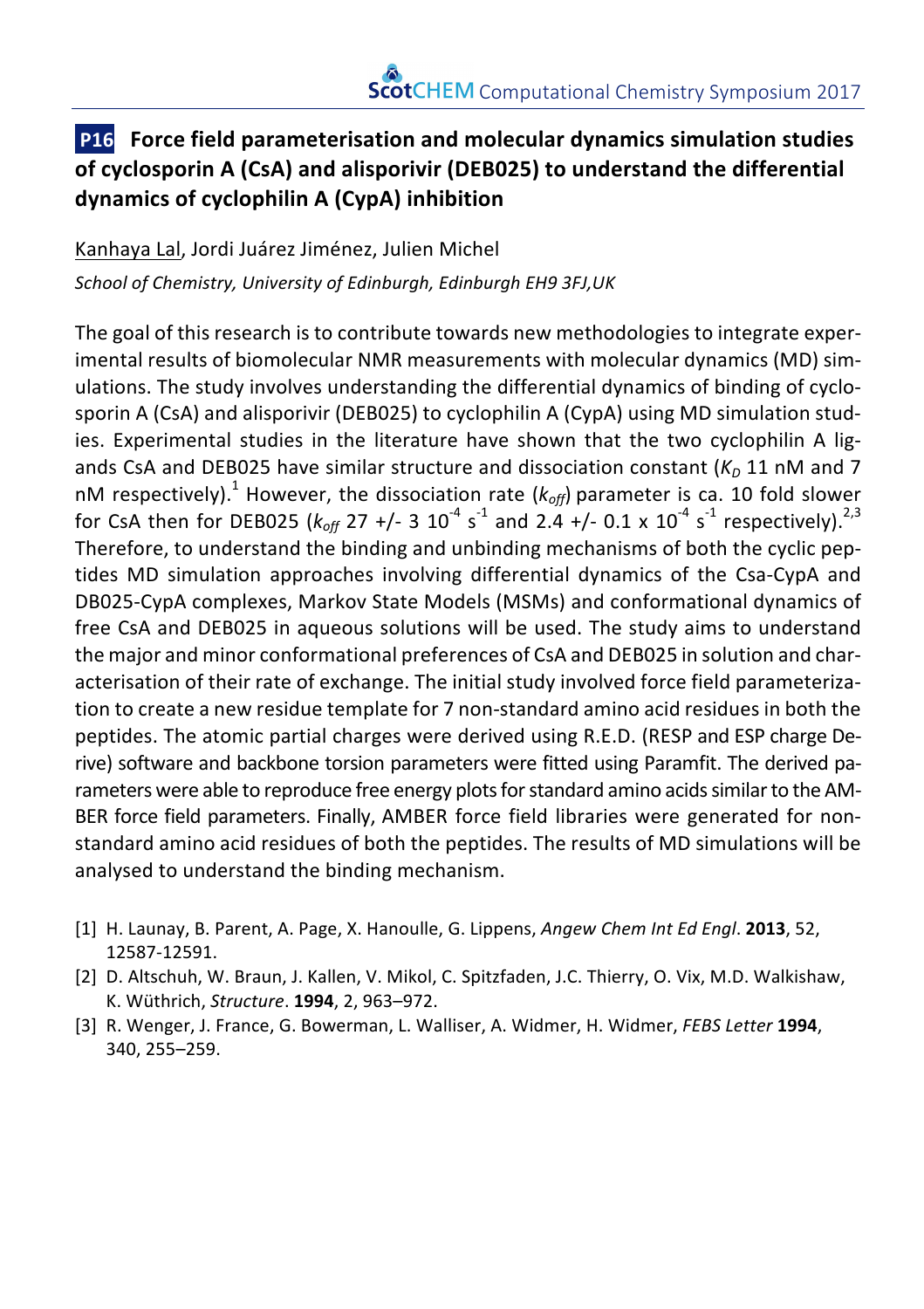#### **P17** Probing ligand binding affinities with alchemical free energy calcula**tions**

#### Antonia S J S Mey, Jordi Juárez Jiménez, Julien Michel EaStCHEM School of Chemistry, University of Edinburgh, EH9 3FJ

Computer aided drug design has gained momentum in recent vears, with the aim to reduce the overall cost of the development of a new drug. Therefore, the reliable prediction of binding poses and affinities of small/drug-like molecules to target proteins, with or without available crystal structures, is essential. However, despite the increase in available computational power and vast algorithmic improvements, this still remains a challenge. In particular, while there is a vast array of methods available for predicting protein-ligand interactions, until recently there has not been a systematic approach to compare different methods and assess their reliability on a set of blinded experimental data (IC50 values from FRET assays or similar). The drug design data resource (D3R) grand challenge tries to address this in form of a competition. Two rounds of the grand challenges were run in 2015 and 2016. Each challenge consisted of a blinded dataset of small molecules that serve as potential binders to a target protein. Participants were then given five months to predict the biding affinities of the small molecules to the protein as accurately as possible using any method of their choice. The accuracy of each of the predictions was then assessed after the release of the blinded data once the competition period was concluded.

Here I will present alchemical molecular dynamics (MD) simulation- and state-of-the-art analysis techniques to compute free energies of binding between ligands and proteins in the context of the D3R challenges. For this purpose, the semi-automated workflow used for ligand parameterization, simulation set up, production runs, and automated analysis will be introduced based on various freely available software packages, such as FESetup<sup>1</sup> and Sire<sup>2</sup>. The two D3R grand challenge datasets will serve as a basis to illustrate the workflow and highlight the successes and failures in the presented techniques used for predicting binding affinities<sup>3</sup>. The D3R datasets consist of compounds that serve as inhibitors to heat shock protein 90 (HSP90) and farsenoid receptor X (FSR X). Lastly, I will show how well the presented alchemical MD based workflow fares in comparison to other approaches such as biased MD simulations or quantum mechanical methods used by other participants of the challenge.

- [1] Löffler, H. et al, *J Chem Inf Model.* **55**, 2485 (2015)
- [2] Woods, C. J., Mey, A., Calabro, G., Michel, J. (2016). Sire molecular simulations framework.
- [3] **Mey, A**. et al. *Bioorg. Med. Chem.* **24,** 4890 (2016)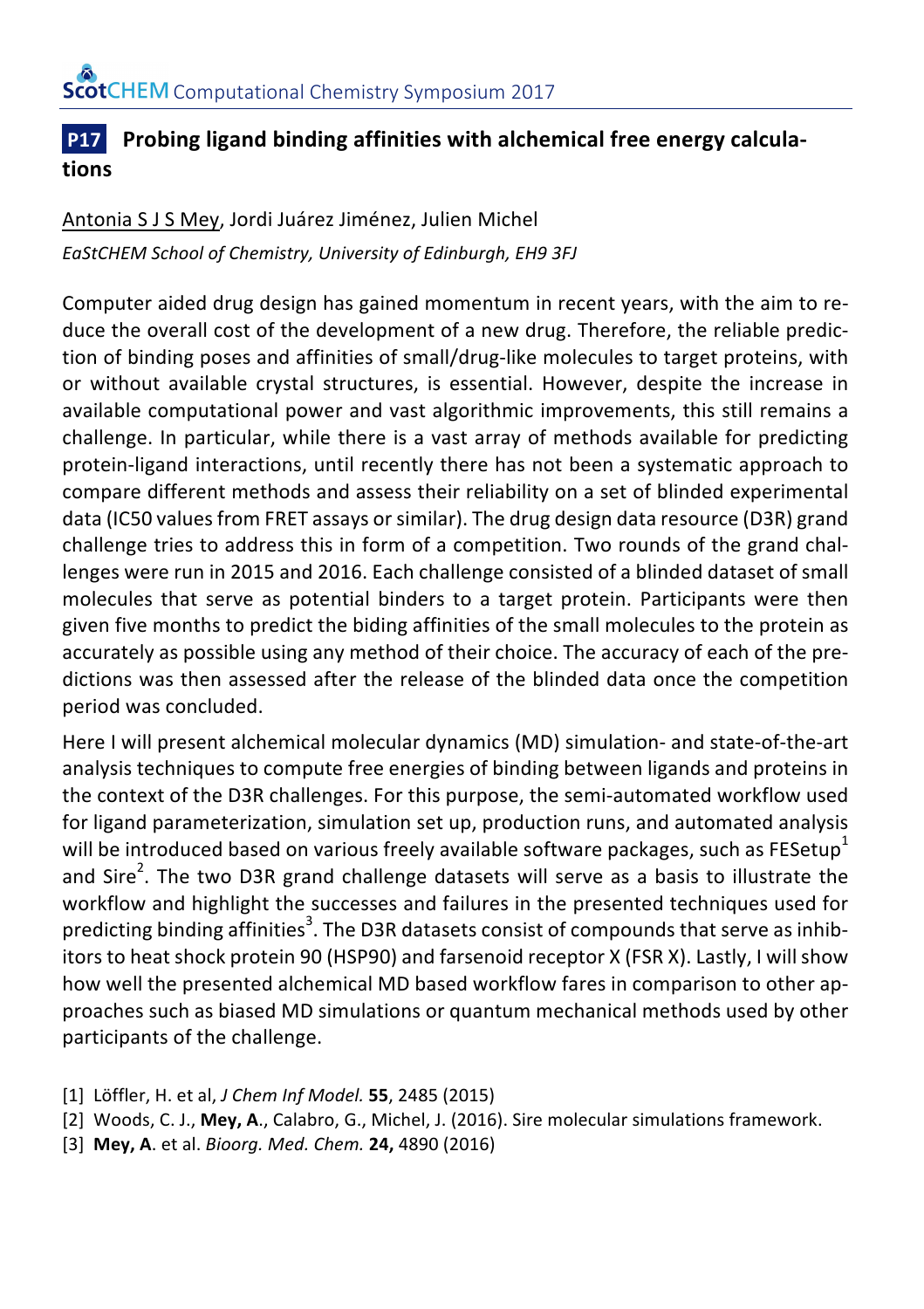#### **P18** Understanding protein allostery: developing analysis methods for mo**lecular dynamics**

<u>Lisa Patrick</u>ª, Julien Michel<sup>a</sup>, Ben Cossins<sup>b</sup>

*a The University of Edinburgh. b UCB Celltech*

Although allostery was first discovered over 50 years ago, the molecular determinants underlying signal transduction are not vet completely understood. The ability to predict the activity of allosteric small molecules could have a huge therapeutic impact, as targeting allosteric sites in proteins potentially presents significant benefits over active site inhibitors, in both selectivity and efficacy. While some systems undergo fairly well understood structural changes, there is no overall model that satisfactorily describes how allostery works. Molecular dynamics simulations provide a tool to study protein dynamics at the atomistic level, however traditionally employed analysis methods have been proved inadequate to deliver a mechanistic description of allostery.

In this work, we present our approach to tailor MD simulation analysis methods to identify motions which may be significant to signal transmission in the case study of PDK1 (Phosphoinositide-dependent kinase-1). Long MD trajectories were run for PDK1 in complex with covalent activator and inhibitor small molecules, using the software Sire/Somd<sup>1</sup>. A geometrical analysis using the Kullback-Leibler divergence allowed comparison of probability distributions of various descriptors. Subsequently, an energetic comparison was performed using a per-residue decomposition of the interaction energy between the protein and the substrate. Mutual information was then used to determine whether particular structural changes correlate with changes in energetics, to identify motions which are important for the allosteric signal.

[1] Woods, C. J. and Michel, J., Sire/OpenMM, 2014, (http://www.siremol.org/)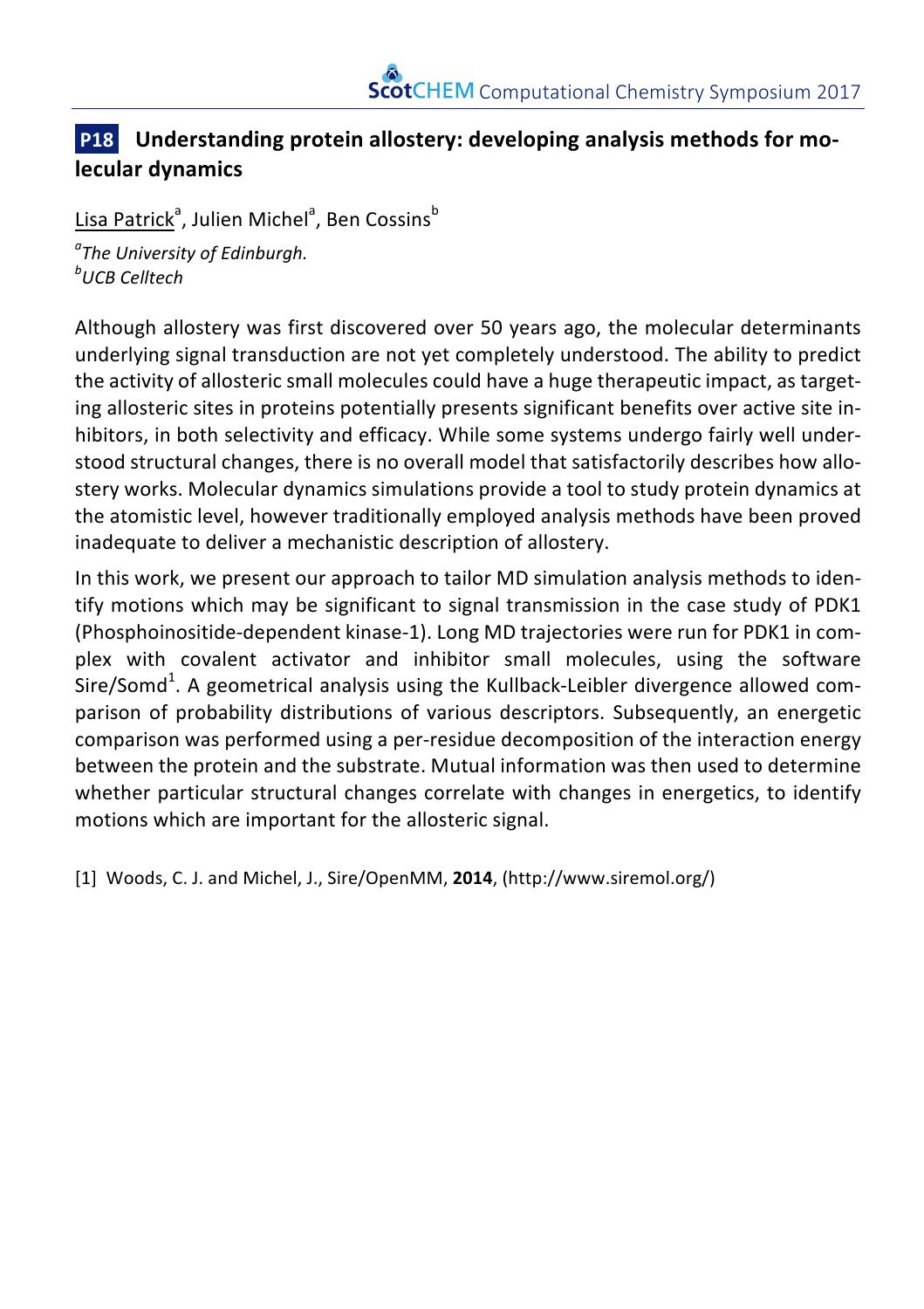#### **P19 3D-RISM** for predicting water network

Lucia Fusani<sup>a,b</sup> Ian Wall,<sup>a</sup> David Palmer<sup>b</sup>

 $^a$  Computational & Modeling Sciences, GlaxoSmithKline, Stevenage, Herts. SG1 2NY, UK<br> $^b$  Department of Pure and Applied Chemistry, University of Strathclyde, Glasgow, G1 1XL, UK

Water plays a key role in the recognition and stabilization of the interaction between a ligand and its binding site and as a consequence accurately modelling it has important application in drug design strategies.

Three-Dimensional Reference Interaction Site model (3D-RISM) theory combines a reasonable level of molecular description with low computational costs. It employs liquids integral equation to produce an approximate average solvent distribution around a rigid solvent without the need for long molecular dynamics or Monte Carlo simulations and only requires solute structure and solvent composition.<sup>1</sup>

In this study, 3D-RISM density functions are converted by the Placevent algorithm  $2$  to predict the well defined water network of several Bromodomains.<sup>3</sup> The sensitivity of the method has been extensively investigated to understand the approximations involved in using a single crystal structure. Initial results show that overall the method is good at predicting the water network, but in some areas, which may be key to ligand design, important water molecules can be missed.

The effects of averaging the results over multiple structures of the same protein, or over multiple snapshots from a molecular dynamics simulation have been investigated. Preliminary results suggest these approaches result in an overall improvement in reproducing the Bromodomains' water network, although at an experimental or computational cost. 

- [1] Ratkova, E. L.; Palmer, D. S.; Fedorov, M. V., Chem. Rev. 2015, 115, 6312-56.
- [2] Sindhikara, D. J.; Yoshida, N.; Hirata, F., *J. Comput. Chem.* **2012,** *33*, 1536-1543.
- [3] Crawford, T. D.; Tsui, V.; Flynn, E. M.; et al. *J. Med. Chem.* **2016,** *59*, 5391-402.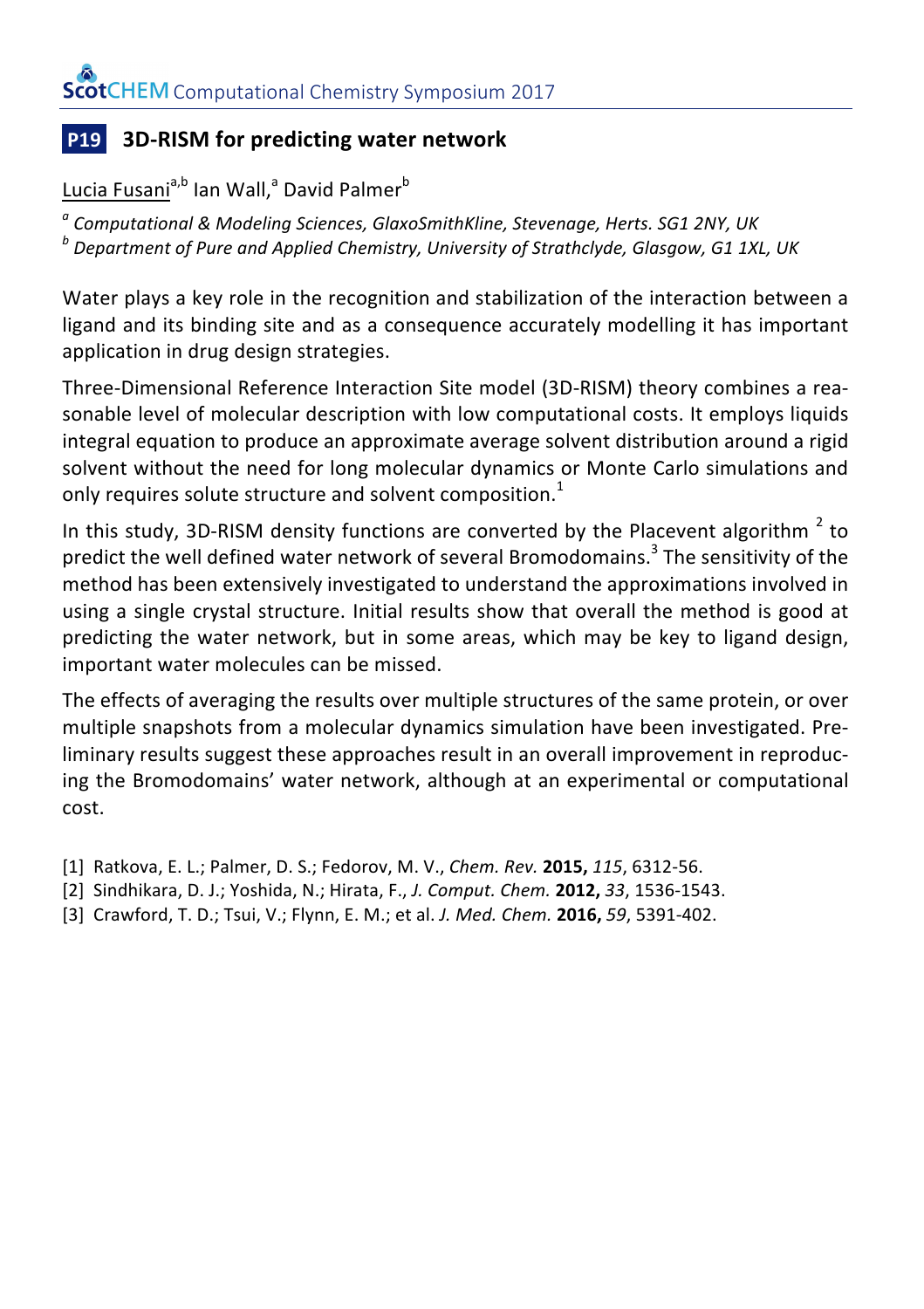#### **P20** A statistical investigation of chemical properties associated with conju**gated organic systems generated from molecular dynamics simulations**

<u>Andrew W. Prentice</u><sup>a</sup>, Martin J. Paterson<sup>a</sup>, Jack Wildman<sup>b</sup>, Ian Galbraith<sup>b</sup>

<sup>*a*</sup> Institute of Chemical Sciences, School of Engineering and Physical Sciences, Heriot-Watt University, Edinburgh EH14 4AS, United Kingdom

*b* Institute for Photonics and Quantum Sciences, School of Engineering and Physical Sciences, Heriot-Watt University, Edinburgh EH14 4AS, United Kingdom

Conjugated materials are of great interest due to the potential application in organic optoelectronic devices<sup>1</sup>. The effectiveness of these devices is governed by many different factors, one of which being a geometrical dependence which can be explored through molecular dynamics (MD) simulations, if appropriate force fields describing the systems are available. The overarching aim of this work is to investigate the sampling statistics of various chemical properties, such as ionisation energy, for oligo-fluorene and thiophene conformations generated by MD simulations employing a newly parameterised forcefield<sup>1</sup>. The sampling landscape for each system was explored in terms of sample size and relative location in the MD simulation, with comparison to the ensembles. The preliminary results indicate that a lower limit sample size of 500 and 1000 conformations, for the fluorene and thiophene dimer systems respectively is needed to give an accurate comparison to the total ensemble ionisation energy.

[1] J. Wildman, P. Repisčǎk, M. J. Paterson and I. Galbraith, *J. Chem. Theory Comput.* 2016, 12(8), 3813-3824.

#### **P21 Investigating guest uptake in Sc<sub>2</sub>BDC<sub>3</sub> metal-organic framework using GCMC simulation**

<u>Jonathan Richardson</u><sup>a</sup>, Stephen Moggach<sup>a</sup>, Jorge Sotelo<sup>a</sup>, Carole Morrison<sup>a</sup>, Tina Düren<sup>b</sup>, Claire Hobday<sup>b</sup>

*a University of Edinburgh, School of Chemistry, Edinburgh, EH9 3FJ b University of Bath, Department of Chemical Engineering, Bath, BA2 7AY*

Metal-organic frameworks, or MOFs, are a class of porous crystalline materials known for the high degree of structure variability, based upon the many possible combinations of metallic clusters and organic linkers. Despite their potential, very few MOFs have been utilised for application in gas storage and separation beyond the research environment.<sup>[1]</sup> One reason for this is the lack of understanding concerning the actual location of guest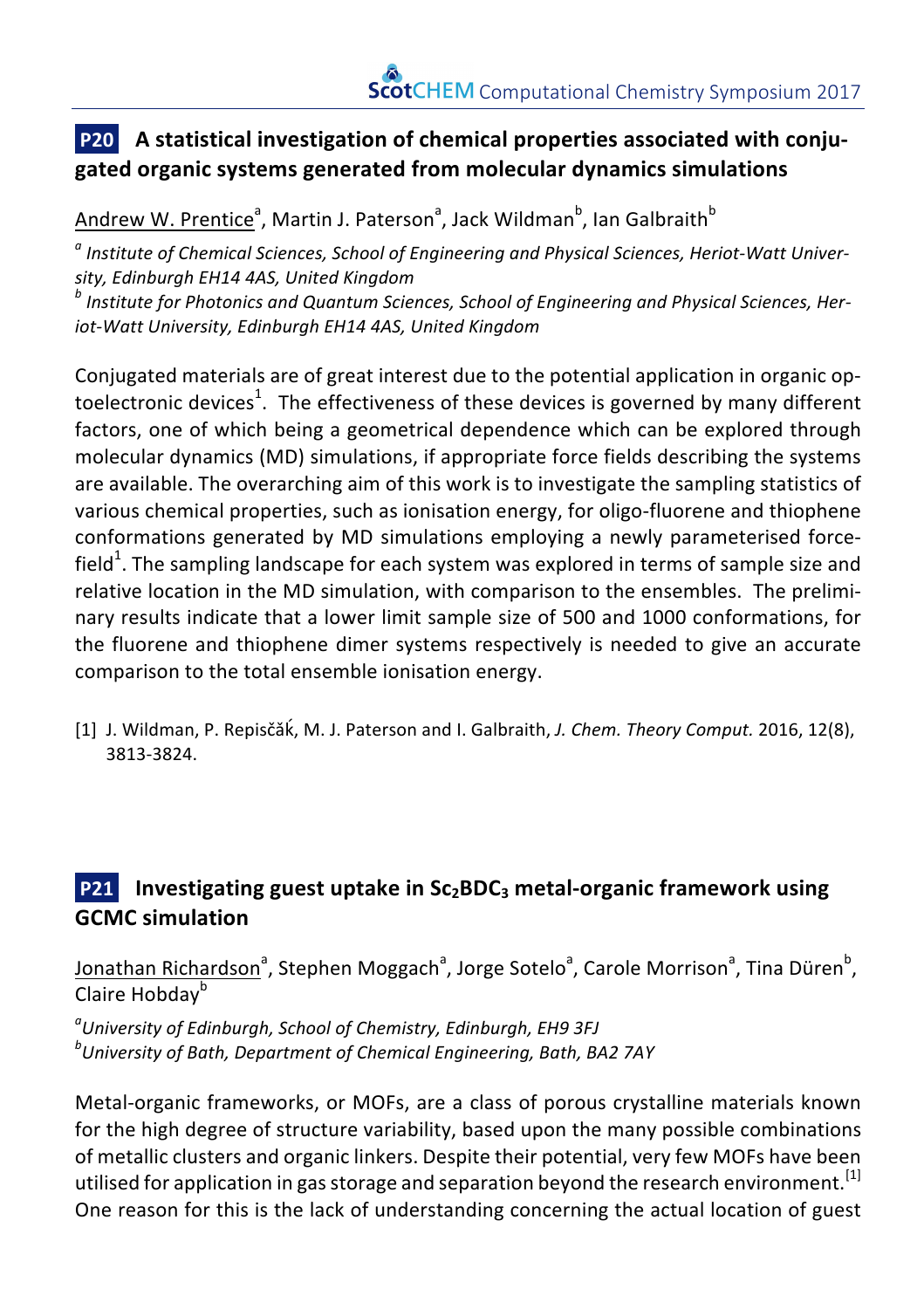molecules within the pores upon uptake and the nature of specific interactions between the guest molecules and the framework. If this understanding was more thorough, the process designing MOFs with enhanced or specific guest uptake would be improved significantly and aid the research-to-application transition.

The key aspect of this study, which investigates the uptake of guest molecules in the MOF  $Sc_2BDC_3$  (where BDC = benzenedicarboxylate), is the collaboration between experimental methods and computation. Previous work in the group specifically focussed on the adsorption of CO<sub>2</sub> and CH<sub>4</sub> by use of high-pressure crystallography. <sup>[2,3]</sup> Upon uptake of CO<sub>2</sub>,  $Sc_2BDC_3$  was found to undergo a phase transition at approximately 3 bar, from its room temperature orthorhombic Fddd crystal structure to a monoclinic C2/c structure, as a result of the subtle rotation of a pair of organic linkers, which creates two symmetrically independent channels. A previously undiscovered third adsorption site was also located, supporting high-density gas storage.

The presented work has focussed on utilising the crystal structures from high-pressure crystallography experiments on  $Sc_2BDC_3$  for computational Grand Canonical Monte-Carlo (GCMC) simulations, to verify and build upon the crystallographic results. GCMC is specifically designed to allow movement of guest molecules into the pores of the material and to stochastically probe all possible adsorption sites, and therefore determine the energies associated with these sites. The method has been successful in verifying the experimental  $CO<sub>2</sub>$  uptake in  $Sc<sub>2</sub>BDC<sub>3</sub>$ , as well as demonstrating that the guest-framework interactions are stronger in the  $C2/c$  structure, which could provide reasoning for why the phase transition occurs experimentally.



- [1] *Nature Chemistry*, **2016**, 8, 987-987
- [2] J. Sotelo, PhD thesis, University of Edinburgh, **2015**
- [3] J. Sotelo et al., *Angew. Chem. Int. Ed.*, **2015**, 54, 13332-13336.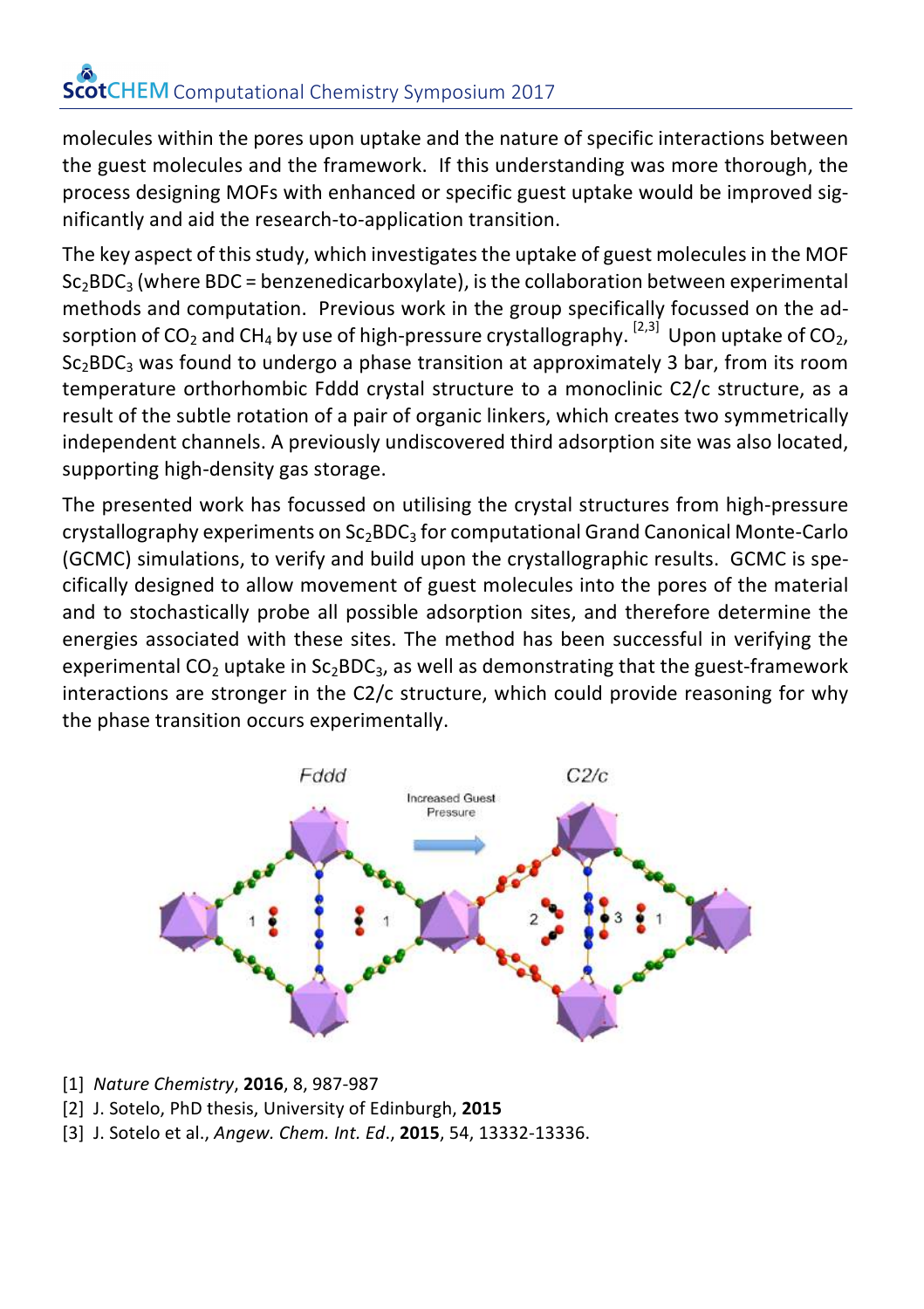#### **P22** Phase behaviour of self-assembled monolayers controlled by tuning **physisorbed and chemisorbed states**

Sara Fortuna<sup>a,b</sup>, David L. Cheung<sup>c</sup>, and <u>Karen Johnston</u><sup>d</sup>

<sup>a</sup> MOlecular NAnotechnology for LIfe Science Applications Theory Group, Department of Medical *and Biological Sciences, University of Udine, Italy b Center for biomedical sciences and engineering, University of Nova Gorica, Slovenia*

*c School of Chemistry, National University of Ireland, Galway, Ireland*

*d Department of Chemical and Process Engineering, University of Strathclyde, Glasgow, U.K.*

The self-assembly of molecules on surfaces into 2D structures is important for the bottom-up fabrication of functional nanomaterials, and the self-assembled structure depends on the interplay between molecule-molecule interactions and molecule-surface interactions. Halogenated benzene derivatives on platinum have been shown to have two distinct adsorption states: a physisorbed state and a chemisorbed state, and the interplay between the two can be expected to have a profound effect on the self-assembly and phase behaviour of these systems $^{\rm 1}$ . We developed a lattice model that explicitly includes both adsorption states, with representative interactions parameterised using density functional theory calculations. This model was used in Monte Carlo simulations to investigate pattern formation of hexahalogenated benzene molecules on the platinum surface<sup>2</sup>. Molecules that prefer the physisorbed state were found to self-assemble with ease, depending on the interactions between physisorbed molecules. In contrast, molecules that preferentially chemisorb tend to get arrested in disordered phases. However, changing the interactions between chemisorbed and physisorbed molecules affects the phase behaviour. We propose functionalising molecules in order to tune their adsorption states, as an innovative way to control monolayer structure, leading to a promising avenue for directed assembly of novel 2D structures.

[1] R. Peköz, K. Johnston and D. Donadio, J. Phys. Chem. C 2014, 118 6235-6241

[2] S. Fortuna, D. L. Cheung and K. Johnston, J. Chem. Phys. **2016**, 144, 134707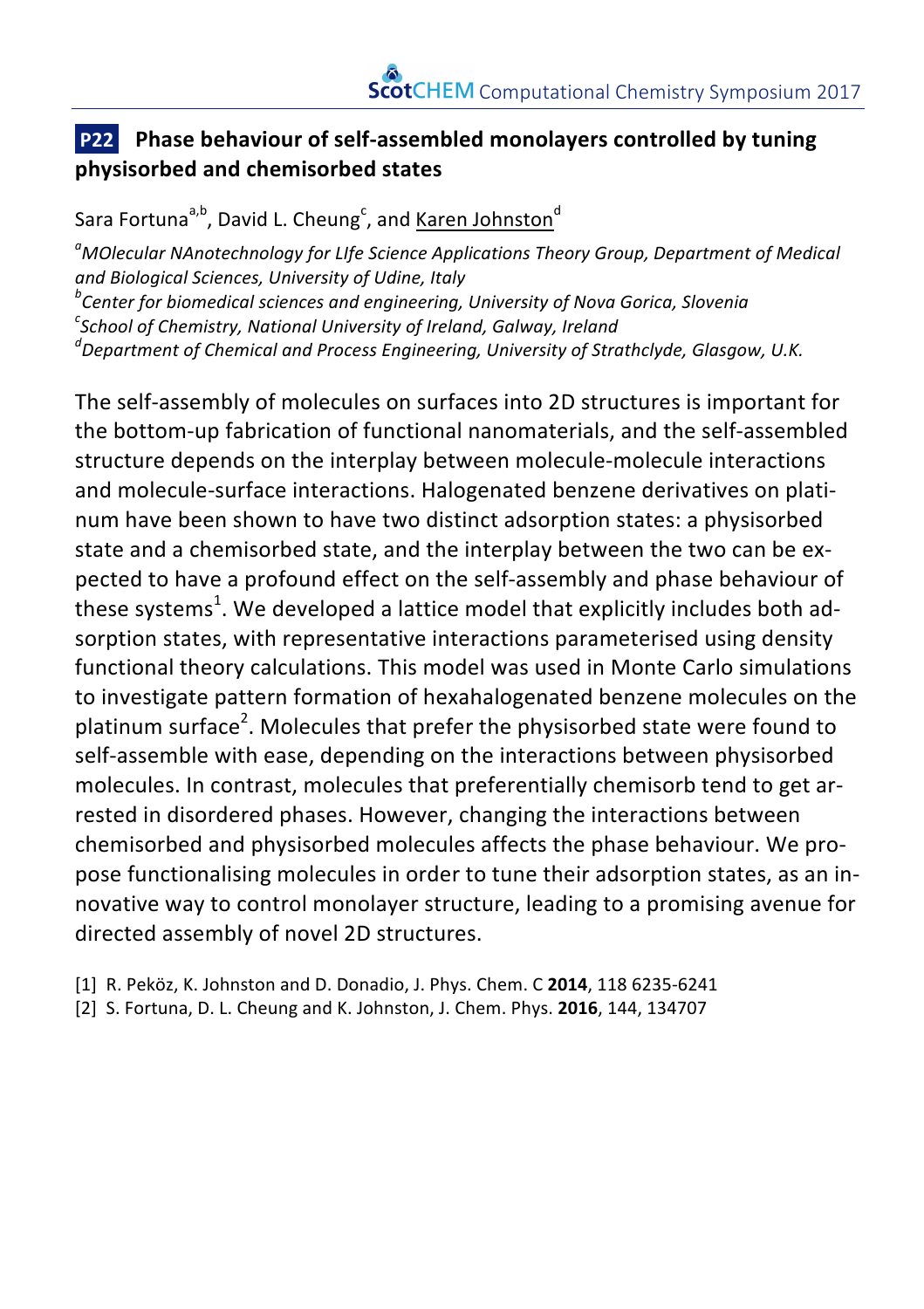#### **P23** A DFT study of palladium deposition onto a pyridine-terminated self-as**sembled monolayer**

Zhen Yao, Manfred Buck, Michael Bühl

EaStCHEM School of Chemistry, University of St. Andrews, North Haugh, St. Andrews, Fife, KY16 9ST, UK

Self-assembled monolayers (SAMs) are attractive systems for nanotechnology. There have been many efforts to generate a well-defined metal contact on top of a SAM $^{1-5}$  as these metal-SAM-metal systems are promising candidates for applications in, e.g., molecule-based electronics. Recent electrochemical experiments<sup>4,5</sup> have identified a highly practical two-step procedure to reliably deposit metal on top of a pyridine-terminated SAM. However, it remains a challenge to understand the mechanisms underlying metal nucleation and growth.



 $R = (Au) - S - (CH<sub>2</sub>)<sub>3</sub> - C<sub>6</sub>H<sub>4</sub> - (expt.)$ R=H (calc.)

Here we present a density functional theory (DFT) study of Pd-SAM interfaces. Theoretical modeling allows us to investigate structural details of the surface at the atomic level. This information is important for elucidating the nature of Pd-SAM and Pd-Pd interactions in electrochemical environments and gaining insight into the mechanism of metal nucleation in the initial stage of deposition. Both  $Pd(II)$  and  $Pd(0)$  are found to bind to pyridine, which illustrates the importance of functional end groups in SAMs. Calculations also suggest that there is a substantial driving force towards the aggregation of Pd atoms.

- [1] H. Haick, D. Cahen, *Prog. Surf. Sci.*, **2008**, 83, 217-261.
- [2] A. Hooper, G. L. Fisher, K. Konstadinidis, D. Jung, H. Nguyen, R. Opila, R. W. Collins, N. Winograd, D. L. Allara, *J. Am. Chem. Soc.*, **1999**, *121*, 8052-8064.
- [3] W. J. Dressick, C. S. Dulcey, J. H. Georger, G. S. Calabrese, J. M. Calvert, *J. Electrochem. Soc.*, **1994**, *141*, 210-220.
- [4] T. Baunach, V. Ivanova, D. M. Kolb, H.-G. Boyen, P. Ziemann, M. Büttner, P. Oelhafen, Adv. *Mater.*, **2004**, *16*, 2024-2028.
- [5] C. Silien, D. Lahaye, M. Caffio, R. Schaub, N. R. Champness, M. Buck, *Langmuir*, **2011**, *27*, 2567-2574.